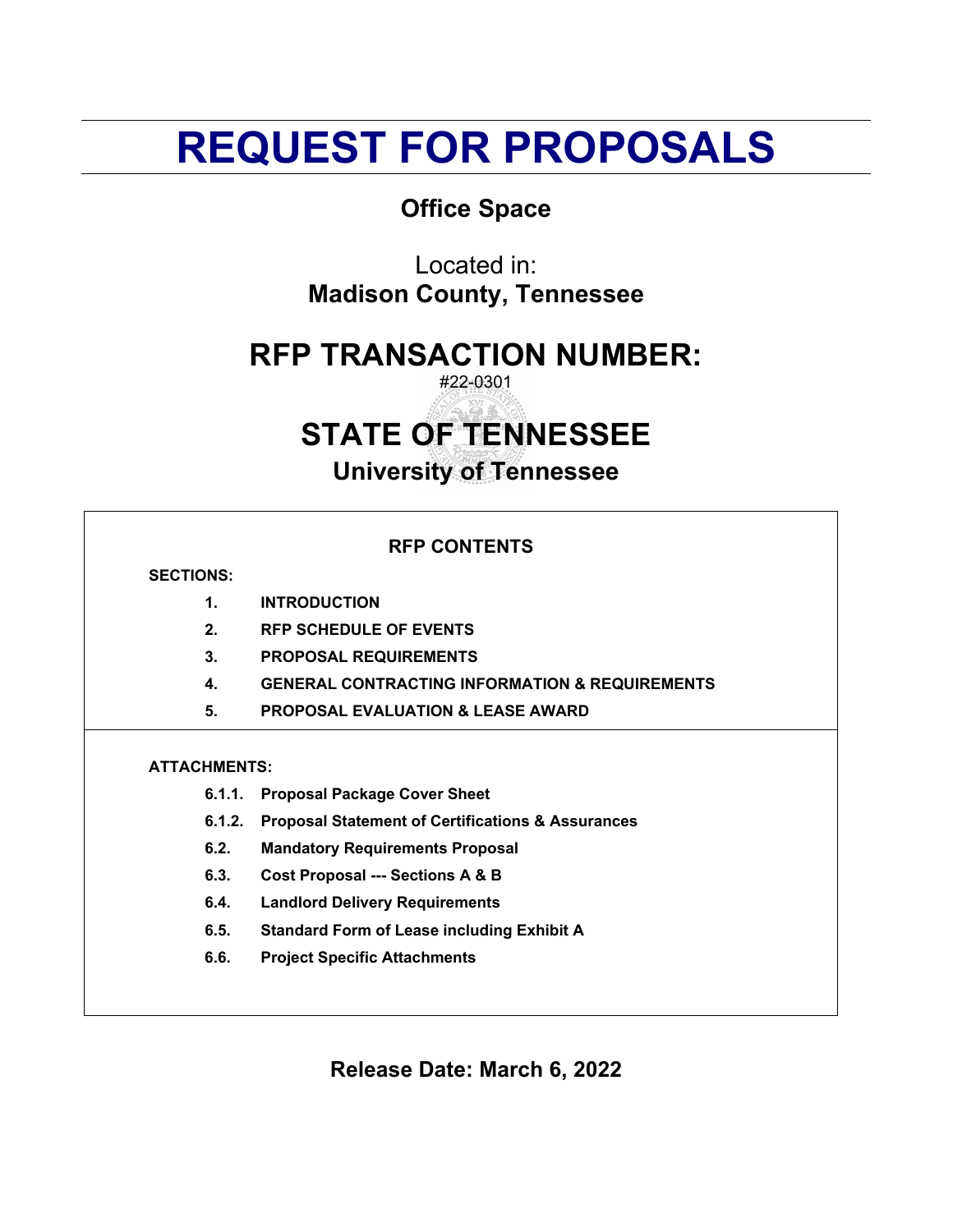## **1. INTRODUCTION**

## **1.1. Statement of Procurement Purpose**

The State of Tennessee, University of Tennessee, hereinafter referred to as the "State," "University" or "Tenant," has issued this Request for Proposals ("RFP") to define the State's leasing requirements; solicit proposals; detail proposal requirements; and outline the State's process for evaluating proposals and selecting office space to be leased in the location specified in this RFP.

Through this RFP, the State seeks to procure the leased space that best fits the State's needs at the most favorable, competitive rental rates and to give ALL qualified proposers (each individually, a "Proposer" and collectively, the "Proposers") including those that are (or are owned by) minorities, women, Tennessee servicedisabled veterans, and small business enterprises, opportunity to do business with the State as lessor.

## **1.2. Scope of Lease, Lease Term, and Terms & Conditions**

The State has a need for office space and hereby invites proposals for lease in accordance with the requirements and conditions contained in this RFP.

## 1.2.1. LOCATION

Within Madison County, Tennessee and within the boundaries set forth on Attachment 6.6.

## 1.2.2. SPACE REQUIREMENT

*The initial space requirement is approximately 20,000 +/- useable square feet of contiguous space. As used herein, "contiguous" means space that is adjacent including floors below or above. Proposals with square footages having a 15% deviation (up or down) will be considered. See Attachment 6.6 for further information about the space requirements.* 

*All measurements, which Tenant will require the specific right to independently verify, must be computed in accordance with the American National Standard method of measuring floor area in office buildings of the Buildings Owners and Managers Association International (ANSI/BOMA Z65.1-2010).* 

## 1.2.3. PARKING REQUIREMENT

*Paved and striped parking for a minimum of 120 vehicles .*

## 1.2.4. INITIALTERM

Tenant requests the Landlord propose a Five (5) Year Lease Term plus One (1) Five (5) Year Option

## 1.2.5. TERM COMMENCEMENT

Tenant requires that the leased space be made available to the Tenant in the condition required by this RFP no later than May 1, 2022.

## 1.2.6. TERMS AND CONDITIONS

The RFP Attachment 6.5., Standard Form of Lease details the State's desired terms and conditions and substantially represents the lease that the successful Proposer must sign. In order to submit a Proposal on the State's desired Terms and Conditions, the cost proposal response in RFP Attachment Section 6.3., Cost Proposal, must be filled out in its entirety and exactly as requested. However, the State is willing to consider alternative terms and conditions to those set forth in the Standard Form of Lease including Exhibit A (RFP Attachment 6.5.). Any proposed alterations on which the Proposer is basing an alternative proposal, shall be identified as a red-line document of the RFP Attachment 6.5., Standard Form of Lease, in conjunction with a corresponding red-line document of the cost proposal response in RFP Attachment Section 6.3., Cost Proposal. While the State is willing to consider alternative terms and conditions, the State has no obligation to consider or to agree to any proposed alterations. Proposers may suggest Proposed Alternative Terms, such as variations on the following items (this list is intended to be representative and not exhaustive):

Lease term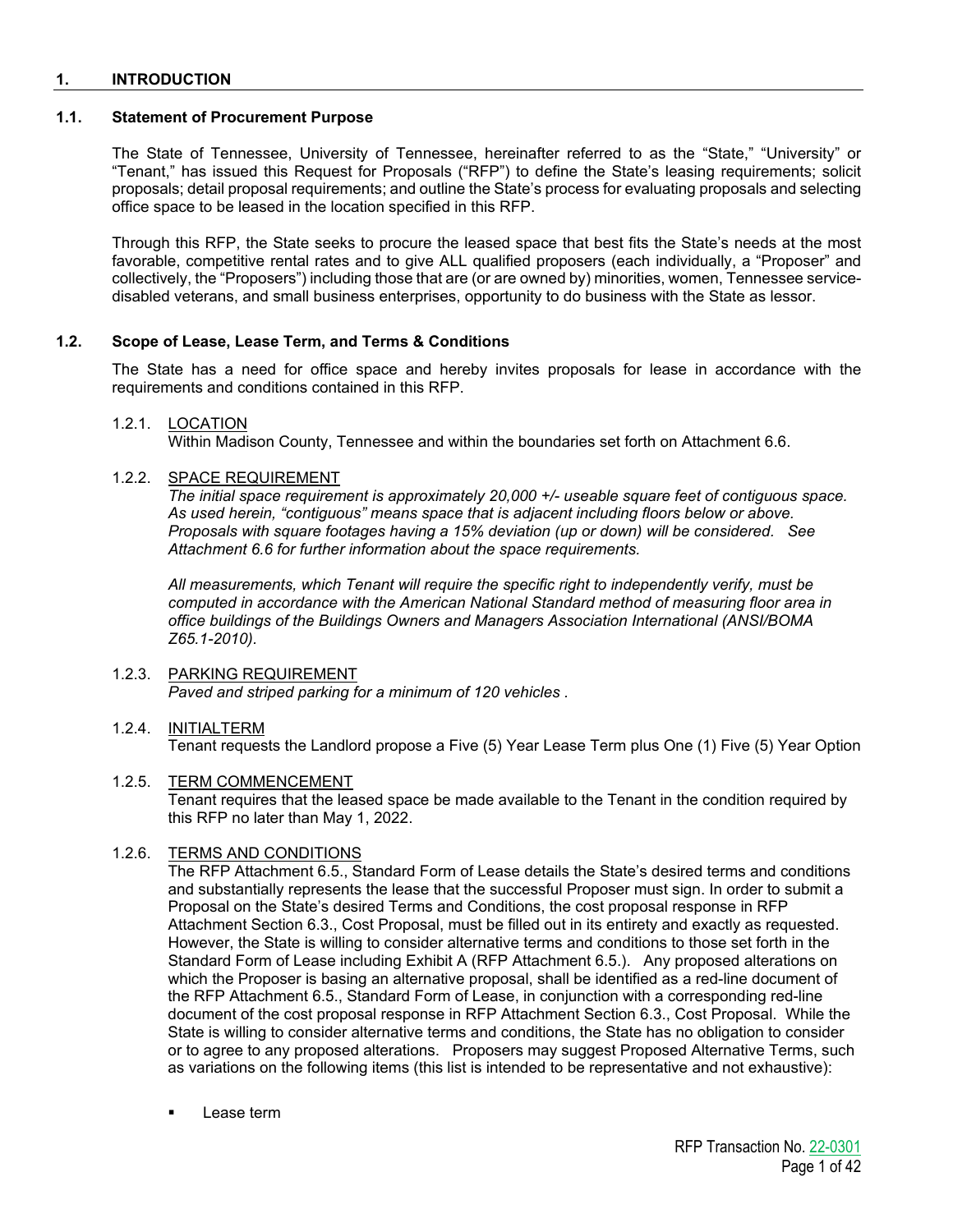- **Termination Options and terms related thereto**
- *Operating Expenses*

See Section 3.1.2. for instructions on how to submit Proposed Alternative Terms.

## **1.3. Nondiscrimination**

No person shall be excluded from participation in, be denied benefits of, or be otherwise subjected to discrimination in the performance of a lease pursuant to this RFP or in the employment practices of the lessor under such lease, on the grounds of handicap or disability, age, race, color, religion, sex, national origin, or any other classification protected by federal, Tennessee state constitutional, or statutory law. The successful Proposer pursuant to this RFP shall, upon request, show proof of such nondiscrimination and shall post in conspicuous places, available to all employees and applicants, notices of nondiscrimination.

## **1.4. RFP Communications**

1.4.1. The State has assigned the following RFP identification number that must be referenced in all communications regarding this RFP:

## **RFP TRANSACTION NUMBER 22-0301**

- 1.4.2. **Unauthorized contact about this RFP with employees, officials, or consultants of the State of Tennessee except as detailed below may result in disqualification from consideration under this procurement process.**
	- 1.4.2.1. Potential Proposers must direct communications relating to this RFP to the following person designated as the RFP Coordinator during the proposal process:

University of Tennessee Office of Real Property Adam Foster 5723 Middlebrook Pike Knoxville, TN Phone: 865-974-2441 Email: [afoste17@tennessee.edu](mailto:afoste17@tennessee.edu)

- 1.4.2.2. Intentionally Deleted.
- 1.4.2.3. Notwithstanding the foregoing, potential proposers may contact:
	- a. staff of the Governor's Office of Diversity Business Enterprise for assistance available to minority-owned, women-owned, and small businesses as well as general, public information relating to this RFP; and
	- b. the following individual designated by the University of Tennessee to coordinate compliance with the nondiscrimination requirements of the State of Tennessee, Title VI of the Civil Rights Act of 1964, the Americans with Disabilities Act of 1990, and associated federal regulations:

Blake Reagan *Director, Purchasing* University of Tennessee 5723 Middlebrook Pike Knoxville, TN 37996 865-974-8286 breagan@tennessee.edu

1.4.3. Only the University's official, written responses and communications will be binding with regard to this RFP. All oral communications of any type will be unofficial and non-binding.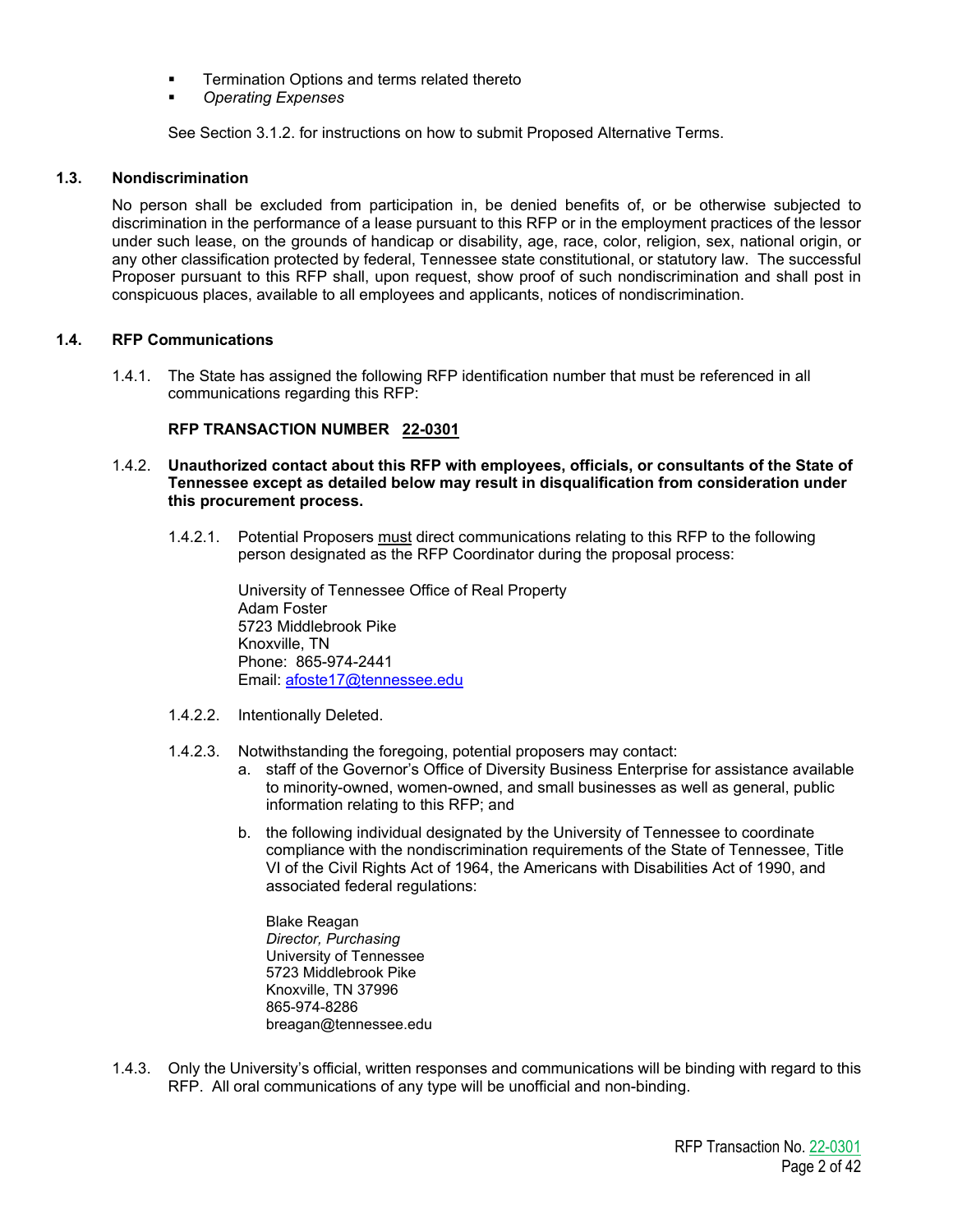- 1.4.4. Proposers must ensure that the State receives all written comments, including questions and requests for clarification, no later than the Written Questions and Comments Deadline detailed in the RFP Section 2, Schedule of Events.
- 1.4.5. Proposers must assume the risk of the method of dispatching any communication or proposal to the State. The State assumes no responsibility for delays or delivery failures resulting from the method of dispatch. Actual or digital "postmarking" of a communication or proposal to the State by a specified deadline date will not substitute for the State's actual receipt of a communication or proposal.
- 1.4.6. The State will convey all official responses and communications related to this RFP to the potential Proposers from whom the State has received a Notice of Intent to Propose (RFP Section 1.8).
- 1.4.7. The State reserves the right to determine, at its sole discretion, the method of conveying official, written responses and communications related to this RFP. Such written communications may be transmitted by mail, hand-delivery, facsimile, electronic mail, Internet posting, or any other means deemed reasonable by the State.
- 1.4.8. The State reserves the right to determine, at its sole discretion, the appropriate and adequate responses to written comments, questions, and requests related to this RFP. The State's official, written responses will constitute an amendment of this RFP.
- 1.4.9. Any data or factual information provided by the State (in this RFP, an RFP amendment or any other communication relating to this RFP) is for informational purposes only. The State will make reasonable efforts to ensure the accuracy of such data or information; however it is within the discretion of Proposers to independently verify any information before relying thereon.

## **1.5. Assistance to Proposers With a Handicap or Disability**

Potential proposers with a handicap or disability may receive accommodation relating to the communication of this RFP and participating in the RFP process. Potential proposers may contact the RFP Coordinator to request such reasonable accommodation no later than the Disability Accommodation Request Deadline detailed in the RFP Section 2, Schedule of Events.

## **1.6. Proposer Required Review & Waiver of Objections**

- 1.6.1. Each Proposer must carefully review this RFP, including but not limited to, attachments, the RFP Attachment 6.5., Standard Form of Lease and any amendments, for questions, comments, defects, objections, or any other matter requiring clarification or correction (collectively, "Questions and Comments").
- 1.6.2. Any Proposer having Questions and Comments concerning this RFP must provide such in writing to the State no later than the Written Questions and Comments Deadline detailed in the RFP Section 2, Schedule of Events.
- 1.6.3. Protests based on any objection shall be considered waived and invalid if the objection has not been brought to the attention of the State, in writing, by the Written Questions and Comments Deadline.

## 1.7. **Pre-Proposal Conference**

INTENTIONALLY DELETED

## 1.8. **Notice of Intent to Propose**

Before the Notice of Intent to Propose Deadline detailed in the RFP Section 2, Schedule of Events, potential proposers are requested to submit to the RFP Coordinator a Notice of Intent to Propose (in the form of a simple e-mail or other written communication). Such notice should include the following information: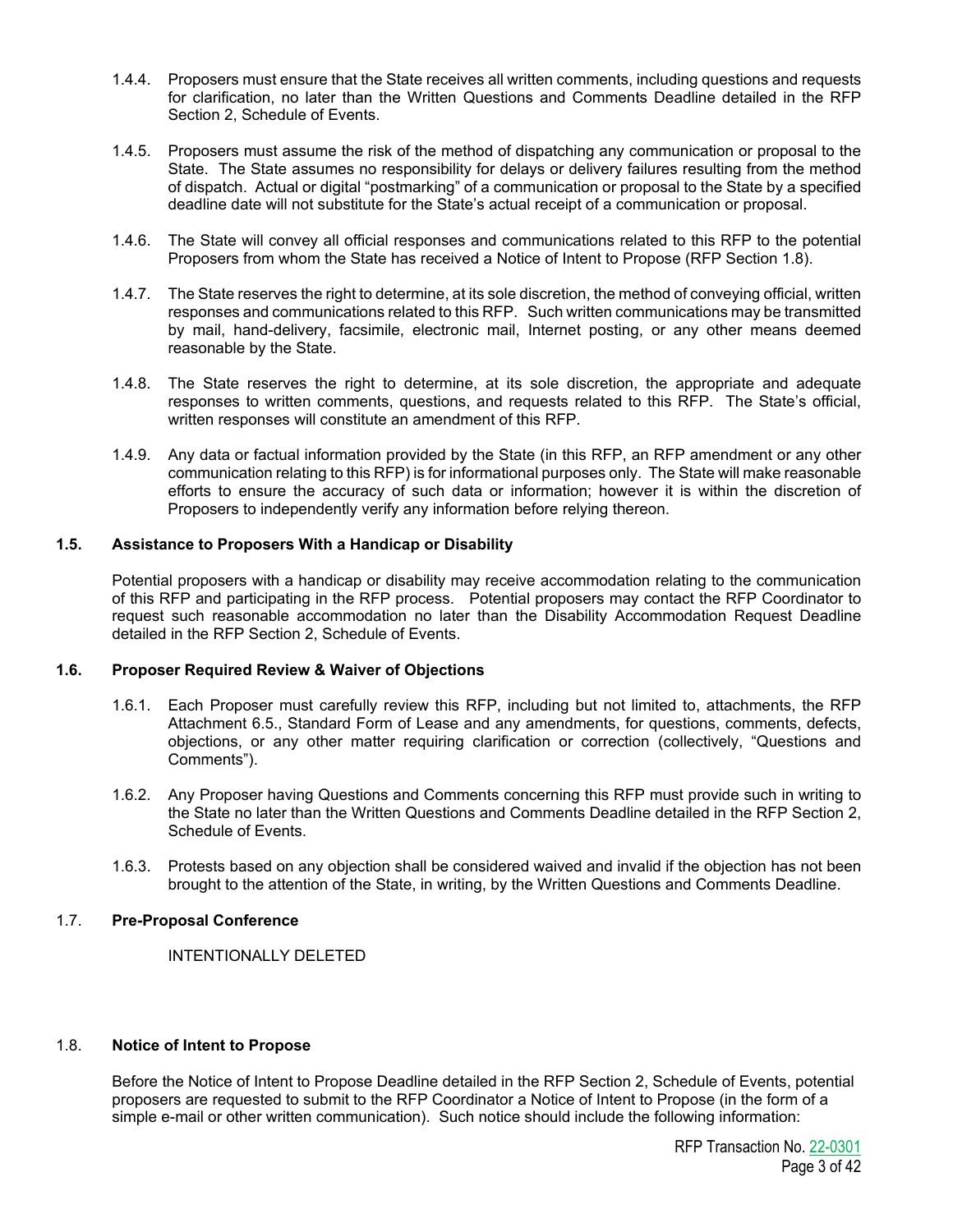- . the business or individual's name (as appropriate)
- a contact person's name and title
- the contact person's mailing address, telephone number, facsimile number, and e-mail address

## **A Notice of Intent to Propose creates no obligation and is not a prerequisite for making a proposal, however, it is necessary to ensure receipt of any RFP amendments or other notices and communications relating to this RFP.**

## **1.9**. **Proposal Deadline**

A Proposer must ensure that the State receives a proposal no later than the Proposal Deadline time and date detailed in the RFP Section 2, Schedule of Events. The proposal must respond, as required, to this RFP (including its attachments), as may be amended. The University will not accept late proposals, and a Proposer's failure to submit a proposal before the deadline will result in disqualification of the proposal.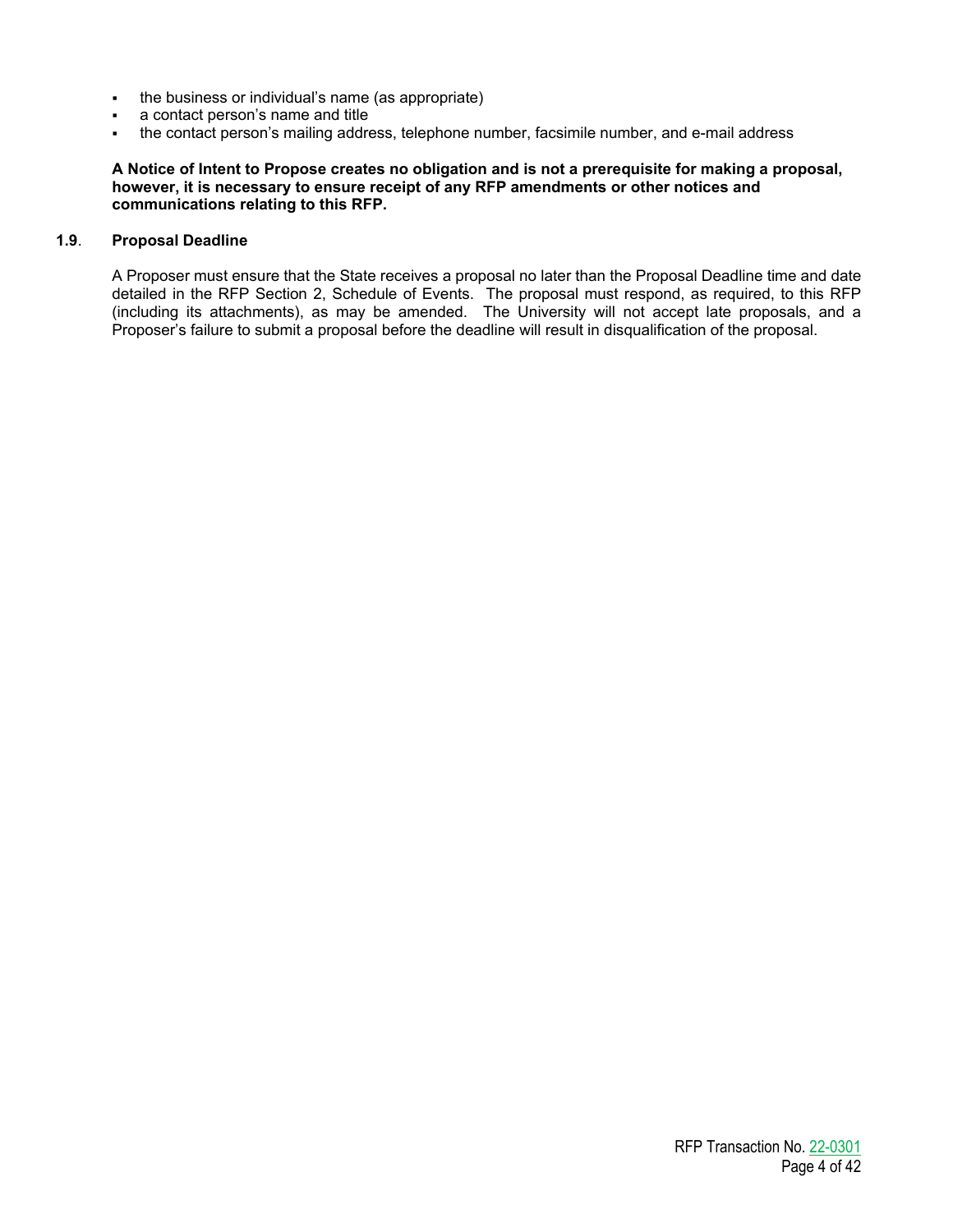## **2. SCHEDULE OF EVENTS**

## **2.1. RFP Schedule of Events**

| <b>EVENT</b>                                                                     | <b>TIME</b><br>(central time<br>zone) | <b>DATE</b>    |
|----------------------------------------------------------------------------------|---------------------------------------|----------------|
| 1. RFP Advertised                                                                |                                       | March 6, 2022  |
| 2. Disability Accommodation Request Deadline                                     |                                       | March 8, 2022  |
| 3.<br>Notice of Intent to Propose                                                |                                       | March 11, 2022 |
| 4. INTENTIONALLY DELETED                                                         |                                       |                |
| Written "Questions & Comments" Deadline<br>5 <sub>1</sub>                        |                                       | March 14, 2022 |
| 6. University Response to Written "Questions &<br>Comments"                      |                                       | March 17, 2022 |
| <b>Proposal Deadline</b><br>7.                                                   | 2:00 PM                               | March 24, 2022 |
| 8. University Completion of Mandatory Requirement<br><b>Proposal Evaluations</b> |                                       | March 25, 2022 |
| University Opening of Cost Proposals<br>9.                                       |                                       | March 28, 2022 |
| 10. University Completion of Cost Proposal Evaluations                           |                                       | March 28, 2022 |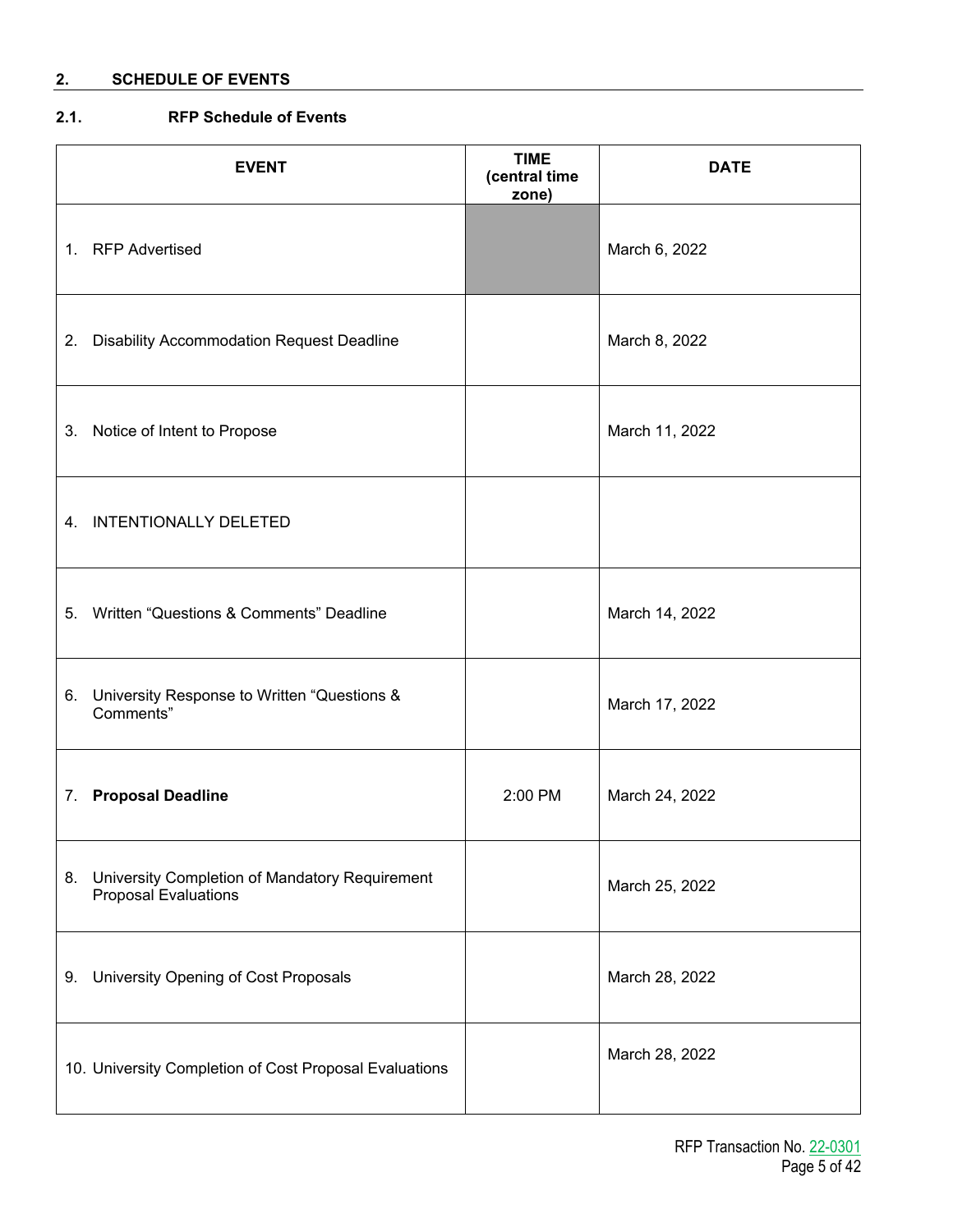| 11. University Notice of Intent to Award Issued and<br>RFP Files Opened for Public Inspection                                                                         | March 29, 2022                 |
|-----------------------------------------------------------------------------------------------------------------------------------------------------------------------|--------------------------------|
| 12. Executive Sub Committee of the State Building<br>Commission Approval Sought (If lease term is<br>greater than 5 years or annual rent is greater than<br>\$150,000 | April 14, 2022                 |
| 13. Lease is circulated to successful Proposer for<br>Signature                                                                                                       | April 17, 2022                 |
| 14. Lease Signature Deadline                                                                                                                                          | SC Approval + 21 calendar days |
| 15. Lease Commencement/Occupancy Date                                                                                                                                 | May 1, 2022                    |

**2.2. The reserves the right, at its sole discretion, to adjust the RFP Schedule of Events as it deems necessary.** Any adjustment of the Schedule of Events, except for changes after the Notice of Intent to Award is issued agreed to with the best evaluated proposer, shall constitute an RFP amendment, and the State will communicate such to potential proposers from whom the State has received a Notice of Intent to Propose (refer to RFP Section 1.8).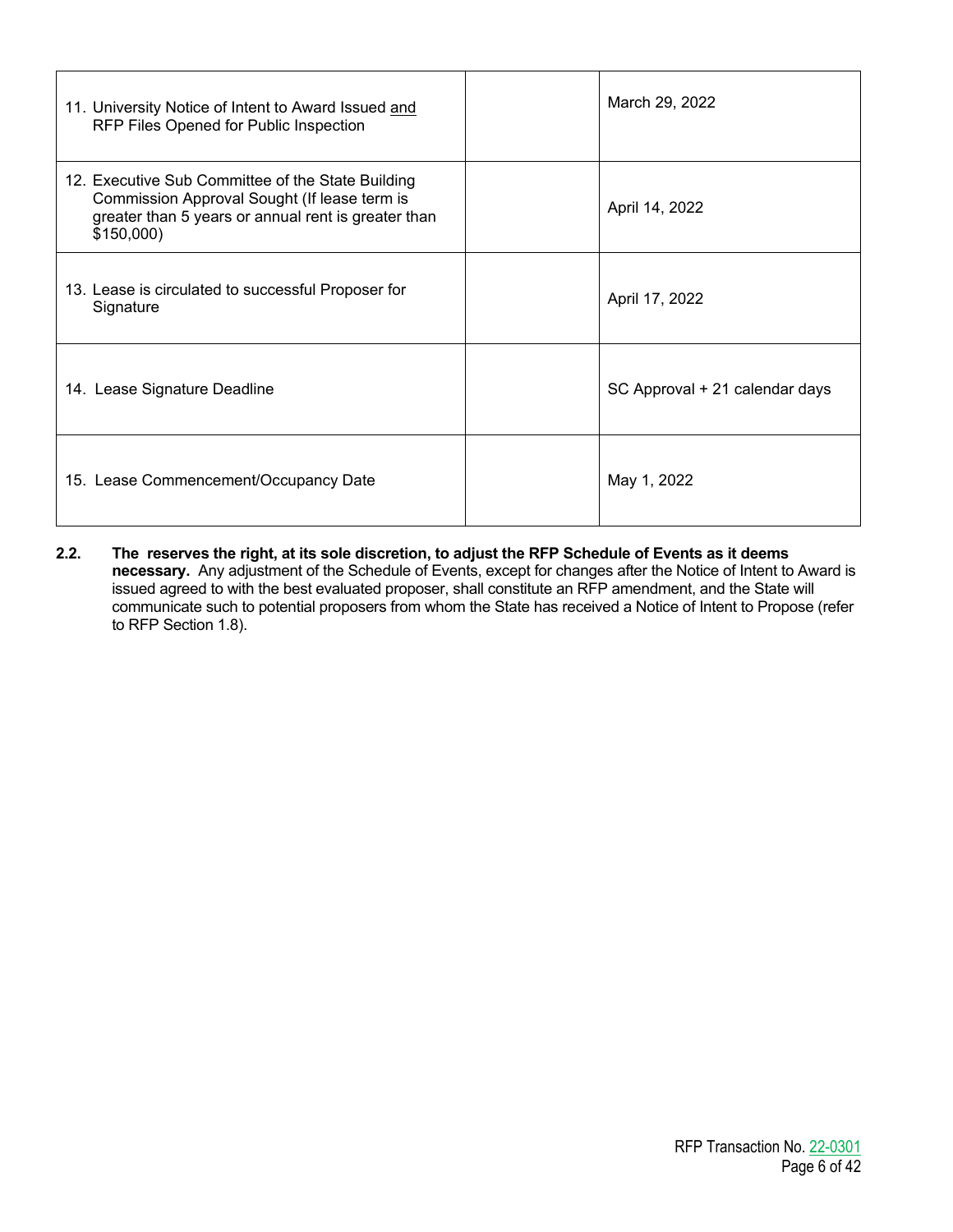## **3. PROPOSAL REQUIREMENTS**

## **3.1. Proposal Form**

A response to this RFP must consist of a Mandatory Requirements Proposal (including any supporting documentation) and separately sealed Cost Proposal(s). (As more particularly expressed in Section 3.1.2. below, a Proposer may provide more than one Cost Proposal.)

3.1.1. **Mandatory Requirements Proposal**. The RFP Attachment 6.2., Mandatory Requirements Proposal requires that the proposer provide certain information and documents.

**NOTICE: A Mandatory Requirements Proposal should not include any pricing or cost information. If any pricing or cost information amounts of any type (even pricing relating to other projects) references to "free parking" are included in any part of the Mandatory Requirements Proposal, the State may deem the proposal to be non-responsive and reject it**

3.1.1.1. A Proposer must duplicate and use RFP Attachment 6.2., completed with proposal page numbers, to cover (as a table of contents), organize, reference, and complete the Mandatory Requirements portion of the proposal.

3.1.1.2. All information and documentation included within a proposal must address a specific requirement of RFP Attachment 6.2. and must be clearly referenced. The State will deem any information not meeting these criteria to be extraneous and will not review it.

3.1.1.3. A Proposer must sign and date the Mandatory Requirements Proposal.

3.1.2. **Cost Proposal**. Cost Proposals may be submitted in one or both of the following forms: A Cost Proposal for the State's desired Terms and Conditions ("Base Cost Proposal") and/or one or more Cost Proposals with proposed Alternative Terms ("Alternate Cost Proposal").

**NOTICE: If a proposer fails to submit a Base or Alternate Cost Proposal exactly as required, the State may deem the proposal to be non-responsive and reject it.**

- 3.1.2.1. A Base Cost Proposal must be submitted on an exact duplicate of the RFP Attachment 6.3., Cost Proposal.
	- 3.1.2.1.1. The Base Cost Proposal shall incorporate ALL costs for services under the lease for the total lease term.
	- 3.1.2.1.2. A Proposer must sign and date the Base Cost Proposal.
- 3.1.2.2. An Alternate Cost Proposal should be submitted with a red-line modification of the RFP Attachment 6.3., Cost Proposal and a red-line modification of Attachment 6. 5., Standard Form of Lease, including Exhibit A, if applicable.
	- 3.1.2.2.1. In the event that an Alternate Cost Proposal includes or is based on alternate Terms and Conditions, those must be clearly stipulated in the form of a red-line modification of the RFP Attachment 6.5., Standard Form of Lease.
	- 3.1.2.2.2. Each Alternate Cost Proposal shall incorporate ALL costs for services proposed under the lease for the proposed lease term.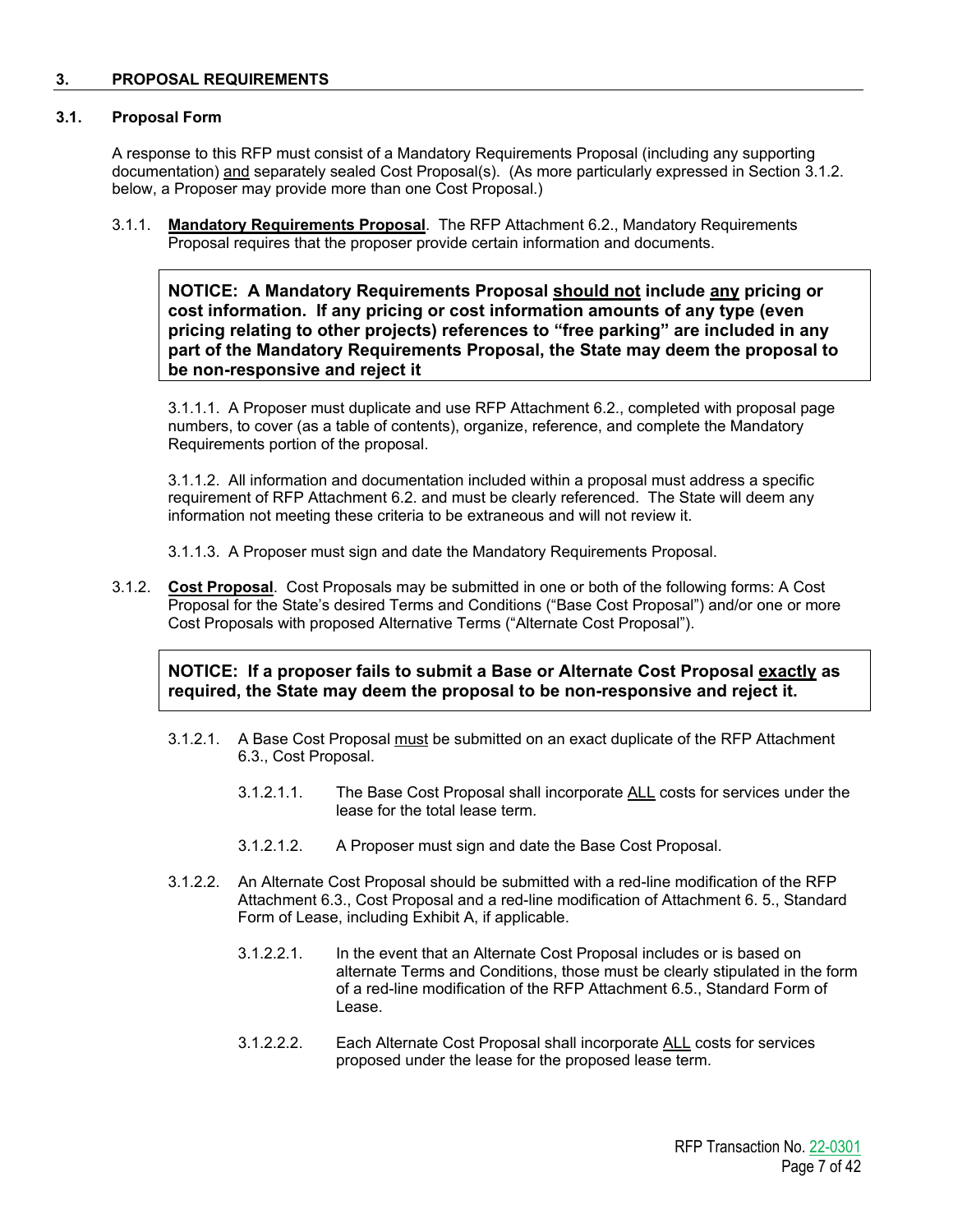- 3.1.2.2.3 Each Alternate Cost Proposal shall be clearly marked as an alternate proposal and must be specific, address all necessary terms, and be concise.
- 3.1.2.2.4 A proposer must sign and date each Alternate Cost Proposal.
- 3.1.2.3. A Proposer must submit the Cost Proposal(s) to the State in a sealed package separate from the Mandatory Requirements Proposal (as detailed in RFP Sections 3.3.3., *et seq.*).

## **3.2. STATEMENT OF FINANCIAL INTERESTS**

It is a requirement of Tennessee Code Annotated Section 12-2-114 that a statement listing the names of any and all persons financially interested in the proposed space be contained in the Lease Proposal. This requirement includes the interests of the owner/agent, any lienholders or any known future purchasers or lienholders. This information is to be provided in RFP Attachment 6.3., Cost Proposal.

## **3.3. SUBMISSION OF PROPOSALS**

A Proposer must deliver a proposal in response to this RFP as detailed below. The State may not accept a proposal delivered by any other method. Each Proposal should include a Proposal Package Cover Sheet in the form of RFP Attachment 6.1.1., which shall reference any amendments to the RFP.

- 3.3.1. A Proposer must ensure that the original Proposal documents meet all form and content requirements detailed within this RFP for such proposals including but not limited to required signatures.
- 3.3.2. A Proposer must ensure that the State receives a proposal in response to this RFP no later than the Proposal Deadline time and date detailed in the RFP Section 2, Schedule of Events at the following address.

University of Tennessee Office of Real Property Adam Foster 5723 Middlebrook Pike Knoxville, TN Phone: 865-974-2441 Email: [afoste17@tennessee.edu](mailto:afoste17@tennessee.edu)

- 3.3.3. A Proposer must submit original Mandatory Requirements Proposal and Cost Proposal documents and copies in sealed envelopes or packages as specified below.
	- 3.3.3.1 One (1) original of the Mandatory Requirements Proposal paper document must be placed in a sealed package labeled: **"RFP TRANSACTION # [RFP NUMBER] MANDATORY REQUIREMENTS PROPOSAL ORIGINAL"**

and one (1) copy of the Mandatory Requirements Proposal in the form of one (1) digital document in "PDF" format properly recorded on an otherwise, blank, standard file storage medium such as a CD or flash drive labeled:

## **"RFP TRANSACTION # [RFP NUMBER] MANDATORY REQUIREMENTS PROPOSAL COPY"**

3.3.3.2. One (1) original of the Base Cost Proposal and/or one (1) original of each Alternate Cost Proposal paper document must be placed in a sealed package labeled:

## **"RFP TRANSACTION # [RFP NUMBER] COST PROPOSAL ORIGINAL"**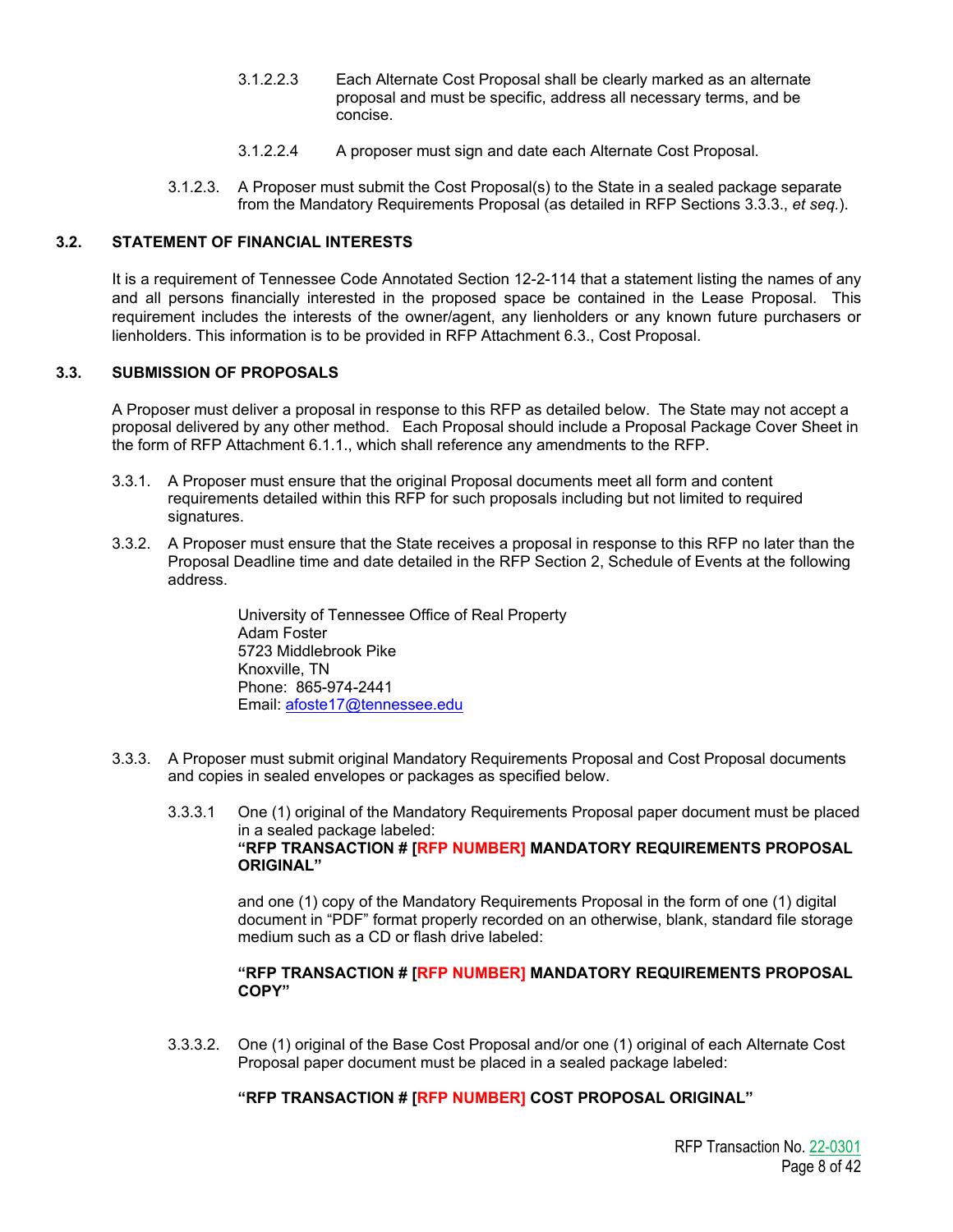and one (1) copy in the form of a digital document in "PDF/XLS" format properly recorded on separate, blank, standard file storage medium such as a CD or flash drive labeled:

## **"RFP TRANSACTION # [RFP NUMBER] COST PROPOSAL COPY"**

In the event of a discrepancy between the original Cost Proposal document and the digital copy, the original, signed document will take precedence.

3.3.3.3. The separately sealed Mandatory Requirements, Proposal and Cost Proposal components may be enclosed in a larger package for mailing or delivery, provided that the outermost package is clearly labeled:

## **"RFP TRANSACTION # [RFP NUMBER] SEALED MANDATORY REQUIREMENTS PROPOSAL & SEALED COST PROPOSAL(S) FROM [PROPOSER LEGAL ENTITY NAME]"**

- 3.3.4. A Proposer must separate, seal, package, and label the documents and copy file storage mediums for delivery as follows.
	- 3.3.4.1. The Mandatory Proposal Requirements Response original document and copy file storage mediums must be placed in a separate, sealed package that is clearly labeled:

## "**"DO NOT OPEN… RFP TRANSACTION # [RFP NUMBER] MANDATORY REQUIREMENTS PROPOSAL FROM** [PROPOSER LEGAL ENTITY NAME]"

3.3.4.2. The Base Cost Proposal and/or each Alternate Cost Proposal original document and copy file storage mediums must be placed in a separate, sealed package that is clearly labeled:

## **"DO NOT OPEN… RFP TRANSACTION # [RFP NUMBER] COST PROPOSAL(S) FROM [PROPOSER LEGAL ENTITY NAME]"**

#### **3.4 Proposal & Proposer Prohibitions**

- 3.4.1. A Proposal must not result from any collusion between Proposers. The State will reject any Cost Proposal that was not prepared independently without collusion, consultation, communication, or agreement with any other Proposer. Regardless of the time of detection, the State will consider any such actions to be grounds for proposal rejection or lease termination.
- 3.4.2. A Proposer shall not provide, for consideration in this RFP process or subsequent lease negotiations, incorrect information that the Proposer knew or should have known was materially incorrect. If the State determines that a Proposer has provided such incorrect information, the State may deem the Proposer's proposal non-responsive and reject it.
- 3.4.3. A Proposer shall not be (and the State will not award a lease to):
	- a. an individual who is, or within the past six months has been, an employee of the State of Tennessee or who is a volunteer member of a State board or commission that votes for, lets out, overlooks, or in any manner superintends the services being procured in this RFP;
	- b. a company, corporation, or any other contracting entity in which an ownership of two percent (2%) or more is held by an individual who is, or within the past six months has been, an employee of the State of Tennessee (this will not apply either to financial interests that have been placed into a "blind trust" arrangement pursuant to which the employee does not have knowledge of the retention or disposition of such interests or to the ownership of publicly traded stocks or bonds where such ownership constitutes less than 2% of the total outstanding amount of the stocks or bonds of the issuing entity);
	- c. a company, corporation, or any other contracting entity which employs an individual who is, or within the past six months has been, an employee of the State of Tennessee in a position that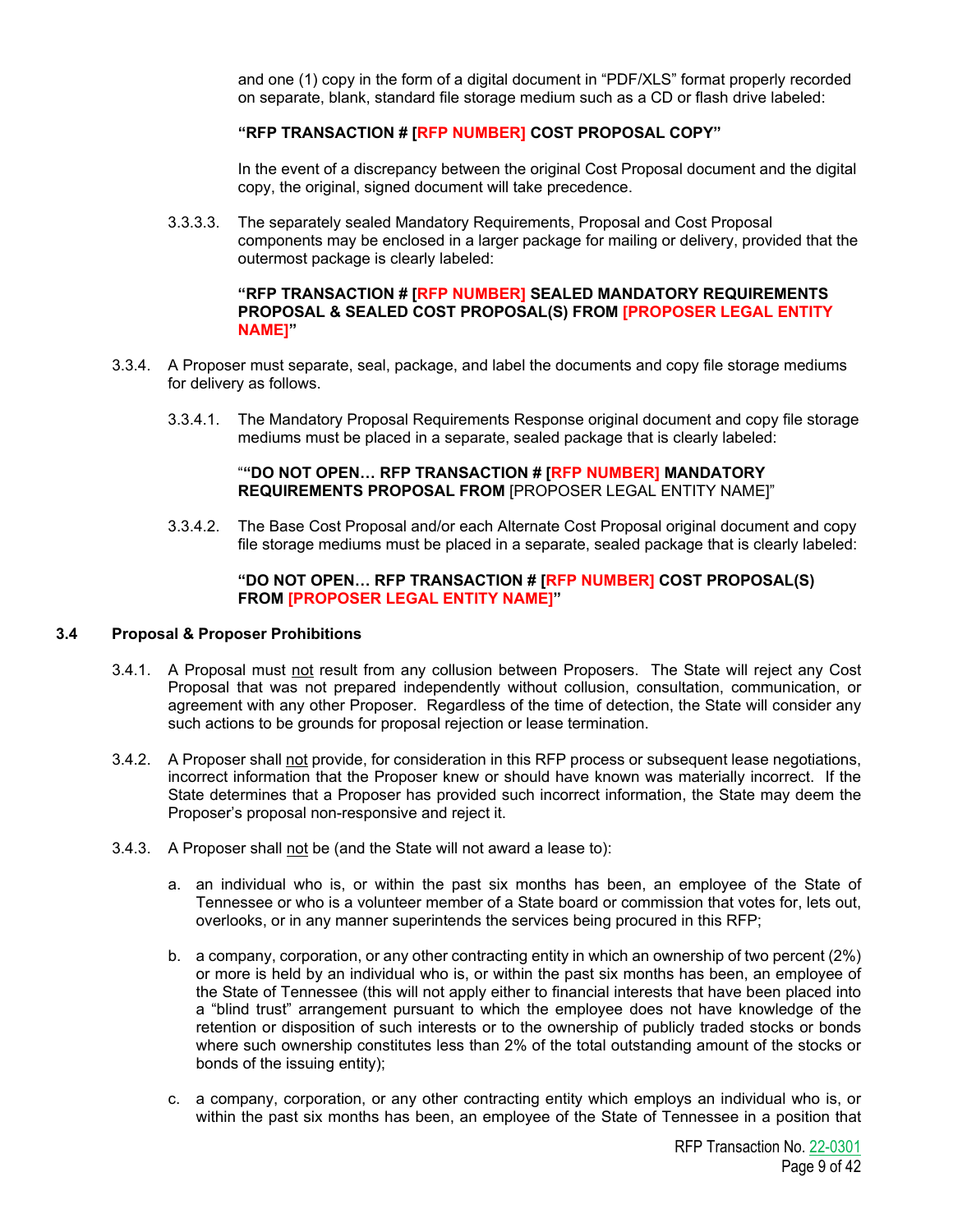would allow the direct or indirect use or disclosure of information, which was obtained through or in connection with his or her employment and not made available to the general public, for the purpose of furthering the private interest or personal profit of any person; or,

d. any individual, company, or other entity involved in assisting the State in the development, formulation, or drafting of this RFP or its scope of services (such person or entity being deemed by the State as having information that would afford an unfair advantage over other Proposers).

For the purposes of applying the requirements of this RFP subsection 3.4.3*.*, the State will deem an individual to be an employee of the State of Tennessee until such time as all compensation for salary, termination pay, and annual leave has been paid, but the term "employee of the State of Tennessee" shall not include individuals performing volunteer services for the State of Tennessee.

## **3.5. Proposal Errors & Revisions**

A Proposer is liable for any and all proposal errors or omissions. A Proposer will not be allowed to alter or revise proposal documents after the Proposal Deadline time and date detailed in the RFP Section 2, Schedule of Events unless such is formally requested, in writing, by the State.

## **3.6. Proposal Withdrawal**

A Proposer may withdraw a submitted proposal at any time before the Proposal Deadline time and date detailed in the RFP Section 2, Schedule of Events by submitting a written request signed by an authorized Proposer representative. After withdrawing a proposal, a Proposer may submit another proposal at any time before the Proposal Deadline.

## **NOTICE: If a Proposer fails to submit a Cost Proposal(s) exactly as required, the State may deem the proposal non-responsive and reject it.**

## **3.7. Proposal Preparation Costs**

The University will not pay any costs associated with the preparation, submittal, or presentation of any proposal.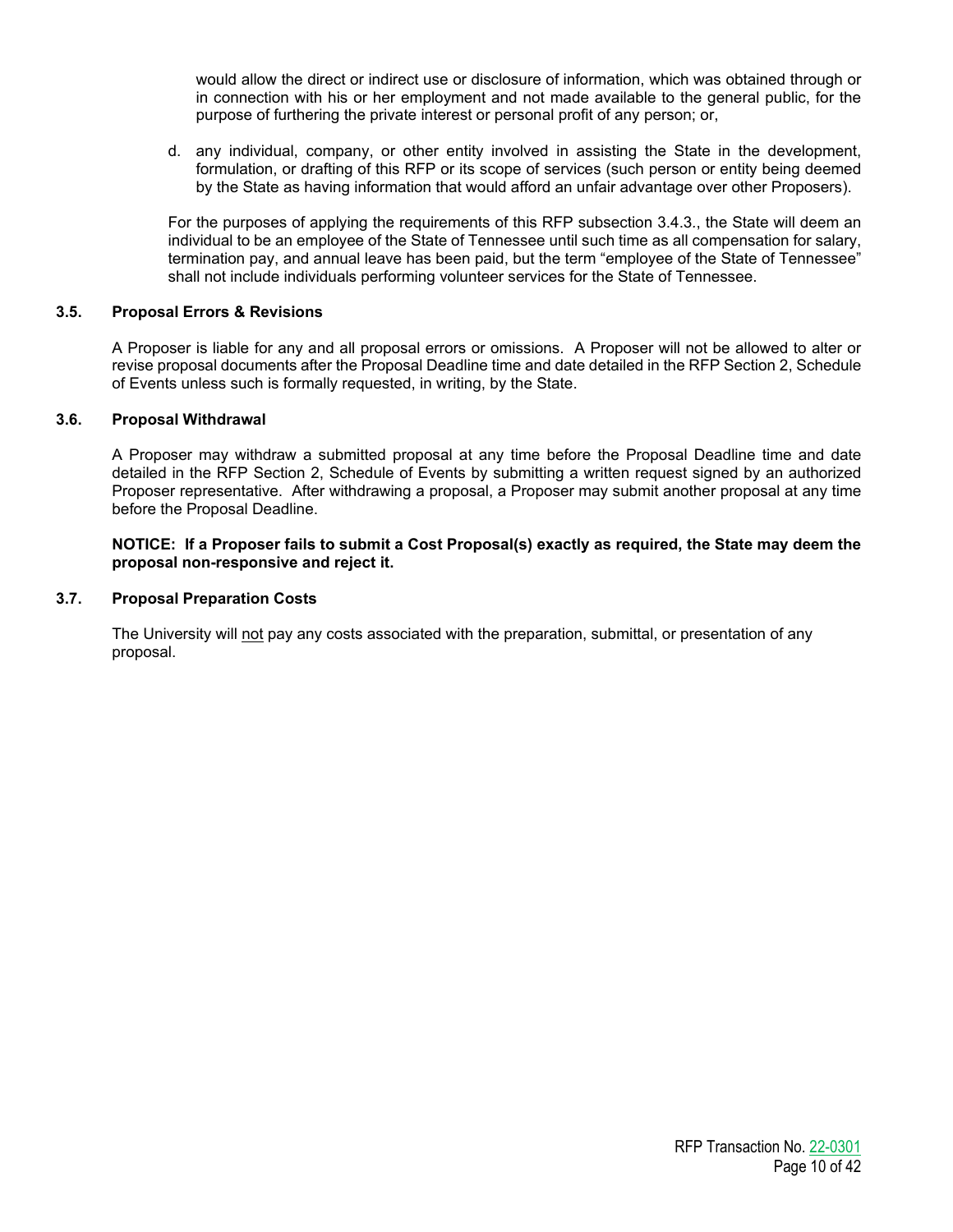## **4. GENERAL LEASING INFORMATION & REQUIREMENTS**

## **4.1. RFP Amendment**

The State reserves the right to amend this RFP at any time, provided that it is amended in writing. However, prior to any such amendment, the State will consider whether it would negatively impact the ability of potential proposers to meet the proposal deadline and will revise the RFP Section 2, Schedule of Events if deemed appropriate. If an RFP amendment is issued, the State will convey it to potential proposers who submitted a Notice of Intent to Propose (RFP Section 1.8). A proposer must respond, as required, to the RFP, including all attachments and amendments.

## **4.2. RFP Cancellation**

The State reserves the right, at its sole discretion, to cancel or to cancel and reissue this RFP in accordance with applicable laws and regulations.

## **4.3. State Right of Rejection**

- 4.3.1. Subject to applicable laws and regulations, the State reserves the right to reject, at its sole discretion, any and all proposals.
- 4.3.2. The State may deem as non-responsive and reject any proposal that does not comply with all terms, conditions, and performance requirements of this RFP.

## **4.4. Disclosure of Proposal Contents**

- 4.4.1. Each proposal and all materials submitted to the State in response to this RFP become the property of the State of Tennessee. Selection or rejection of a proposal does not affect this ownership right. By submitting a proposal, a Proposer acknowledges and accepts that the full proposal contents and associated documents will become open to public inspection in accordance with the laws of the State of Tennessee.
- 4.4.2. The State will hold all proposal information in confidence during the evaluation process.
- 4.4.3. Upon completion of proposal evaluations, indicated by public release of an Evaluation Notice or Notice of Intent to Award as applicable, the proposals and associated materials will be open for review by the public in accordance with *Tennessee Code Annotated*, Section 10-7-504(a)(7).

## **4.5. Severability**

If any provision of this RFP is declared by a court to be illegal or in conflict with any law, said decision will not affect the validity of the remaining RFP terms and provisions, and the rights and obligations of the State and Proposers will be construed and enforced as if the RFP did not contain the particular provision held to be invalid.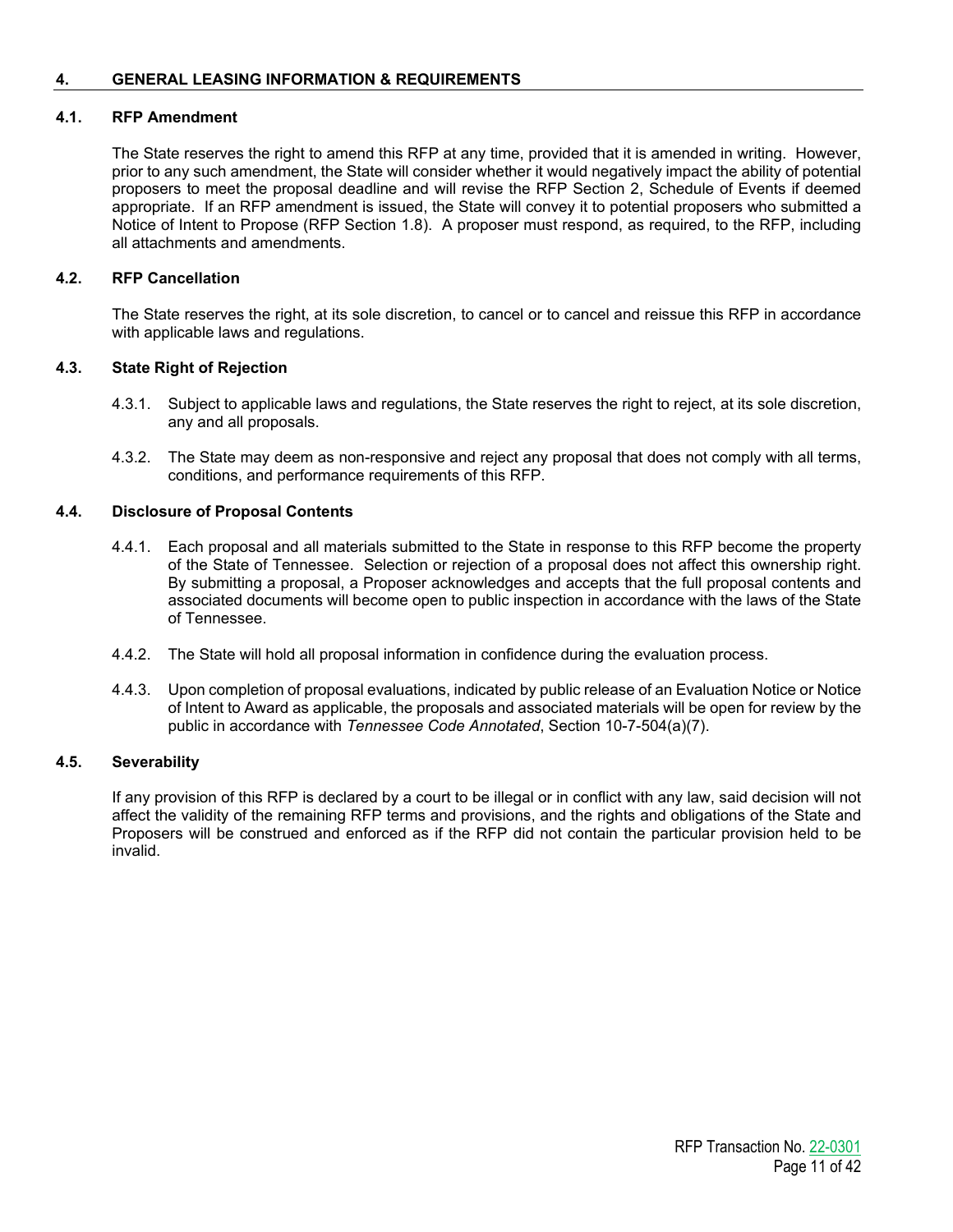## **5. PROPOSAL EVALUATION & LEASE AWARD**

## 5.1. **Intentionally Deleted.**

## 5.2. **Intentionally Deleted.**

## 5.3. **Evaluation Process**

The proposal evaluation process is designed to identify the Responsive, Responsible Proposer offering the best overall fit. The term "Responsive" means a person or entity which has submitted a proposal which conforms in all material respects to the RFP. The term "Responsible" means a person or entity which has the capacity in all material respects to perform fully the Lease requirements, and the integrity and reliability that will assure good faith performance. In evaluating lease proposals the University may take into account not only the rent offered but the type of space, the location, its suitability for the purpose, services offered by the lessor, moving costs, estimates of additional rent such as pass through of operating expenses or separately metered utilities, costs associated with any landlord services not included in the base rent, costs associated with delayed occupancy, costs associated with any improvements to be made to the proposed premises at the cost of the University, costs associated with renovating in place, costs associated with deviations from the specifications requested by the University, and all other relevant factors (collectively, "Other Factors").

## 5.3.1. **Mandatory Requirements Proposal Evaluation.**

The RFP Coordinator will review each Mandatory Requirements Proposal to determine compliance with RFP Attachment 6.2. Mandatory Requirements Proposal. If the RFP Coordinator determines that a proposal may have failed to meet one or more of the mandatory requirements, the RFP Coordinator shall seek the advice of an attorney on the staff of the University of Tennessee General Counsel who will review the proposal and document his/her determination of whether:

- a. the proposal adequately meets requirements for further evaluation;
- b. the State will request clarifications or corrections for consideration prior to further evaluation; or
- c. the State will determine the proposal non-responsive to the RFP and reject it.
- 5.3.2. **Cost Proposal Evaluation.** After evaluation under Section 5.3.1. above, the RFP Coordinator will review the Base and/or Alternate Cost Proposal(s) submitted by each apparent Responsive and Responsible Proposer. The RFP Coordinator will assess whether each Cost Proposal complies with RFP requirements without qualification. The RFP Coordinator will document, in writing, any determination (and the specific reasons therefore) that a Cost Proposal is non-compliant with requirements such that the Proposer is non-responsive to the RFP. If a respondent proposes alternate terms that the State desires to accept, all other proposers will be requested, in writing, to provide a proposal to the State including those same alternate terms within not less than three (3) business days of the date of receipt of the request from the State for a subsequent proposal. The RFP Coordinator will calculate the net present value for each compliant and responsive Cost Proposal that is determined to meet the University's desired terms. In calculating the net present value, the University will use the "Standard Cost Estimates" for any expenses not included in base rent, and the "Discount Rate," both of which are posted on the website of the Office of State Architect. Upon completion of the calculation set forth above, the RFP Coordinator will prepare a list (the "Evaluation List") of the proposals that were calculated in order from lowest net present value to highest, taking into account all costs associated with each Proposal. All evaluations will be completed in compliance with the University of Tennessee Lease Procurement Policies & Procedures, which may be found at http://policy.tennessee.edu/fiscal\_policy/fi0625/.
- 5.3.3 If the University elects to negotiate, negotiations will be completed in compliance with the University of Tennessee Leasing Negotiation Policies & Procedures, which may be found at http://policy.tennessee.edu/fiscal\_policy/fi0630/.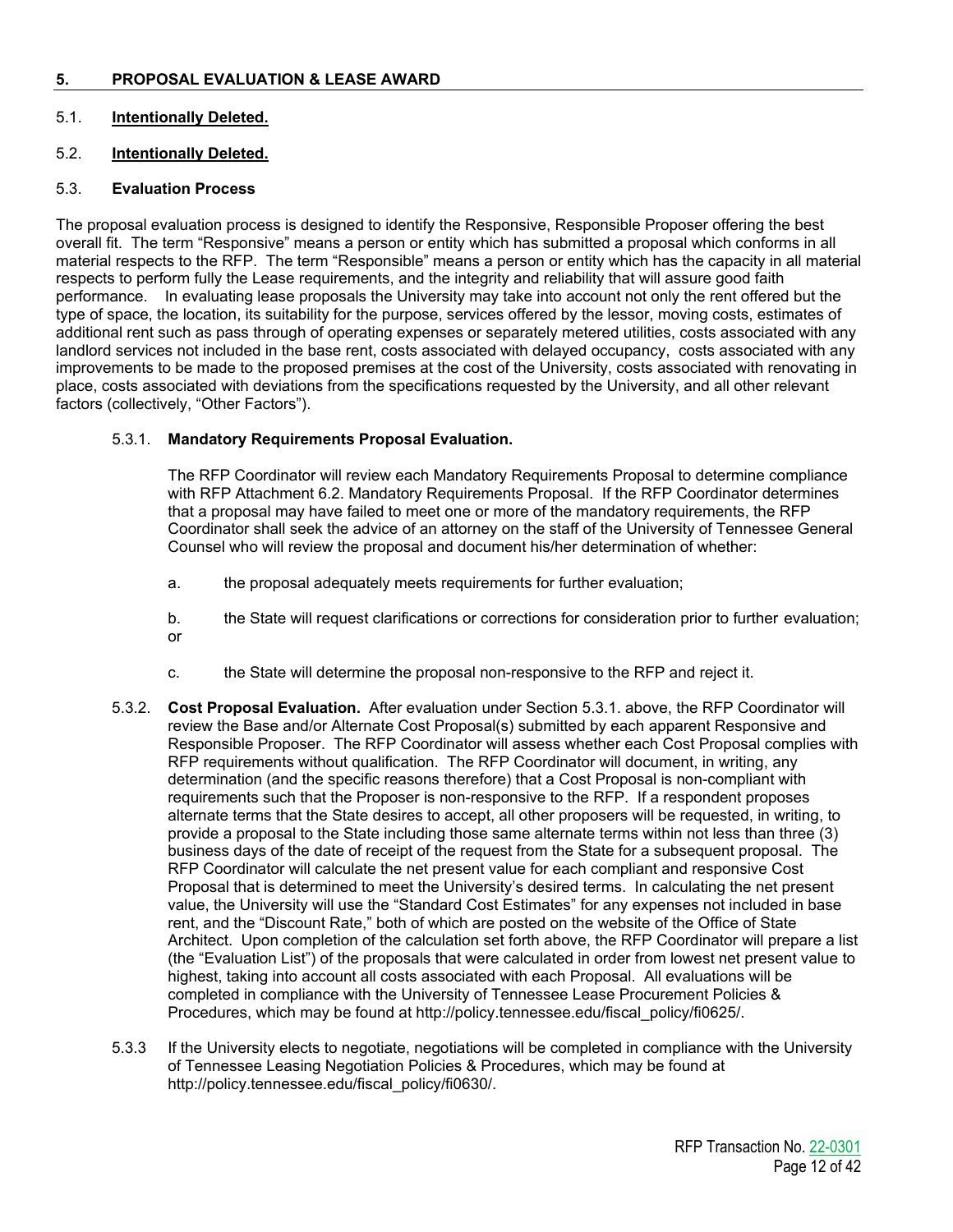## 5.4. **Lease Award Process**

- 5.4.1. After the evaluation process, the RFP Coordinator will forward the Evaluation List, along with comments regarding Other Factors to the Director, Real Property and Space Administration (the "Director"). The Director will consider the same to determine which Proposal should be accepted in accordance with the University of Tennessee Lease Procurement Policies and Procedures.
- 5.4.2. The Director may take into account other relevant factors including but not limited to property ownership/management, building condition, site and vicinity, and suitability for tenancy. The Director shall determine the proposal that provides the best overall fit for the University. If the Director intends to award the lease to a Proposer that is not the lowest net present value cost, justification for such determination must be provided in writing and approved by the Executive Director, Capital Projects, and may be based on one or more of the following:
	- The proposal with the lowest net present value proposes a location that an occupant determines is unacceptable to it, as expressed in writing and signed by the Department head;
	- The Director determines that the features or amenities of the site or building proposed by the proposal with the lowest net present value is not in the best interests of the University;
	- Documented evidence of poor past performance by the proposer having the proposal with the lowest net present value as a landlord to the State; or
	- Based on a totality of the above and other considerations, an award based on another proposal is in the best interests of the State.
- 5.4.3. Once such determination has been made, the University of Tennessee shall issue a notice of intent to award the lease to all Proposers.

Upon issuance of the Notice of Intent to Award, the State will make the RFP files available for public inspection

## **NOTICE: The Notice of Intent to Award shall not create rights, interests, or claims of entitlement in either the Proposer with apparent best-evaluated proposal or any other Proposer.**

The Proposer identified in the Notice of Intent to Award must sign a lease drawn by the State pursuant to this RFP. The lease shall be substantially the same as the RFP Attachment 6.5*.,*  Standard Form of Lease except as modified by the State, if modified. The Proposer must sign the lease no later than Lease Signature Deadline detailed in the RFP Section 2, Schedule of Events. If the Proposer fails to provide the signed lease by the deadline, the State may determine that the Proposer is non-responsive to this RFP, reject its proposal and select a different proposal based on the proposal evaluation and lease award process outlined in this RFP.

## **5.5. RFP Files Open**

The State will make the RFP files available for public inspection on the date specified in the RFP Section 2, Schedule of Events. The files will remain open for public review from that date.

## **5.7. Lease Approval and Lease Payments**

- 5.7.1. This RFP and its proposer selection processes do not obligate the State and do not create rights, interests, or claims of entitlement in any Proposer. State obligations pursuant to a lease award shall commence only after the lease is signed by the State and the Proposer and after the lease is approved by all other State officials as required by applicable laws and regulations.
- 5.7.2. No payment will be obligated or made until the relevant lease is approved as required by applicable statutes and rules of the State of Tennessee.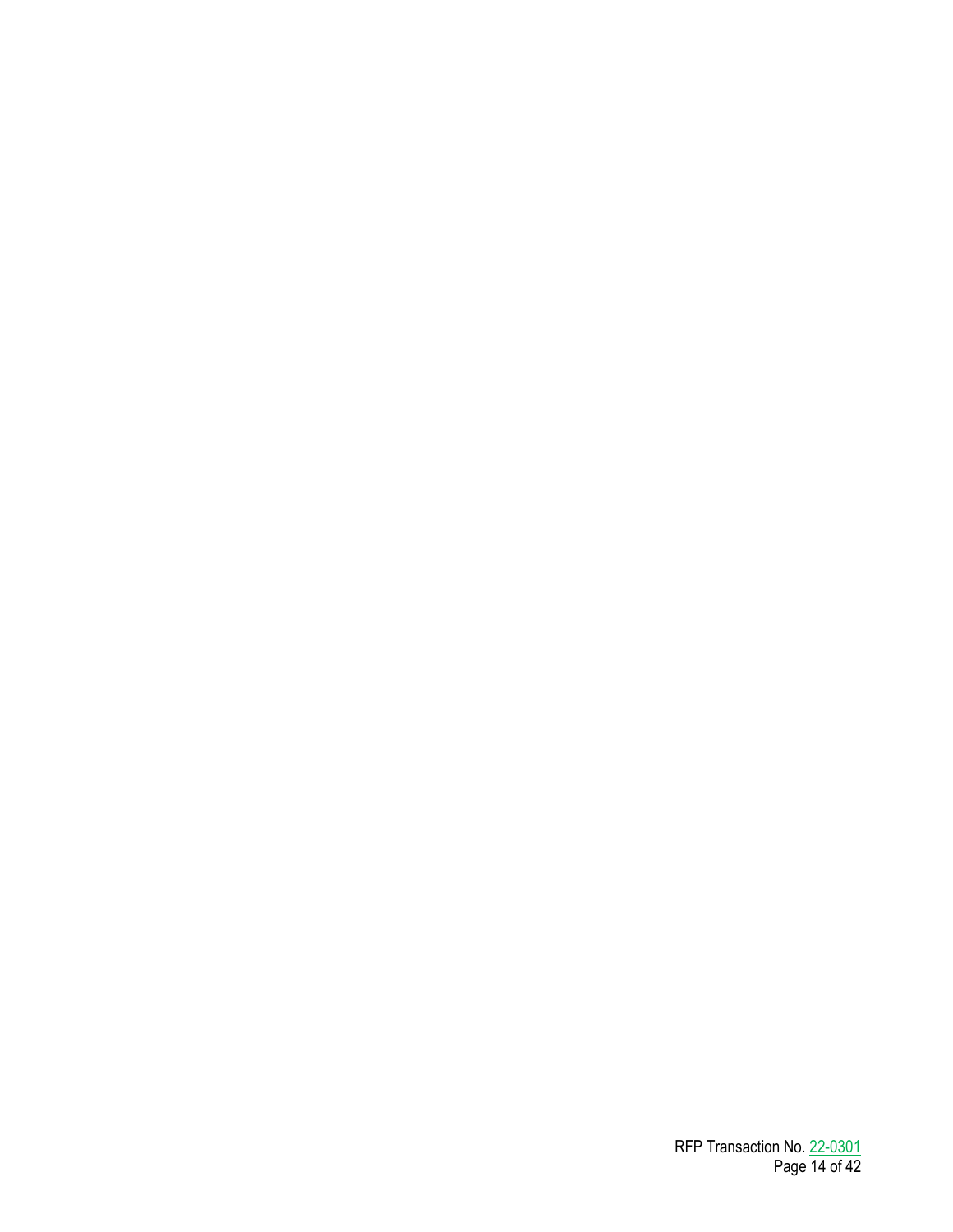**RFP ATTACHMENT 6.1.1.**

**PROPOSAL PACKAGE COVER SHEET**

**\_\_\_\_\_\_\_\_\_\_\_\_\_\_\_ Space**

Located in:

**\_\_\_\_\_\_\_\_\_\_\_ County, Tennessee**

**RFP TRANSACTION NUMBER #\_\_\_\_\_\_\_\_\_**

# **STATE OF TENNESSEE**

## **University of Tennessee**

*Any blank spaces may cause Proposal to be unacceptable and rejected.*

**Proposer Identification:**

Proposer

Address

**The Proposer the following amendments to the RFP, and this Proposal reflects the Proposer's consideration of these amendments:** [list amendments received, if any]

\_\_\_\_\_\_\_\_\_\_\_\_\_\_\_\_\_\_\_\_\_\_\_\_\_\_\_\_\_\_\_\_\_\_\_\_\_\_\_\_\_\_\_\_\_\_\_\_\_\_\_\_\_\_\_\_\_\_\_\_\_\_\_\_\_\_\_\_\_\_\_\_\_\_\_\_\_\_\_\_\_\_\_\_\_\_\_\_\_\_\_\_\_\_\_\_\_\_\_\_\_\_\_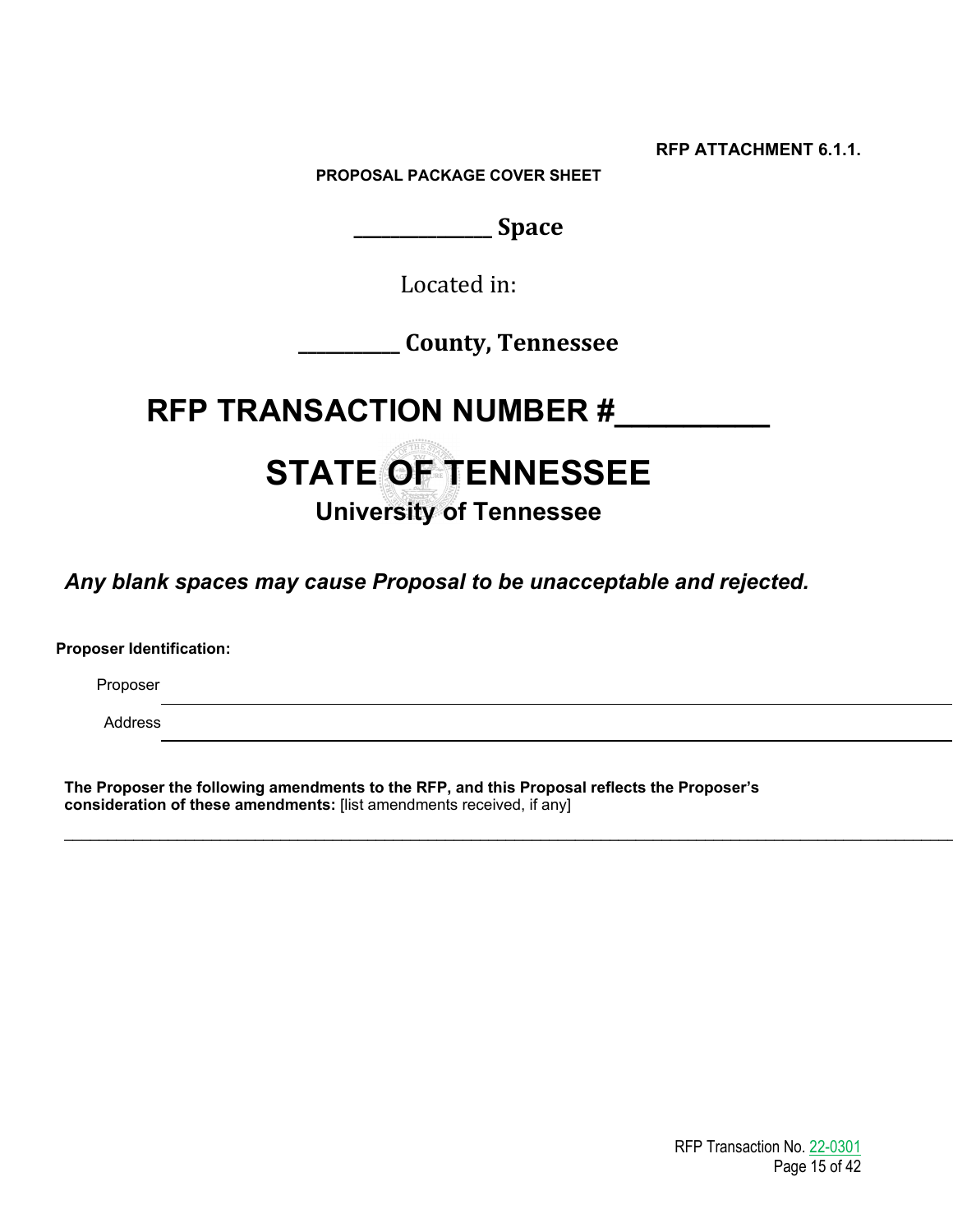## **PROPOSAL STATEMENT OF CERTIFICATIONS AND ASSURANCES**

The Proposer must sign and complete the Proposal Statement of Certifications and Assurances below as required, and it must be included in the Proposal (as required by RFP Attachment 6.2., Proposal Evaluation Guide, Section A, Item A.1.).

#### **The Proposer does, hereby, expressly affirm, declare, confirm, certify, and assure ALL of the following:**

- 1. The Proposer will comply with all of the provisions and requirements of the RFP.
- 2. The Proposer will perform pursuant to the terms of the lease agreed to by the parties, if applicable, for the total lease term.
- 3. The Proposer will comply with:
	- (a) the laws of the State of Tennessee;
	- (b) Title VI of the federal Civil Rights Act of 1964;
	- (c) Title IX of the federal Education Amendments Act of 1972;
	- (d) the Equal Employment Opportunity Act and the regulations issued there under by the federal government; and,
	- (e) the Americans with Disabilities Act of 1990 and the regulations issued there under by the federal government.
- 4. To the knowledge of the undersigned, the information detailed within the proposal submitted in response to the RFP is accurate.
- 5. The proposal submitted in response to the RFP was independently prepared, without collusion, under penalty of perjury.
- 6. No amount shall be paid directly or indirectly to an employee or official of the State of Tennessee as wages, compensation, or gifts in exchange for acting as an officer, agent, employee, subcontractor, or consultant to the Proposer in connection with the RFP or any resulting lease.
- 7. The proposal submitted in response to the RFP shall remain valid for at least 90 days subsequent to the date of the Proposal opening and thereafter in accordance with any lease entered into pursuant to the RFP.

IRAN DIVESTMENT ACT. The requirements of Tenn. Code Ann. § 12-12-101 et. seq., addressing contracting with persons with investment activities in Iran, shall be a material provision of this Contract. The Lessor agrees, under penalty of perjury, that to the best of its knowledge and belief that it is not on the list created pursuant to Tenn. Code Ann. § 12-12-106. **By signing this Proposal Statement of Certifications and Assurances, below, the signatory also certifies legal authority to bind the proposing entity to the provisions of this RFP and any lease awarded pursuant to it. If the signatory is not the Proposer (if an individual) or the Proposer's company** *President* **or** *Chief Executive Officer***, this document must attach evidence showing the individual's authority to bind the proposing entity.**

#### **DO NOT SIGN THIS DOCUMENT IF YOU ARE NOT LEGALLY AUTHORIZED TO BIND THE PROPOSING ENTITY**

Signature:

**PRINTED NAME AND TITLE:**  $\blacksquare$ 

**DATE:** 

**PROPOSER LEGAL ENTITY NAME:\_\_\_\_\_\_\_\_\_\_\_\_\_\_\_\_\_\_\_\_\_\_\_\_\_\_\_\_\_\_\_\_\_\_\_\_\_\_\_\_\_\_\_\_\_\_\_\_\_\_\_\_\_\_**

**PROPOSER FEDERAL ID NUMBER OR SSN:**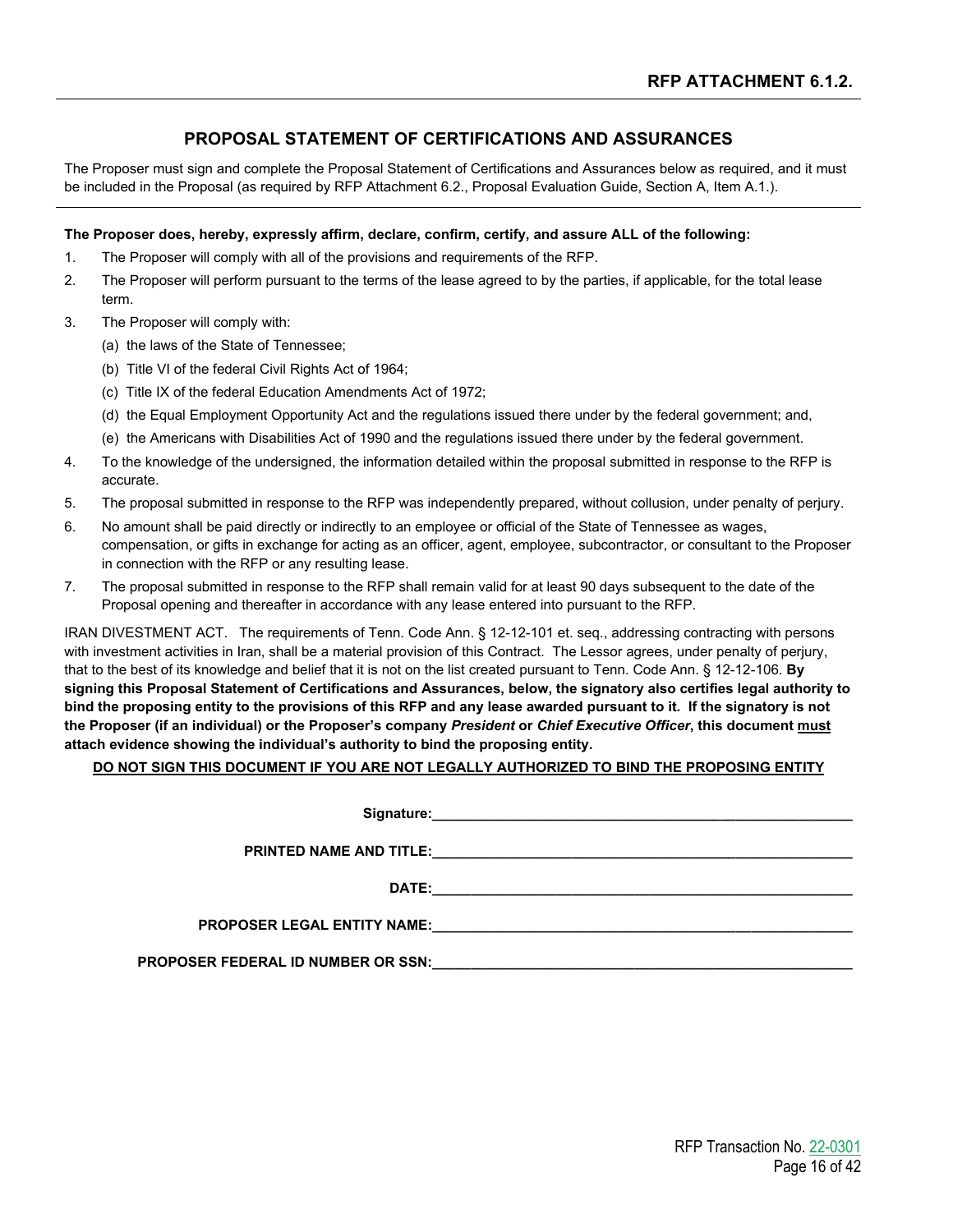## **MANDATORY REQUIREMENTS PROPOSAL**

| <b>Proposer Legal Entity</b><br>Name:       |  |
|---------------------------------------------|--|
| <b>Proposed Building</b><br><b>Address:</b> |  |
| <b>Proposer Signature:</b>                  |  |
| <b>Printed Name and Title:</b>              |  |
| Date:                                       |  |

The Proposer must address all items detailed below and provide, in sequence, the information and documentation as required (referenced with the associated item references). The Proposer must also detail the proposal page number for each item in the appropriate space below.

The RFP Coordinator will review the proposal to determine if the Mandatory Requirement Items are addressed as required and mark each with pass or fail. In addition to the Mandatory Requirement Items, the RFP Coordinator will review each proposal for compliance with all RFP requirements.

| Proposal<br>Page #<br>(Proposer<br>completes) | <b>Item</b><br>Ref. | <b>Mandatory Requirements</b>                                                                                                                                                                                                                                                                                                                      | Pass/Fail<br>(State Use ONLY) |
|-----------------------------------------------|---------------------|----------------------------------------------------------------------------------------------------------------------------------------------------------------------------------------------------------------------------------------------------------------------------------------------------------------------------------------------------|-------------------------------|
|                                               |                     | The Proposal must be delivered to the State no later than the<br>Proposal Deadline specified in the RFP Section 2, Schedule of<br>Events.                                                                                                                                                                                                          |                               |
|                                               | A.1                 | The space offered is identified and described as follows (Address of<br>proposed space should be the 911 Emergency Address):<br>City State<br>Zip Code____________________                                                                                                                                                                         |                               |
|                                               | A.2.                | <b>Statement of Certifications and Assurances: Provide the Proposal</b><br>Statement of Certifications and Assurances (RFP Attachment 6.1.2.)<br>completed and signed by an individual empowered to bind the<br>Proposer to the provisions of this RFP and any resulting lease. The<br>document must be signed without exception or qualification. |                               |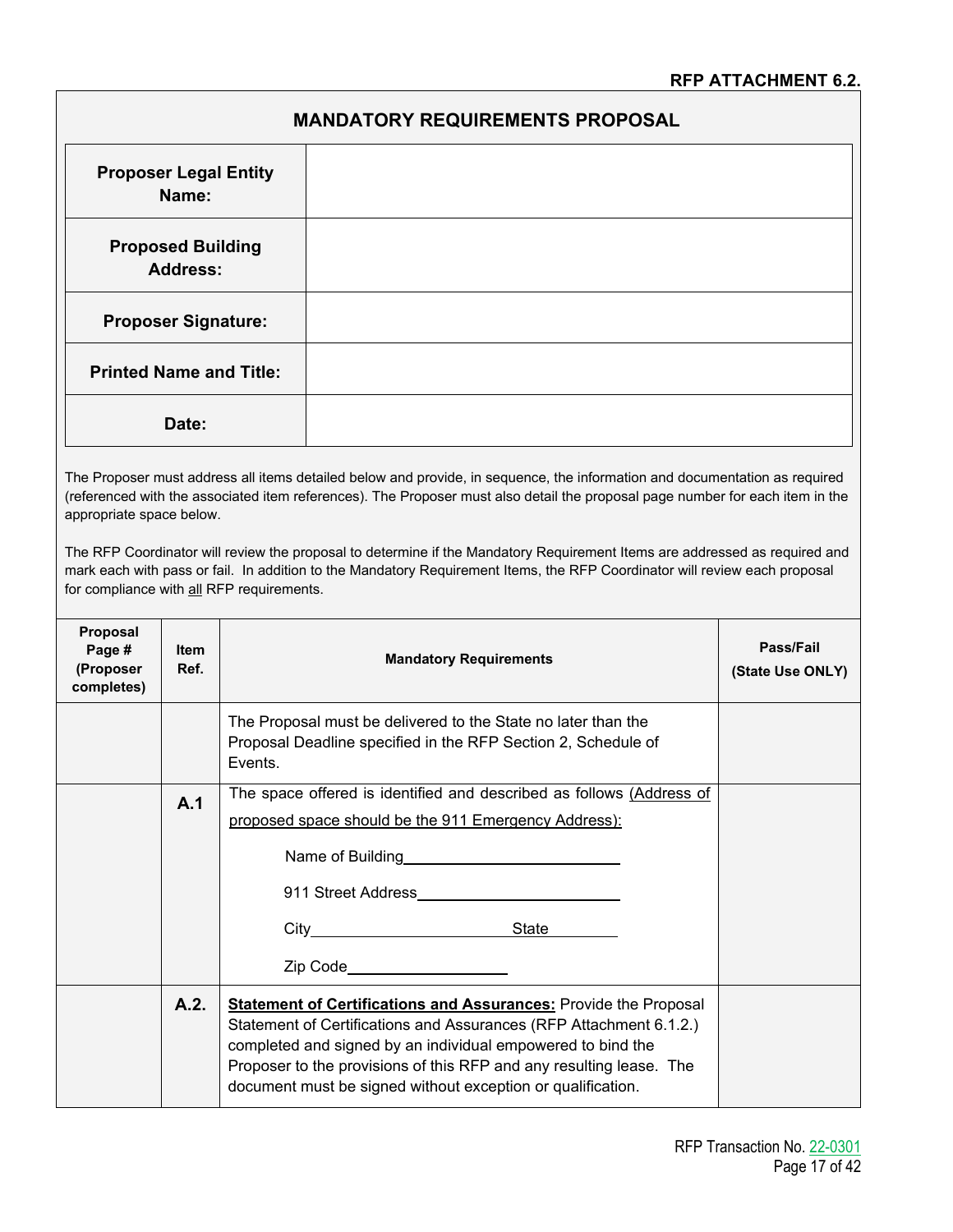| <b>Proposer Legal</b><br><b>Entity Name:</b> |      |                                                                                                                                                                                                                                                                                                                                                                                                                                                                        |  |
|----------------------------------------------|------|------------------------------------------------------------------------------------------------------------------------------------------------------------------------------------------------------------------------------------------------------------------------------------------------------------------------------------------------------------------------------------------------------------------------------------------------------------------------|--|
| <b>Proposed Building</b><br><b>Address:</b>  |      |                                                                                                                                                                                                                                                                                                                                                                                                                                                                        |  |
|                                              | A.3. | <b>Conflict of Interest:</b> Provide a statement, based upon reasonable<br>inquiry, of whether the Proposer or any individual who shall perform<br>work under the lease has a possible conflict of interest (e.g.,<br>employment by the State of Tennessee) and, if so, the nature of that<br>conflict.<br>NOTE: Any questions of conflict of interest shall be solely within the<br>discretion of the State, and the State reserves the right to cancel any<br>award. |  |
|                                              | A.4. | Provide the Usable Square Footage of the Proposed Space.                                                                                                                                                                                                                                                                                                                                                                                                               |  |
|                                              | A.5. | Provide Site Location and Access Maps.                                                                                                                                                                                                                                                                                                                                                                                                                                 |  |
|                                              | A.6. | Provide photographs: a building elevation, the primary entrance<br>lobby, and at least one as-is photo of each floor proposed.                                                                                                                                                                                                                                                                                                                                         |  |
|                                              |      | State Use - RFP Coordinator Signature, Printed Name & Date:                                                                                                                                                                                                                                                                                                                                                                                                            |  |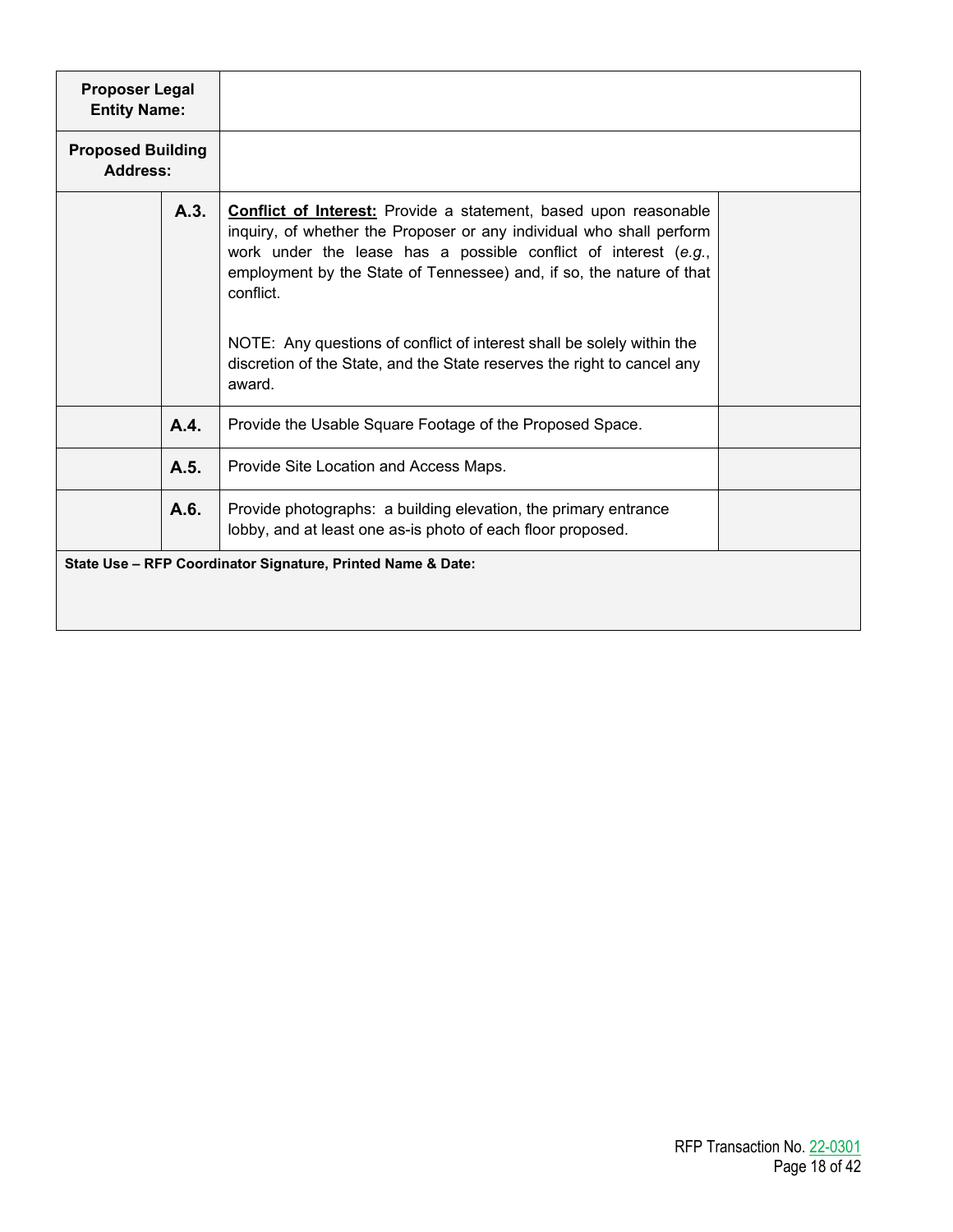## **RFP ATTACHMENT 6.3.**

| <b>COST PROPOSAL</b>                                                                                                                                                                          |  |  |
|-----------------------------------------------------------------------------------------------------------------------------------------------------------------------------------------------|--|--|
| <b>Proposer Legal Entity</b><br>Name:                                                                                                                                                         |  |  |
| <b>Proposed Building</b><br><b>Address:</b>                                                                                                                                                   |  |  |
| <b>Proposer Signature:</b>                                                                                                                                                                    |  |  |
| <b>Printed Name and Title:</b>                                                                                                                                                                |  |  |
| Date:                                                                                                                                                                                         |  |  |
| <b>SECTION A - PROPOSAL TERMS</b>                                                                                                                                                             |  |  |
| The Proposer must address all items detailed below and provide, in sequence, the information as requested (referenced with<br>the associated item references).                                |  |  |
| Note: Proposer must answer each question as set forth in this section. Any blank spaces shall be considered as<br>giving the State the right to provide an estimate for the associated costs. |  |  |

## A. **Delivery Date:** Please indicate the date you anticipate being able to deliver the Premises to State in the condition specified in RFP Attachments 6.4 and 6.6. (collectively, the "Landlord's Delivery Requirements"):

## **SECTION A CONTINUES ON NEXT PAGE**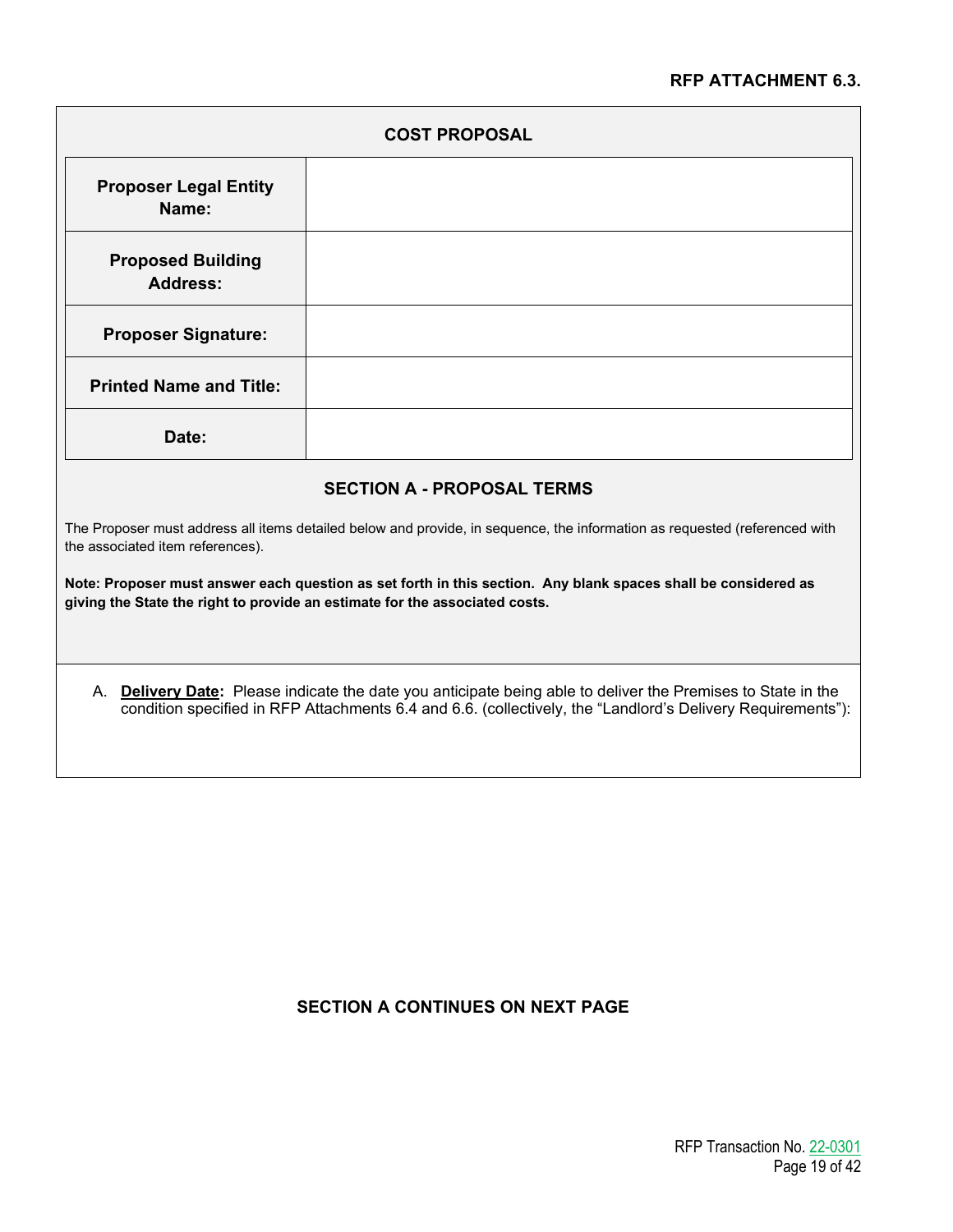| <b>Proposer Legal</b><br><b>Entity Name:</b> |                                                                                                                                                                                                                               |
|----------------------------------------------|-------------------------------------------------------------------------------------------------------------------------------------------------------------------------------------------------------------------------------|
| <b>Proposed Building</b><br><b>Address:</b>  |                                                                                                                                                                                                                               |
|                                              | B. Financial Interest Parties: As required by T.C.A. Section 12-2-114, the names of any and all persons<br>financially interested in the Lease are as follows:                                                                |
| Name                                         |                                                                                                                                                                                                                               |
|                                              | Telephone Number ________________________                                                                                                                                                                                     |
| Address                                      |                                                                                                                                                                                                                               |
|                                              |                                                                                                                                                                                                                               |
| Name                                         |                                                                                                                                                                                                                               |
|                                              | Telephone Number _______________________                                                                                                                                                                                      |
| Address                                      | <u> 1989 - Johann Stoff, amerikansk politiker (d. 1989)</u>                                                                                                                                                                   |
|                                              |                                                                                                                                                                                                                               |
|                                              |                                                                                                                                                                                                                               |
| Name                                         |                                                                                                                                                                                                                               |
|                                              | Telephone Number _______________________                                                                                                                                                                                      |
| Address                                      |                                                                                                                                                                                                                               |
|                                              |                                                                                                                                                                                                                               |
|                                              |                                                                                                                                                                                                                               |
| Name                                         | the control of the control of the control of the control of the control of the control of the control of the control of the control of the control of the control of the control of the control of the control of the control |
|                                              | Telephone Number ________________________                                                                                                                                                                                     |
| Address                                      | the control of the control of the control of the control of the control of the control of the control of the control of the control of the control of the control of the control of the control of the control of the control |
|                                              |                                                                                                                                                                                                                               |
|                                              |                                                                                                                                                                                                                               |
| Name                                         | the control of the control of the control of the control of the control of the control of                                                                                                                                     |
|                                              | Telephone Number _______________________                                                                                                                                                                                      |
| Address                                      |                                                                                                                                                                                                                               |
|                                              | THIS ITEM MUST BE COMPLETED                                                                                                                                                                                                   |
|                                              | (use additional copies of this page as necessary)                                                                                                                                                                             |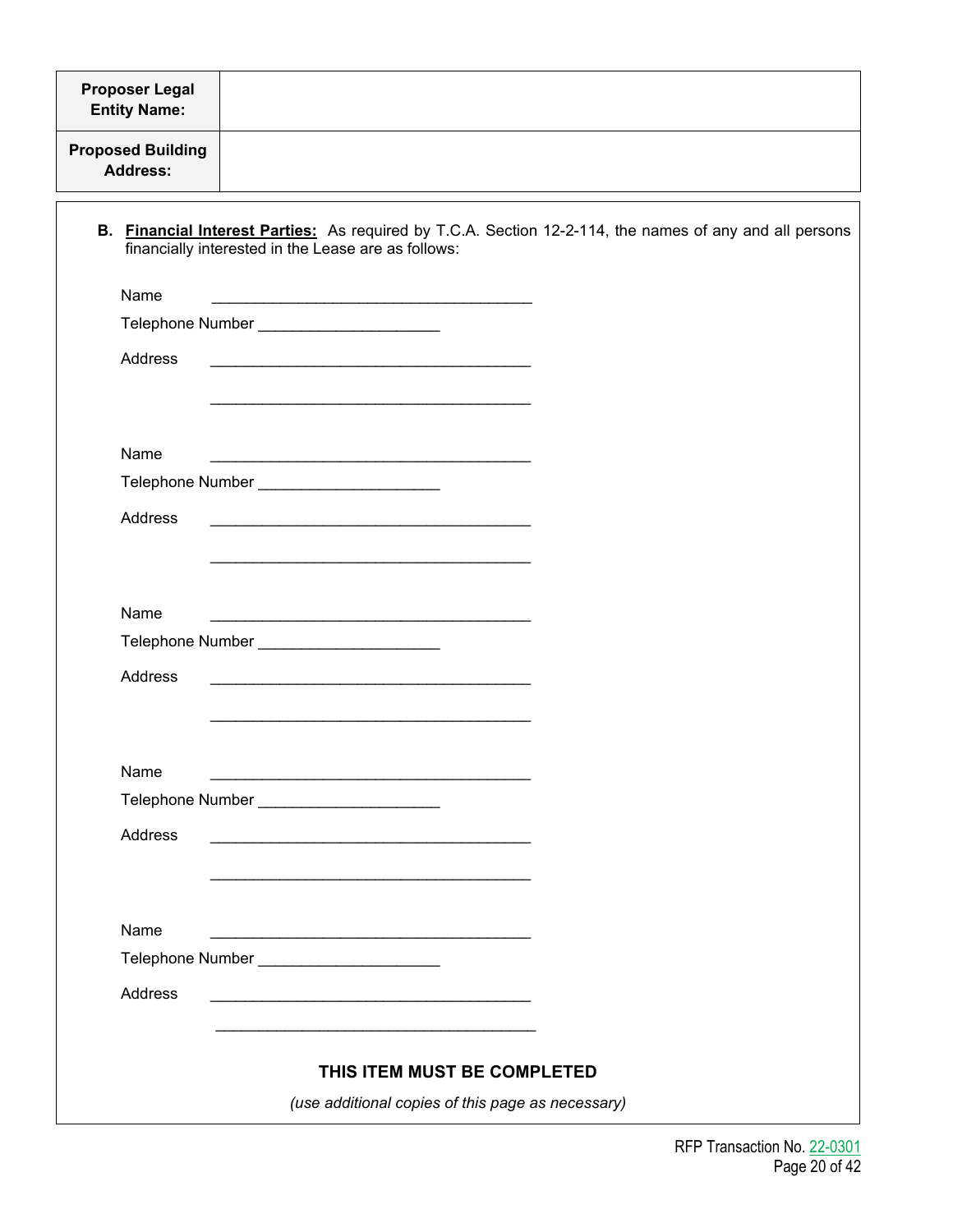| <b>Proposer Legal</b><br><b>Entity Name:</b>                                                                                                                                       |                                                                                                                                                                                                                                                                                                                                                                                                                                               |                              |                                                                                                                                                                                                                                                             |  |  |
|------------------------------------------------------------------------------------------------------------------------------------------------------------------------------------|-----------------------------------------------------------------------------------------------------------------------------------------------------------------------------------------------------------------------------------------------------------------------------------------------------------------------------------------------------------------------------------------------------------------------------------------------|------------------------------|-------------------------------------------------------------------------------------------------------------------------------------------------------------------------------------------------------------------------------------------------------------|--|--|
| <b>Proposed</b><br><b>Building</b><br><b>Address:</b>                                                                                                                              |                                                                                                                                                                                                                                                                                                                                                                                                                                               |                              |                                                                                                                                                                                                                                                             |  |  |
|                                                                                                                                                                                    |                                                                                                                                                                                                                                                                                                                                                                                                                                               | <b>SECTION B-RENTAL RATE</b> |                                                                                                                                                                                                                                                             |  |  |
|                                                                                                                                                                                    | any contract resulting from this RFP. All monetary amounts shall be in U.S. currency.                                                                                                                                                                                                                                                                                                                                                         |                              | The responses to RFP Attachment 6.3.B. will be analyzed to establish the Average Annual Effective Cost. The Cost Proposal<br>shall remain valid for at least 120 days subsequent to the date of the Cost Proposal opening and thereafter in accordance with |  |  |
|                                                                                                                                                                                    | State the right to provide an estimate for the associated costs.                                                                                                                                                                                                                                                                                                                                                                              |                              | Note: Proposer must answer each question as set forth in this section. Any blank spaces shall be considered as giving the                                                                                                                                   |  |  |
| table.                                                                                                                                                                             | 1. Rental Rate: Please use the table below to propose your rental rate(s). The State desires to have a full<br>service rental rate with no pass through of operating expenses. Any base rental rate escalations should<br>be fixed escalations rather than indexed escalations. Please quote all rental rates on a per rentable<br>square foot basis. Any adjustments to the base rental rates (such as free rent) should be reflected in the |                              |                                                                                                                                                                                                                                                             |  |  |
| the following proposals.                                                                                                                                                           |                                                                                                                                                                                                                                                                                                                                                                                                                                               |                              | Complete the table below to indicate the rental rate the Proposer is willing to offer the State for either of                                                                                                                                               |  |  |
|                                                                                                                                                                                    | Proposal A:<br>Termination Rights— The State may terminate the Lease for convenience or for cause. (See<br>Paragraph 7 of the Lease).                                                                                                                                                                                                                                                                                                         |                              |                                                                                                                                                                                                                                                             |  |  |
| <b>Proposal B:</b><br>Termination Rights-The State may only terminate the Lease for cause as described in<br>Paragraph 7B of the Lease. (Paragraph 7A of the Lease to be deleted). |                                                                                                                                                                                                                                                                                                                                                                                                                                               |                              |                                                                                                                                                                                                                                                             |  |  |
|                                                                                                                                                                                    | <b>Proposal A:</b> ______Year Term with Termination for Convenience                                                                                                                                                                                                                                                                                                                                                                           |                              |                                                                                                                                                                                                                                                             |  |  |
|                                                                                                                                                                                    | Rate/RSF                                                                                                                                                                                                                                                                                                                                                                                                                                      |                              | <b>Annual Rental Rate</b>                                                                                                                                                                                                                                   |  |  |
| Year 1                                                                                                                                                                             |                                                                                                                                                                                                                                                                                                                                                                                                                                               |                              |                                                                                                                                                                                                                                                             |  |  |
| Year <sub>2</sub>                                                                                                                                                                  |                                                                                                                                                                                                                                                                                                                                                                                                                                               |                              |                                                                                                                                                                                                                                                             |  |  |
| Year <sub>3</sub>                                                                                                                                                                  |                                                                                                                                                                                                                                                                                                                                                                                                                                               |                              |                                                                                                                                                                                                                                                             |  |  |
| Year 4                                                                                                                                                                             |                                                                                                                                                                                                                                                                                                                                                                                                                                               |                              |                                                                                                                                                                                                                                                             |  |  |
| Year 5                                                                                                                                                                             |                                                                                                                                                                                                                                                                                                                                                                                                                                               |                              |                                                                                                                                                                                                                                                             |  |  |
| Year 6                                                                                                                                                                             |                                                                                                                                                                                                                                                                                                                                                                                                                                               |                              |                                                                                                                                                                                                                                                             |  |  |
| Year 7<br>Year <sub>8</sub>                                                                                                                                                        |                                                                                                                                                                                                                                                                                                                                                                                                                                               |                              |                                                                                                                                                                                                                                                             |  |  |
| Year 9                                                                                                                                                                             |                                                                                                                                                                                                                                                                                                                                                                                                                                               |                              |                                                                                                                                                                                                                                                             |  |  |
| Year 10                                                                                                                                                                            |                                                                                                                                                                                                                                                                                                                                                                                                                                               |                              |                                                                                                                                                                                                                                                             |  |  |
| <b>Total Base Rent for the Proposed Term:</b>                                                                                                                                      |                                                                                                                                                                                                                                                                                                                                                                                                                                               |                              |                                                                                                                                                                                                                                                             |  |  |
|                                                                                                                                                                                    |                                                                                                                                                                                                                                                                                                                                                                                                                                               |                              |                                                                                                                                                                                                                                                             |  |  |

## **SECTION B CONTINUES ON NEXT PAGE**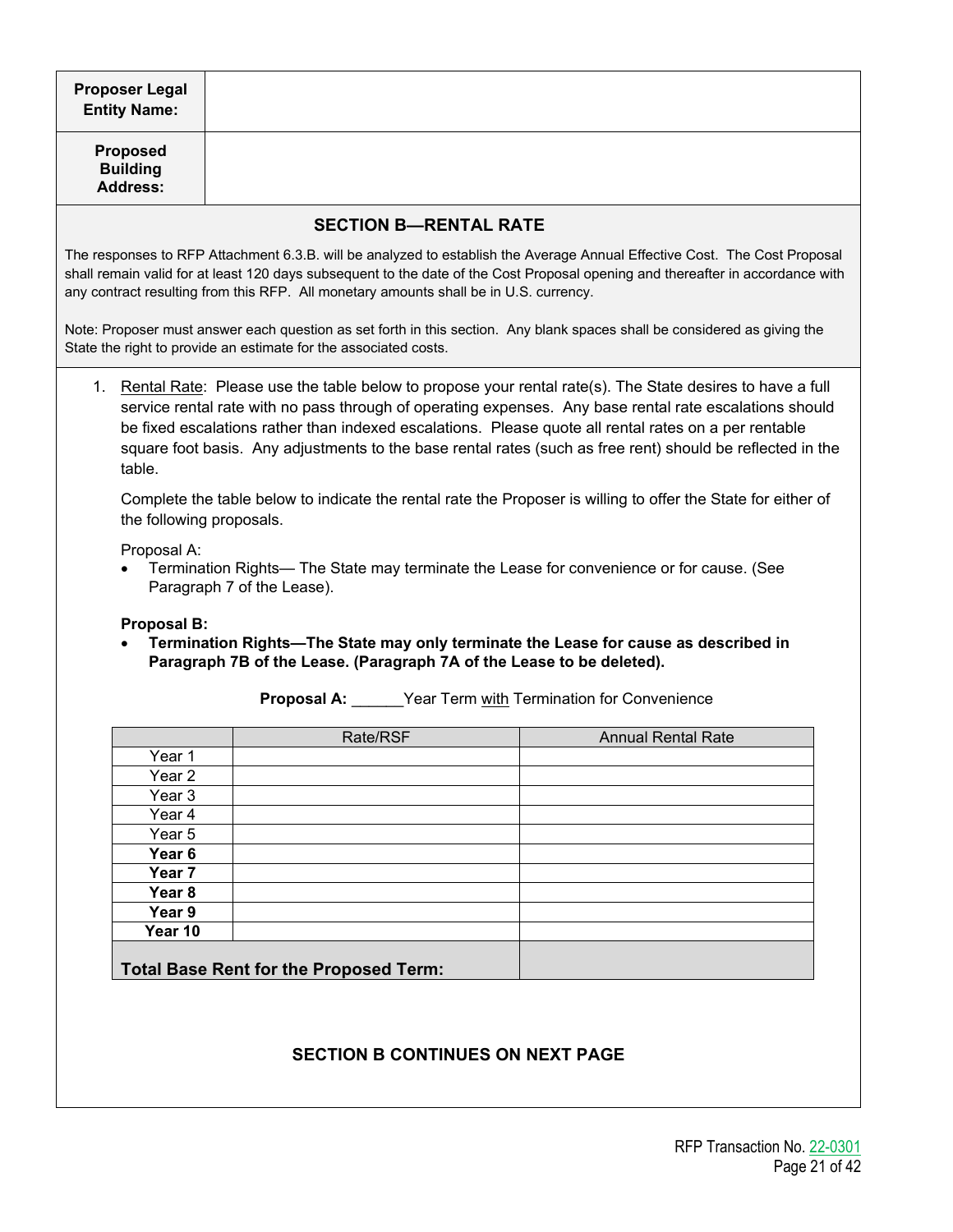| <b>Proposer Legal</b><br>Entity Name: |  |
|---------------------------------------|--|
| <b>Proposed Building<br/>Address:</b> |  |

|                   | <b>Proposal B:</b>                     | Year Term without Termination for Convenience |
|-------------------|----------------------------------------|-----------------------------------------------|
|                   | Rate/RSF                               | <b>Annual Rental Rate</b>                     |
| Year 1            |                                        |                                               |
| Year <sub>2</sub> |                                        |                                               |
| Year <sub>3</sub> |                                        |                                               |
| Year 4            |                                        |                                               |
| Year 5            |                                        |                                               |
| Year 6            |                                        |                                               |
| Year 7            |                                        |                                               |
| Year 8            |                                        |                                               |
| Year 9            |                                        |                                               |
| Year 10           |                                        |                                               |
|                   | Total Base Rent for the Proposed Term: |                                               |

**Proposal C:** Year Term with Termination for Convenience

|                                        | Rate/RSF | <b>Annual Rental Rate</b> |
|----------------------------------------|----------|---------------------------|
| Year 1                                 |          |                           |
| Year <sub>2</sub>                      |          |                           |
| Year 3                                 |          |                           |
| Year 4                                 |          |                           |
| Year 5                                 |          |                           |
| Year <sub>6</sub>                      |          |                           |
| Year 7                                 |          |                           |
| Year 8                                 |          |                           |
| Year 9                                 |          |                           |
| Year 10                                |          |                           |
| Total Base Rent for the Proposed Term: |          |                           |

**Proposal D:** <u>Year Term without</u> Termination for Convenience<br>Rate/RSF **Convention Convention**<br>Annual Rental Rate **Annual Rental Rate Year 1 Year 2 Year 3 Year 4 Year 5 Year 6 Year 7 Year 8 Year 9 Year 10 Total Base Rent for the Proposed Term:**

## **SECTION B CONTINUES ON NEXT PAGE**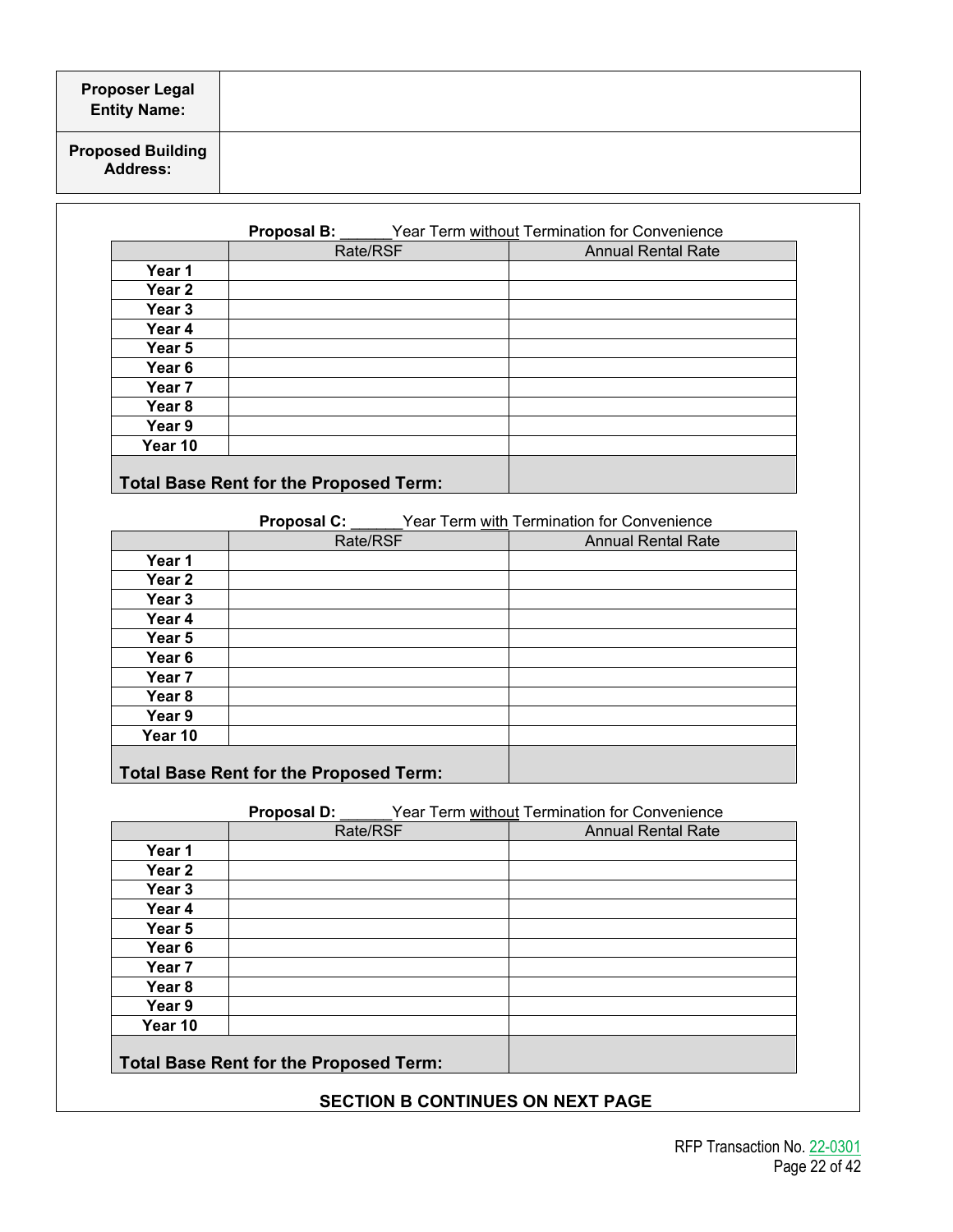| <b>Proposer Legal</b><br><b>Entity Name:</b>                                                                                                                                                                                                                                              |                                                                                                        |                                                                            |                                                                                                                |  |  |  |
|-------------------------------------------------------------------------------------------------------------------------------------------------------------------------------------------------------------------------------------------------------------------------------------------|--------------------------------------------------------------------------------------------------------|----------------------------------------------------------------------------|----------------------------------------------------------------------------------------------------------------|--|--|--|
| <b>Proposed Building</b><br><b>Address:</b>                                                                                                                                                                                                                                               |                                                                                                        |                                                                            |                                                                                                                |  |  |  |
| 2. Standard Cost Estimates: Unless noted in an Alternate Cost Proposal that the categories of costs set forth<br>below will be included in the base rent proposed by a Proposer, the Standard Cost Estimates set forth below shall<br>be used in the evaluation of responses to this RFP: |                                                                                                        |                                                                            |                                                                                                                |  |  |  |
|                                                                                                                                                                                                                                                                                           |                                                                                                        | <b>Standard Cost Estimate Item</b>                                         | <b>Standard Cost Estimate Amount</b>                                                                           |  |  |  |
|                                                                                                                                                                                                                                                                                           |                                                                                                        |                                                                            |                                                                                                                |  |  |  |
|                                                                                                                                                                                                                                                                                           |                                                                                                        |                                                                            |                                                                                                                |  |  |  |
|                                                                                                                                                                                                                                                                                           |                                                                                                        |                                                                            |                                                                                                                |  |  |  |
| State Use - Calculation Formula                                                                                                                                                                                                                                                           |                                                                                                        |                                                                            |                                                                                                                |  |  |  |
|                                                                                                                                                                                                                                                                                           |                                                                                                        |                                                                            |                                                                                                                |  |  |  |
| proposal provided:                                                                                                                                                                                                                                                                        |                                                                                                        |                                                                            | To calculate the Average Annual Effective Cost, the RFP Coordinator perform the following calculation for each |  |  |  |
|                                                                                                                                                                                                                                                                                           |                                                                                                        |                                                                            |                                                                                                                |  |  |  |
|                                                                                                                                                                                                                                                                                           |                                                                                                        | Total Base Rent for the Proposed Term + applicable Standard Cost Estimates |                                                                                                                |  |  |  |
|                                                                                                                                                                                                                                                                                           |                                                                                                        | Proposed lease term                                                        |                                                                                                                |  |  |  |
|                                                                                                                                                                                                                                                                                           |                                                                                                        |                                                                            |                                                                                                                |  |  |  |
| <b>State Use- Calculation Results</b>                                                                                                                                                                                                                                                     |                                                                                                        |                                                                            |                                                                                                                |  |  |  |
|                                                                                                                                                                                                                                                                                           |                                                                                                        |                                                                            |                                                                                                                |  |  |  |
|                                                                                                                                                                                                                                                                                           | Numbers rounded to two (2) places to the right of the decimal point will be standard for calculations. |                                                                            |                                                                                                                |  |  |  |
| Average Annual Effective Cost for Proposal A:                                                                                                                                                                                                                                             |                                                                                                        |                                                                            |                                                                                                                |  |  |  |
| <b>Average Annual Effective Cost for Proposal B:</b>                                                                                                                                                                                                                                      |                                                                                                        |                                                                            |                                                                                                                |  |  |  |
| Average Annual Effective Cost for Proposal C:                                                                                                                                                                                                                                             |                                                                                                        |                                                                            |                                                                                                                |  |  |  |
| Average Annual Effective Cost for Proposal D:                                                                                                                                                                                                                                             |                                                                                                        |                                                                            |                                                                                                                |  |  |  |
|                                                                                                                                                                                                                                                                                           |                                                                                                        |                                                                            |                                                                                                                |  |  |  |
| State Use - RFP Coordinator Signature, Printed Name & Date:                                                                                                                                                                                                                               |                                                                                                        |                                                                            |                                                                                                                |  |  |  |
|                                                                                                                                                                                                                                                                                           |                                                                                                        |                                                                            |                                                                                                                |  |  |  |
|                                                                                                                                                                                                                                                                                           |                                                                                                        |                                                                            |                                                                                                                |  |  |  |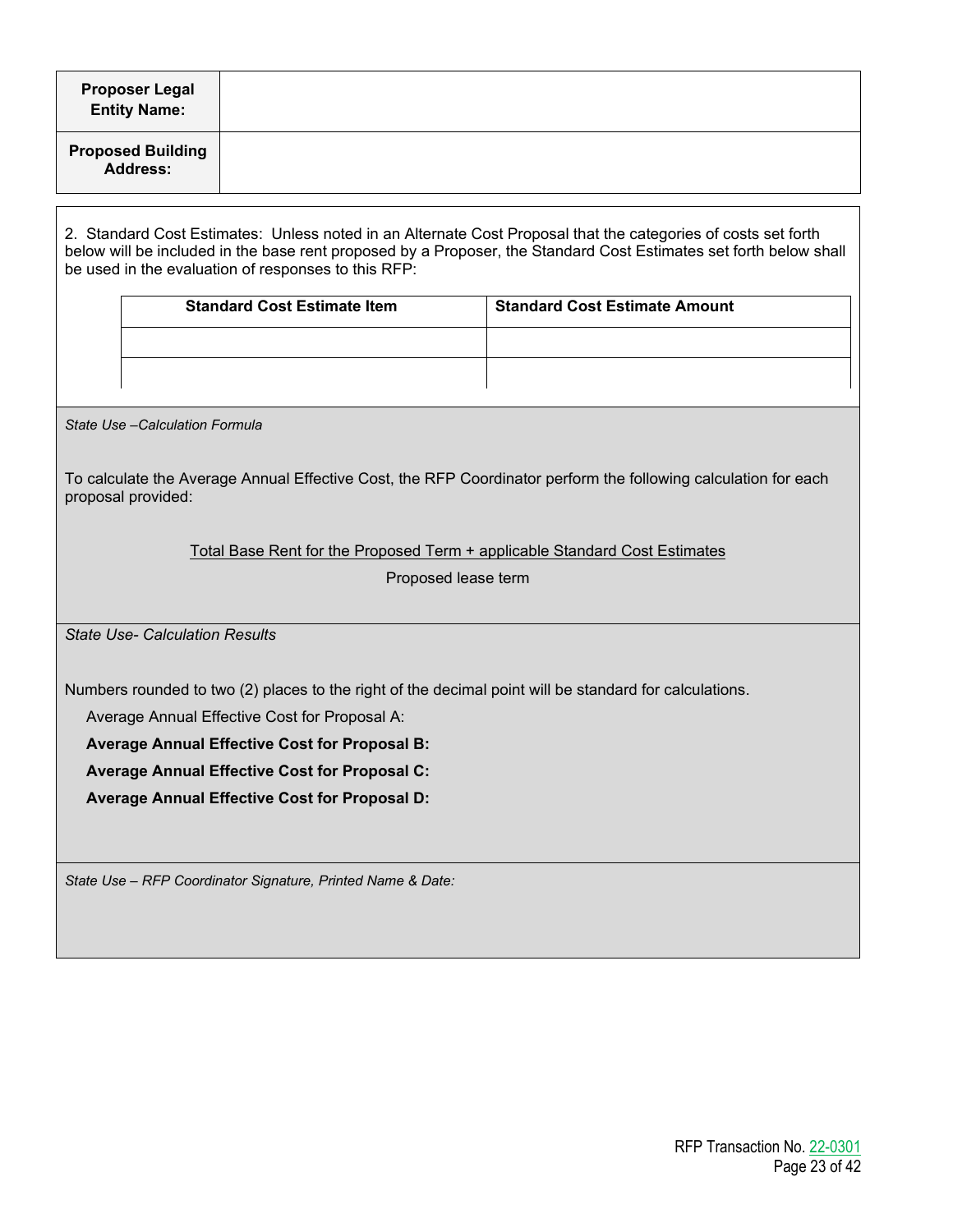## **RFP ATTACHMENT 6.4.**

#### **Landlord's Delivery Requirements University of Tennessee Standard Specifications [subject to change depending on need)**

## **1. General**

- 1. The Base Building shall be designed to meet all applicable minimum code requirements for office space building, including the requirements of the Americans with Disabilities Act. All functions are Higher Education – post secondary and is considered Business Occupancy.
- 2. The Premises shall have a current occupancy permit issued by the local jurisdiction and State Fire Marshall at the time of Tenant's occupancy.
- 3. Substitutions in construction, materials or equipment of equal or better quality than those required by the University of Tennessee Standard Specifications may be accepted by the State. It is the intent of the State to obtain space that is in full compliance with the University of Tennessee Standard Specifications Deviations from the Standard Specifications may be considered in particular circumstances; however, the State reserves the sole right to determine the acceptability of any and all proposed deviations.

## **2. Site**

- 1. The site shall be fully graded, landscaped and maintained in a manner commensurate with market for comparable properties of the same property type and class as the Premises. Landlord shall maintain the site improvements over the term of the Lease.
- 2. Landlord shall provide parking facilities in quantities as required within this RFP and shall meet all code requirements for handicap accessible parking. Such parking facilities shall be in provided and kept in good repair, with traffic marking, striping, and appropriate signage provided for way-finding and in such manner as to meet all applicable codes and ordinances.

## **3. Structure**

- 1. The building in which the space is offered must be of sound and substantial construction. It shall be in a neat, clean condition, energy efficient (i.e. properly insulated), weather tight with dry walls, floors and ceilings. All equipment, mechanical systems and electrical systems shall be in good operating condition. The building shall be free of any structural, mechanical, electrical, health, environmental or safety hazard.
- 2. The building foundation will satisfy minimum code requirements for allowable total and differential settlement. The building foundation and below-grade spaces shall be protected with a properly installed foundation drainage and waterproofing system.
- 3. The building skin and roof will be complete and weather-tight including all exterior finish materials, cladding, sealants, glass and glazing including vision and spandrel glass, store front glass, exterior doors and hardware, membrane or built-up roofing, ballast, flashing, and other elements required to make the building weather-tight. The building skin and roof shall be sufficiently weather tight to prevent weather damage to Tenant Improvements, and to Tenant's furniture, fixtures, equipment and other property.
- 4. The exterior building perimeter, roof, and foundation shall be insulated in accordance with energy code requirements.
- 5. The interior face of all non-glazed exterior walls in Tenant and common spaces shall be insulated to energy code requirements and covered with gypsum wallboard. The gypsum wallboard shall be taped,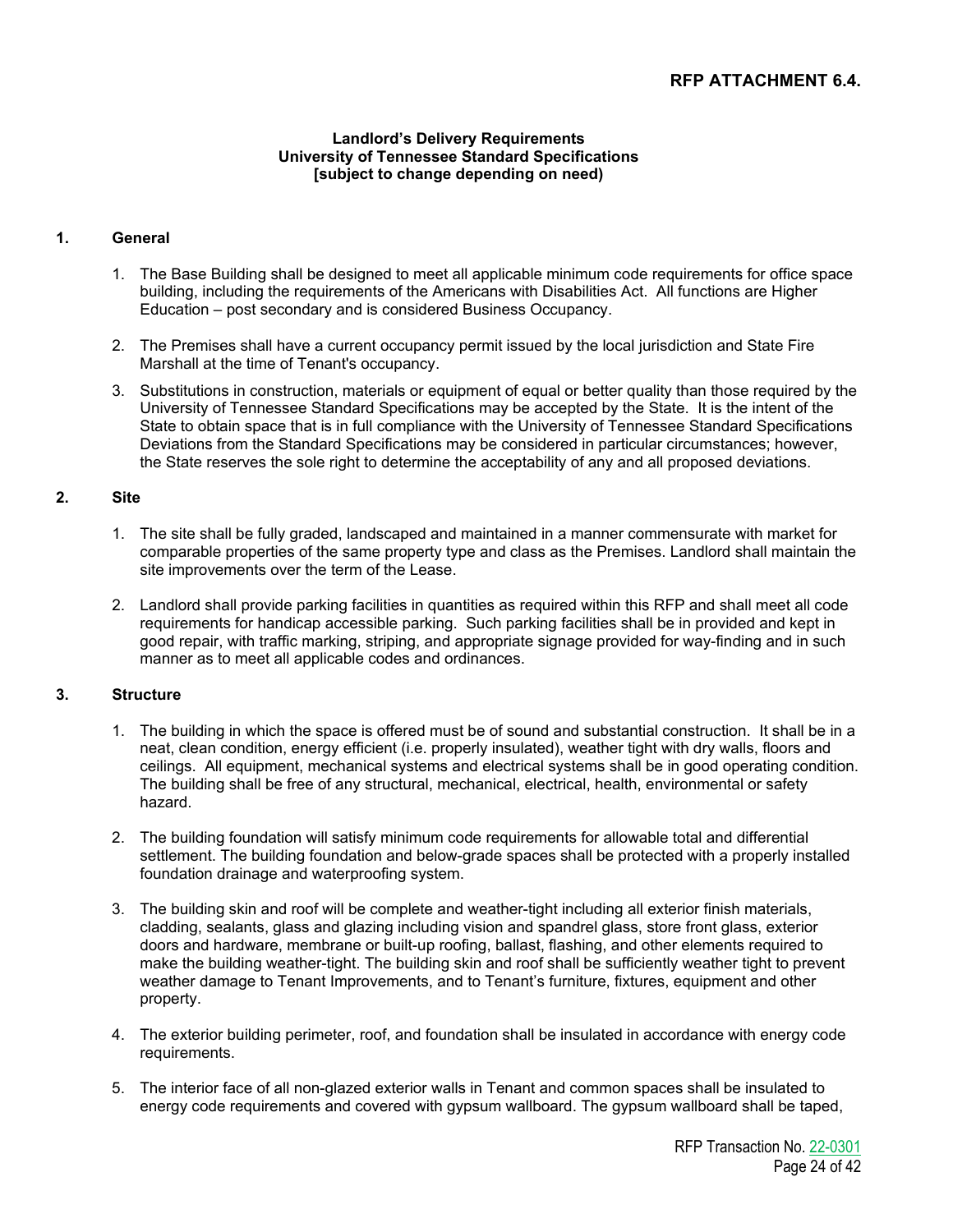blocked and finish sanded. In addition, all columns within the tenant spaces will be covered with gypsum wall board, taped, blocked and finish sanded.

## **4. Building Common Areas**

- 1. The building entrance lobby, common corridors, restrooms, mechanical spaces, loading dock, trash removal spaces, and other common areas will be substantially complete.
- 2. Men and women's rest rooms shall be located on each floor per code requirements. Restrooms shall meet ADA requirements. Restrooms shall be complete with all fixtures, partitions, accessories, lavatories, lavatory tops, and mirrors. Fixtures, partitions, and accessories shall be institution grade or better, and shall be water saving type, as appropriate. Toilet fixtures shall be wall-hung. The finishes in restrooms shall be commensurate with market for comparable properties of the same property type and class as the Premises.
- 3. Exit stairways shall be provided on each floor per code and ADA requirements. Stairways shall be complete with lighting, handrails, treads and risers, doors and hardware, emergency lights, and exit signs.
- 4. Passenger and service elevators shall serve each Tenant floor not having ground level access and be in good working order. Elevators shall meet elevator code and ADA requirements.
- 5. Common areas will be finished per code requirements, complete with all floor, wall, and ceiling finishes, lighting, emergency lights, and exit signs.

## **5. Common Walls**

- 1. Base building shall include slab-to-slab gypsum wallboard on the public side of all demising walls, corridors, stairwells, and other walls not interior to the Tenant space. Common walls shall meet fire code requirements. All common walls shall be taped, blocked, finished and sanded. Landlord will install sound attenuation insulation on tenant side of Common Walls and demising walls prior to Tenant finishes being installed. Common walls adjacent to or below fan rooms, toilets, retail areas, and mechanical spaces shall be constructed to ensure the following acoustical performance criteria: Sound Transmission Class (STC) greater than or equal to fifty (50). All other common walls shall be constructed to ensure acoustical performance criteria greater than or equal to STC-40.
- 2. Common walls shall include entry and exit doors from common areas per applicable codes and regulations furnished and installed by Landlord. Doors in firewalls shall meet code requirements and regulations. Doors and hardware shall be building standard or better. Doors shall be completely functional and include hinges, lever sets, closers, doorstops, and other hardware. Doors and hardware shall comply with ADA requirements. The Tenant shall approve the location of all entry and exit doors to the Tenant space, but such approval shall be according to all safety codes.

## **6. Fire Protection and Life Safety Systems**

- 1. The base building shall include a fully functioning, approved, automatic fire protection system installed in accordance with applicable codes and regulations. The fire protection system will be installed complete, including all mains, risers, pumps, laterals, sprinkler heads, fire extinguishers, fire extinguisher cabinets, backup power system, and other devices.
- 2. The fire protection system shall include all control and monitoring devices, including but not limited to, annunciator panels, alarm systems, pull stations, emergency lighting, exit signs, alarms, smoke and heat detectors, tamper-proof detection devices, and other devices.
- 3. The fire protection system shall be provided with emergency power as required by local / state codes.
- 4. Landlord shall supply and install all sprinkler heads at Landlord's expense. In locations where ceiling is not provided in Base Building condition, heads shall be installed in turned-up, "warehouse" condition, or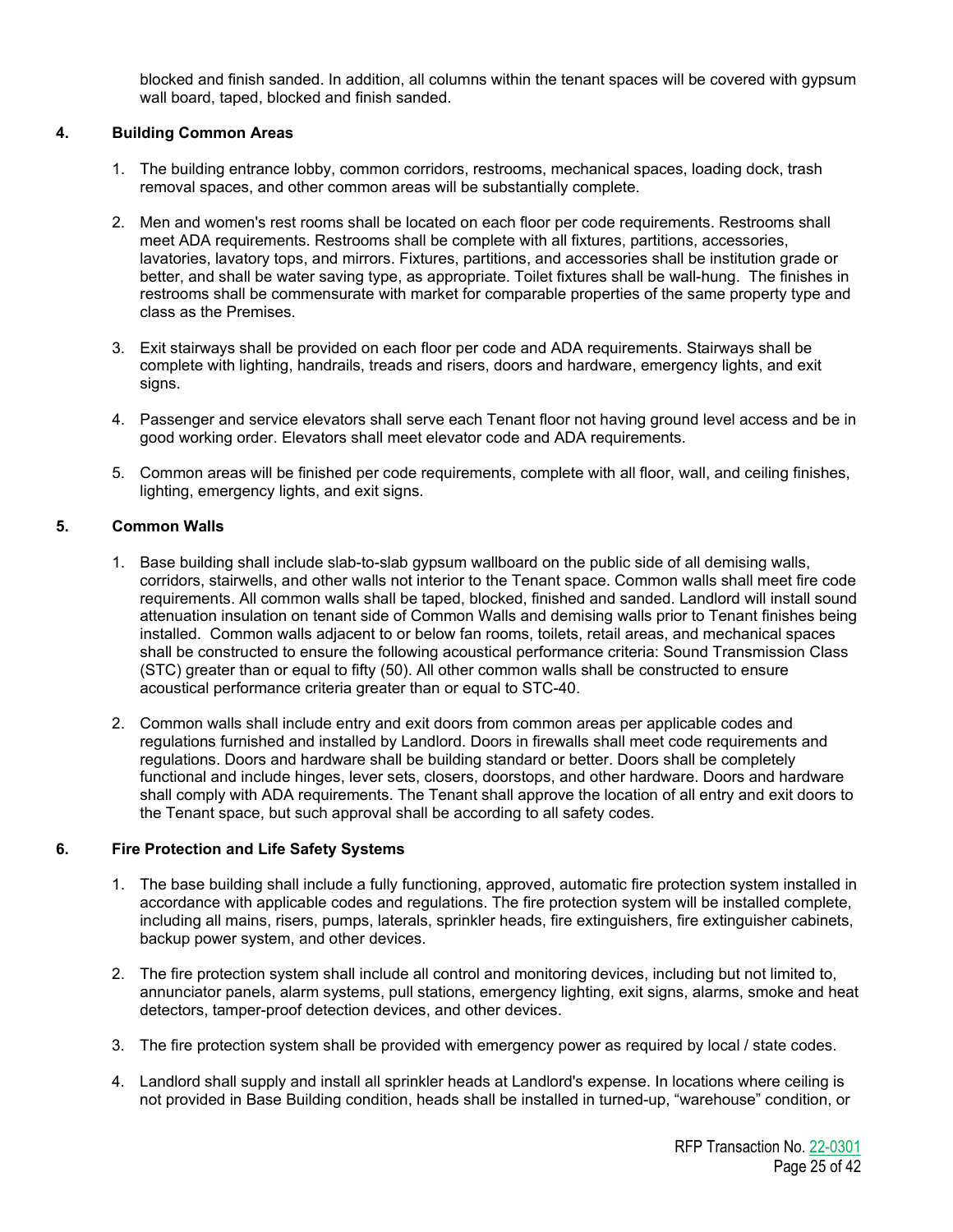as otherwise meets code. Modification of the sprinkler heads or of ceiling height shall be part of the Tenant Work.

## **7. Heating, Air Conditioning & Ventilation**

- 1. Heating, air conditioning and ventilation systems are required which are capable of maintaining the temperature at 72 degrees F., plus or minus 2 degrees, and maximum relative humidity of 50% throughout the entire leased premises and service areas, regardless of outside temperature. Ventilation must meet current ASHRAE standards. Base building common areas shall include Building Standard heating, ventilation, and air conditioning systems.
- 2. All HVAC for Tenant spaces shall be installed with complete distribution to ceiling mounted diffusers and perimeter slot diffusers for exterior zones and distribution to VAV boxes for interior zones. The distribution shall be designed in accordance with current ASHRAE standards. All HVAC systems will be in good working order and repair.

## **8. Lighting**

- 1. Modern, diffused fluorescent fixtures with thermally protected ballasts shall be provided to maintain a minimum of 50 foot candles at desk level, evenly distributed throughout the classrooms, offices and 40 foot candles at work levels in industrial shop areas. Any new fixtures installed shall be of the energysaving type.
- 2. Base building shall include a lighting level of at least 20 foot-candles at foot level in corridors providing ingress and egress to the Premises. Base building shall include a lighting level of at least 10 foot-candles or minimum levels to insure safety in other interior areas.
- 3. Landlord shall furnish and install building standard light fixtures at a ratio of 1 fixture per each 80 RSF and fully operational in Tenant space. At a minimum, fixtures shall be deep cell parabolic light fixtures or direct/indirect recessed or pendant mount fixtures.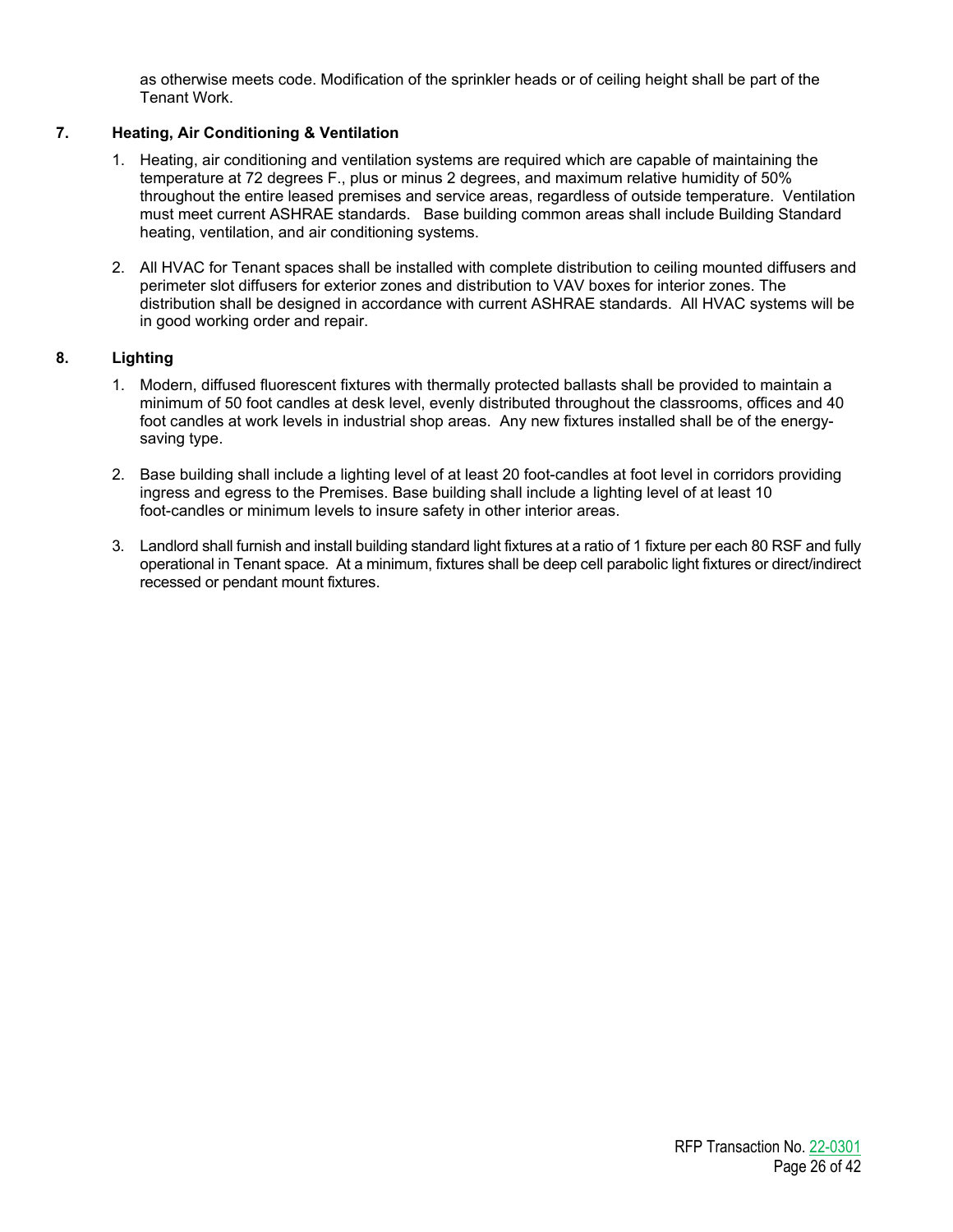## **9. Electrical Outlets and Switches**

- 1. Existing electrical outlets, switches, panel boxes and other electrical devices shall be in proper working order. All existing and new electrical work shall comply with all applicable State and local codes. Successful proposer shall be responsible for all costs related to electrical outlets for hardwall offices, classrooms and/or electrical poles for open office furniture and above floor electrical bus systems capable of providing power to training devices in an open industrial shop layout. Base building shall include electrical energy to be used in the Premises. In addition to power for lighting, HVAC, domestic hot water and related building functions. Provide a minimum of 5 watts per square foot for in office and classroom areas (120 volts). Provide a minimum of 15 watts per square foot for industrial shop areas (120/208 volts).
- 2. Landlord shall install at Landlord's expense all main switchboards, panel boards, distribution boards, transformer, bus duct, feeders and other equipment to completely distribute power to electrical closets on each Tenant floor. Landlord shall locate an electrical service panel in the electrical closet in the Common Area on the same floor as the Premises. Installation of electrical service up to and including the Tenant's service panel(s) shall be a base building cost.
- 3. Landlord at Landlord's expense shall install all wiring, branch circuiting, conduit and devices for the complete electrical system to all public and common areas. Landlord shall provide at Landlord's expense all power wiring and connection for all mechanical equipment furnished as part of base building. Landlord shall provide at Landlord's expense all power wiring to life safety and fire protection systems.

## **10. Communications**

- 1. Landlord at Landlord's expense will bring data/telephone service, as provided by the local data/telephone operating company, to the building Main Telephone Room.
- 2. The telecommunications service entrance pathway shall consist of two 103mm (4 inch) conduit entrance originating from a location coordinated along the property easement/boundary with the local telephone company service provider to the designated telephone/data room within the building.
- 3. The telephone/data room shall have one additional 30-amp 220 volt dedicated circuit with isolated neutrals.

## **11. Plumbing**

- 1. Landlord shall provide a minimum of two wet columns per floor with cold water, vent and sanitary tie-ins for Tenant plumbing connections.
- 2. Plumbing tie-ins shall be for State's use for break room or other functions required by Tenant's program.

## **12. Floor Coverings**

a. New floor covering shall be provided if existing floor covering is not acceptable to the University. New floor covering in office areas shall be commercial grade carpet. Commercial grade vinyl composition tile floor covering is acceptable in entrance areas, break rooms, janitor closets, telecom closets, utility/mechanical rooms and restrooms. Rubber wall base with inside and outside corners shall be installed when new floor covering is provided.

b. It will be the Lessor's responsibility immediately prior to the date of occupancy for all flooring to receive final new construction cleaning. Additionally all vinyl floor covering must be stripped, sealed, and waxed.

## c. **Carpet Tile Minimum Specifications**

1) Certification that the carpet tile meets or exceeds qualifications for environmental standards of the Carpet and Rug Institute's Green Label Plus program.

2) Three (3) sample binders with multiple color options of carpet are to be provided by the Proposer for selection by the University. Each carpet sample is to have multiple fiber colors (speckle) that will better hide soiling. A single fiber color sample (solid color) is not acceptable.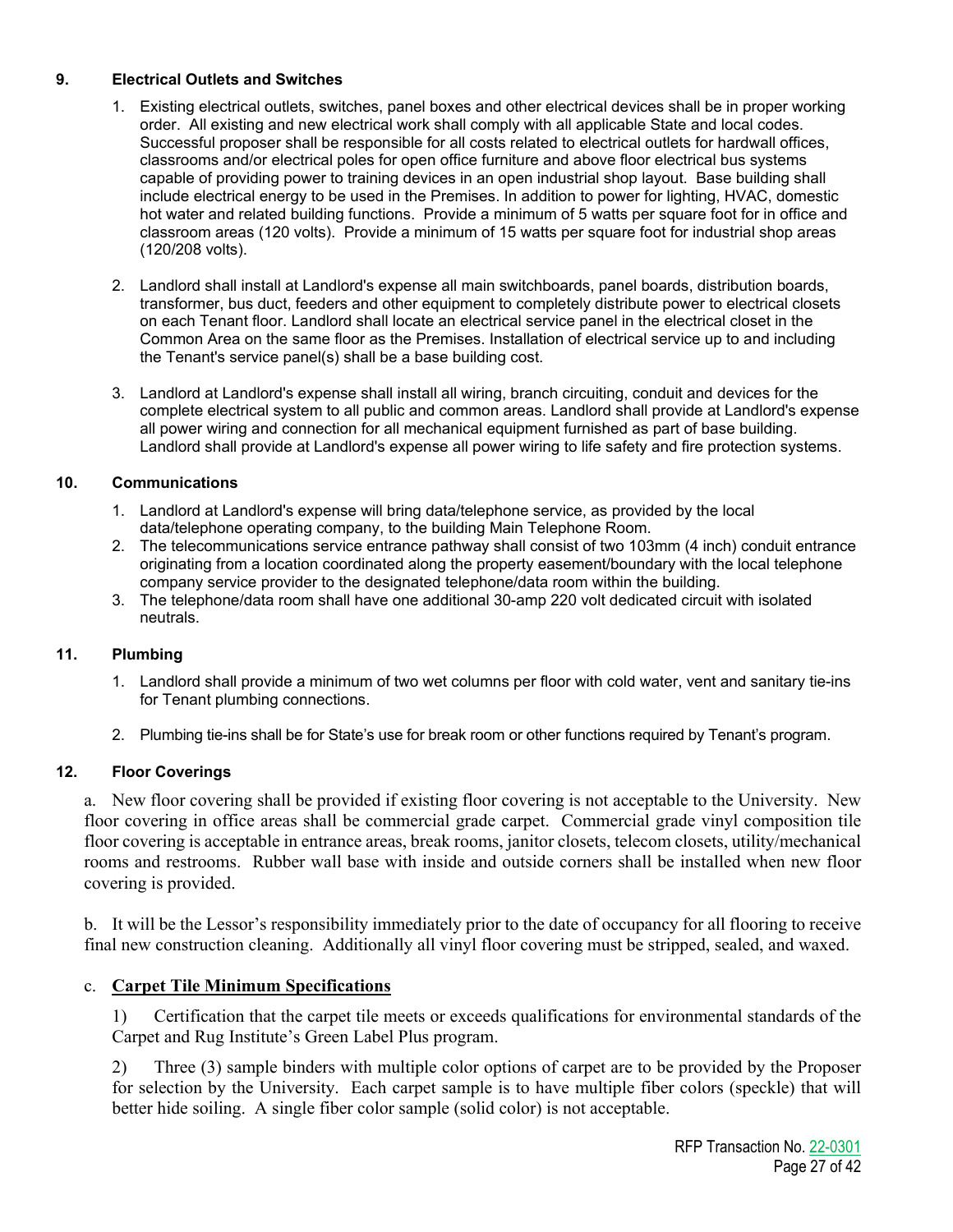3) Primers and adhesives systems shall be a type recommended by carpet tile manufacturer and comply with the South Coast Air Quality Management District (SCAQMD) Rule #1168.

4) Edge strips material and rubber wall base color and type shall be selected by the University.

5) Commercial Face Fibers: High performance premium branded **Nylon** required to be third party certified post-consumer recyclable and defined as a commercial grade nylon fiber from a carpet or fiber manufacturer nationally recognized by the flooring industry; the nylon fiber shall have a documented five (5) year minimum successful testing period; Note: **OLEFIN FIBER IS NOT ACCEPTABLE**.

- 6) Construction: Tufted;
- 7) Surface Texture: Textured or level loop pile;
- 8) Pile Density: Minimum rating of 5,000 or higher;
- 9) Gauge: 1/8 minimum;
- 10) Dye System: Majority solution dyed, 50% or more;
- 11) Stitch Rate: Minimum of 9 per inch or higher;
- 12) Minimum Yarn Weight: 20 oz. per sq. yd. or higher;
- 13) Size: 24" x 24" minimum or larger;
- 14) Dry Soil Retardant: DuraTech and/ or ProTech or equal (specify with proposal);

15) Tile Backing: Desired backing to have pre-consumer/ post-consumer recycled content and to be recyclable non-PVC thermoplastic/ polyolefin composite or equal.

## d. **Vinyl Composition Tile Minimum Specifications**

- 1) Standard Tile Size: 12" x 12" x approx. 0.080 inch gauge;
- 2) A required minimum of 12 standard color options for selection by University;
- 3) Surface Profile: smooth;
- 4) Pattern and color to extend throughout the full thickness of the tile;

5) Where vinyl composition tile (VCT) is used, one field tile and multiple accent tiles will be standard;

6) Edge strip material and rubber wall base color and type shall be selected by the University;

7) The adhesive and sealant systems are required to be approved by the VCT manufacturer. VOC emissions shall not exceed the stated emission criteria of the South Coast Air Quality Management District (SCAQMD) Rule #1168.

## **13. Acoustical Ceilings**

1. A 2' x 4' lay-in ceiling system with a Class A fire rating is required. All systems shall meet State and local fire codes. Preferred height is 8'6" to 9'0" and in no case shall be less than 8' from floor to lowest obstruction in office and classroom areas and clear ceiling heights within industrial shop areas should be minimum of 10 feet, however, 14 feet is preferred. Higher ceilings may be permitted for public spaces such as entrances and lobbies.

## **14. Elevators**

1. Two story spaces shall be provided with elevators suitable for personnel and freight are required for space that is more than one floor above or below the street level. All elevators shall conform to ADA and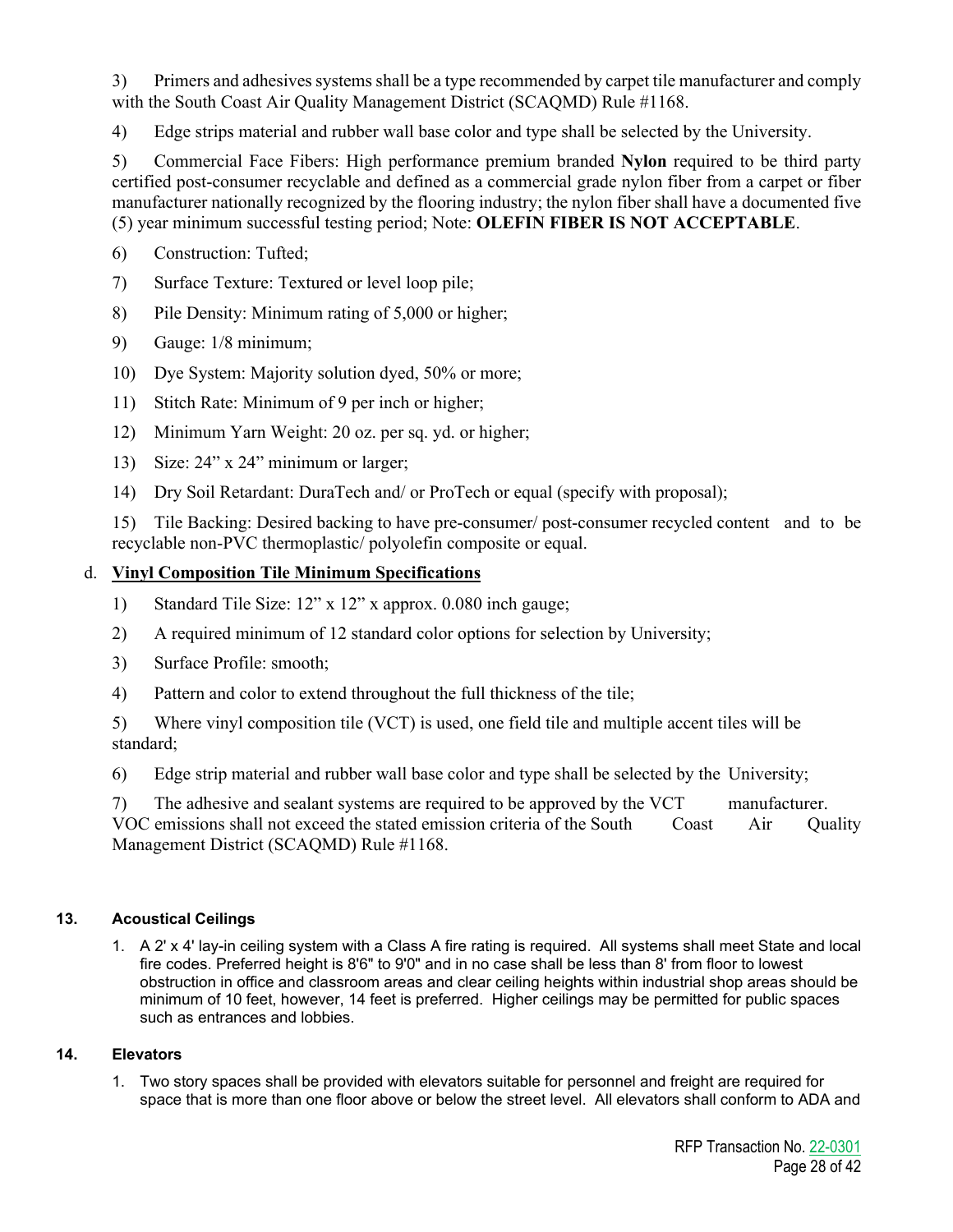applicable code requirements. The proposer shall specify the capacity, size and type of elevator equipment.

## **15. Floor Load Capacity**

1. All floors shall have a live load capacity adequate to meet State requirements set forth in Attachment 6.6. In no event shall load levels fall below State and local code requirements.

## **16. Door Signs, Directory Board Service & Keys**

- 1. Exterior and interior door signage, exterior building signage, directory board service, keys and security cards shall be provided if required by the State.
- 2. Lessor to provide signage at the road entrance and on the building entrance, identifying the University of Tennessee.

## **17. Wall Finishes**

- 1. The State requires interior office and classroom walls be finished with painted, smooth faced, gypsum wallboard. Party wall construction shall be sufficiently substantial to provide a noise reduction such that normal conversation is not audible between two adjacent rooms. All partitions and walls shall meet all applicable building codes as to fire rating.
- 2. All painted surfaces in spaces to be occupied by the State shall be painted with "washable", semi-gloss enamel paint. Varnish shall be used for naturally-finished woodwork. Colors and finishes shall be approved by the State.

## **18. Doors & Hardware**

## **1. Exterior Pedestrian Doors**

All main entrance public access doors to State space shall be metal frame glass store front entrance type with double-pane glass. Exterior exit doors shall be metal framed with insulated flush type metal door. All exterior doors must be equipped with commercial grade door closers and hardware. Exterior doors must have a minimum clear opening of 34 inches wide.

## **2. Interior Doors**

All interior doors shall be metal framed of the flush solid core type, 1-3/4" thick with a minimum clear opening of 34 inches wide, unless otherwise specified. All flush doors shall have paint grade veneer on both sides as a minimum.

## **3. Door Hardware**

All hardware must be commercial grade cylindrical or mortised locksets meeting accessibility standards and capable of being keyed to the State's requirements. Exterior locks to State space must have a unique key system for security of the premises.

## **19. Exits & Access**

1. All exits, stairs, corridors, aisles, and passageways that may be used by the State shall comply with all governing regulations. Vestibules should be provided at public entrances and exits wherever weather conditions and heat loss are important factors for consideration. In the event of negative air pressure conditions, provisions should be made for equalizing air pressure.

## **20. Janitor Closet**

1. Where applicable, a janitor closet(s) with ample storage for cleaning equipment, materials, and restroom supplies shall be provided. A service sink with hot and cold water shall be included. This item shall not be included in net usable space.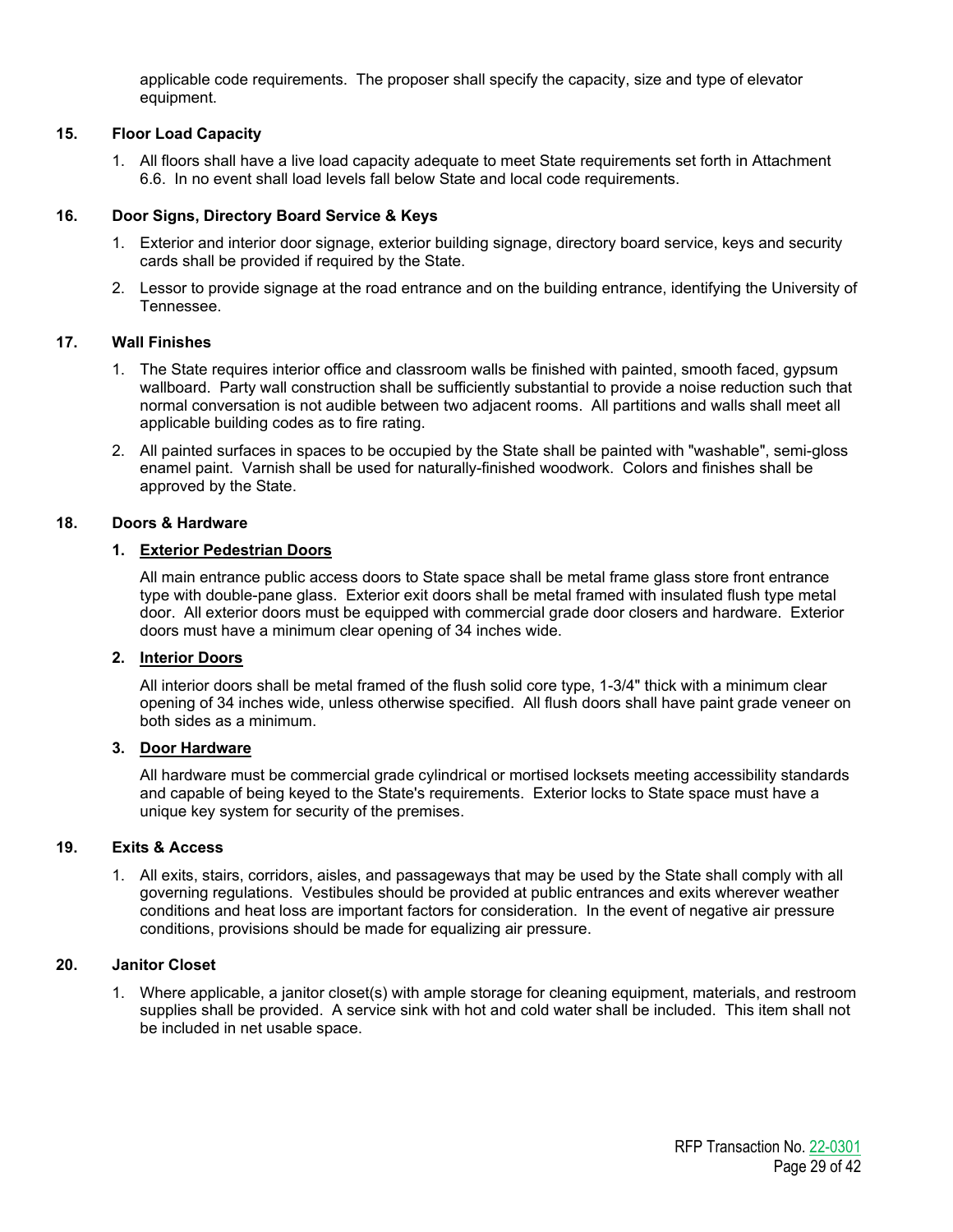**RFP Attachment 6.5.**

**STANDARD FORM OF LEASE** (see attached)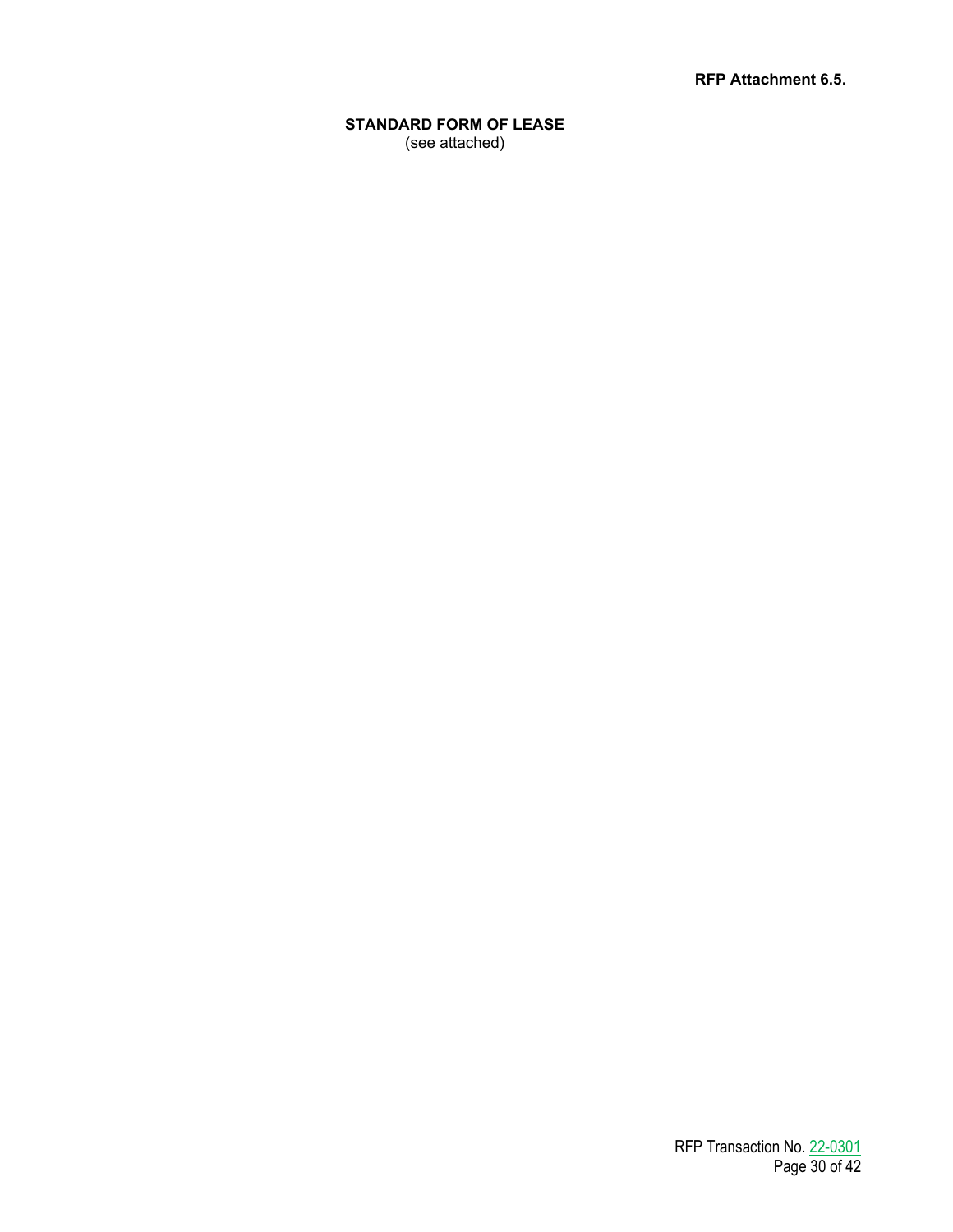| AGENCY:                                                                                                                                                                                                   |                                    |                 |                                                                                                                                                              | This Instrument Prepared By:                                                   |  |
|-----------------------------------------------------------------------------------------------------------------------------------------------------------------------------------------------------------|------------------------------------|-----------------|--------------------------------------------------------------------------------------------------------------------------------------------------------------|--------------------------------------------------------------------------------|--|
| ALLOTMENT CODE:                                                                                                                                                                                           | <b>COST CENTER:</b>                |                 |                                                                                                                                                              | <b>State of Tennessee</b>                                                      |  |
|                                                                                                                                                                                                           |                                    |                 |                                                                                                                                                              | Real Estate Asset Management                                                   |  |
|                                                                                                                                                                                                           |                                    |                 |                                                                                                                                                              | William R. Snodgrass Tennessee Tower<br>312 Rosa L. Parks Avenue, Suite 2200   |  |
|                                                                                                                                                                                                           |                                    |                 |                                                                                                                                                              | Nashville, TN 37243-1102                                                       |  |
|                                                                                                                                                                                                           |                                    |                 |                                                                                                                                                              |                                                                                |  |
|                                                                                                                                                                                                           |                                    |                 | LE NO.                                                                                                                                                       |                                                                                |  |
| <b>NOTE:</b> No hand written or interlineated                                                                                                                                                             |                                    | State is Tenant |                                                                                                                                                              | This lease document is not effective                                           |  |
| changes to this Lease will override the<br>printed text of this Lease.                                                                                                                                    |                                    |                 |                                                                                                                                                              | or binding unless approved in<br>accordance with all applicable laws.          |  |
|                                                                                                                                                                                                           |                                    | <b>LEASE</b>    |                                                                                                                                                              |                                                                                |  |
|                                                                                                                                                                                                           |                                    |                 | 2. Tenant: State of Tennessee                                                                                                                                |                                                                                |  |
| Name and Address of Building:                                                                                                                                                                             |                                    |                 | Landlord Name and Address:                                                                                                                                   |                                                                                |  |
|                                                                                                                                                                                                           |                                    |                 |                                                                                                                                                              |                                                                                |  |
|                                                                                                                                                                                                           |                                    |                 |                                                                                                                                                              |                                                                                |  |
|                                                                                                                                                                                                           |                                    |                 |                                                                                                                                                              |                                                                                |  |
| 3. Leased Premises: space in the Building as identified herein and                                                                                                                                        |                                    |                 | 4. Rentable Square Feet: _______________                                                                                                                     |                                                                                |  |
| more particularly described on Exhibit B together with all Common<br>Areas, including, without limitation, parking.                                                                                       |                                    |                 |                                                                                                                                                              |                                                                                |  |
|                                                                                                                                                                                                           |                                    |                 |                                                                                                                                                              | 6. Termination for Convenience: Tenant may terminate this Lease at any time by |  |
| Commencement Date of Lease Term                                                                                                                                                                           |                                    |                 | giving written notice to Landlord at least _____ days prior to the date the<br>termination becomes effective; provided, however, that such termination shall |                                                                                |  |
| Expiration Date of Lease Term:                                                                                                                                                                            |                                    |                 | not be effective prior to ______________.                                                                                                                    |                                                                                |  |
| If no fixed Commencement Date is inserted, the Commencement<br>Date shall be set pursuant to Exhibit C.                                                                                                   |                                    |                 |                                                                                                                                                              |                                                                                |  |
|                                                                                                                                                                                                           |                                    |                 |                                                                                                                                                              |                                                                                |  |
| <b>Monthly Rental Installments Table</b><br>7. Lease Year(s)<br><b>Annual Rental</b>                                                                                                                      | <b>Monthly Rental Installments</b> |                 | Rental Rate Per Rentable Square Foot                                                                                                                         |                                                                                |  |
|                                                                                                                                                                                                           | \$                                 | \$              |                                                                                                                                                              |                                                                                |  |
|                                                                                                                                                                                                           |                                    |                 |                                                                                                                                                              |                                                                                |  |
| 8. Utilities & Services:                                                                                                                                                                                  |                                    |                 |                                                                                                                                                              |                                                                                |  |
| All utilities are included in the Monthly Rental Installments.<br>The following utilities are not included in the Monthly Rental Installments:                                                            |                                    |                 |                                                                                                                                                              |                                                                                |  |
| □ Tenant is solely responsible for payment of the following separately metered utilities: □ electric □ gas □ water/sewer<br>Janitorial services are not included in the Monthly Rental Installments.<br>П |                                    |                 |                                                                                                                                                              |                                                                                |  |
|                                                                                                                                                                                                           |                                    |                 |                                                                                                                                                              |                                                                                |  |
| 9. Improvements (check any that apply): Leasehold Improvement Allowance: \$___________ per Rentable Square Foot<br>A. Existing Space (New Tenant or Renewal)                                              |                                    |                 | B. Landlord to build out space pursuant to Exhibit                                                                                                           |                                                                                |  |
|                                                                                                                                                                                                           |                                    |                 |                                                                                                                                                              |                                                                                |  |
| 10. This Lease is a sublease pursuant to that certain _____ dated effective _____ by and between ____, as landlord, and Landlord, as tenant. If not<br>checked, this paragraph is not applicable.         |                                    |                 |                                                                                                                                                              |                                                                                |  |
| 11. Attached hereto and incorporated herein for all purposes are the following additional exhibits:                                                                                                       |                                    |                 |                                                                                                                                                              |                                                                                |  |
| Exhibit A -- Lease Standard Terms and Conditions; Exhibit B - Floor Plan;<br>□ Other - Exhibit C - Commencement Date; □ Other - Exhibit D - _____________                                                 |                                    |                 |                                                                                                                                                              |                                                                                |  |
|                                                                                                                                                                                                           |                                    |                 |                                                                                                                                                              |                                                                                |  |
| <b>LANDLORD:</b>                                                                                                                                                                                          |                                    |                 | <b>TENANT: STATE OF TENNESSEE</b>                                                                                                                            |                                                                                |  |
|                                                                                                                                                                                                           |                                    |                 |                                                                                                                                                              |                                                                                |  |
|                                                                                                                                                                                                           |                                    |                 |                                                                                                                                                              | By: Christi W. Branscom, Commissioner of Department of General Services        |  |
|                                                                                                                                                                                                           |                                    |                 |                                                                                                                                                              |                                                                                |  |
|                                                                                                                                                                                                           |                                    |                 |                                                                                                                                                              |                                                                                |  |
|                                                                                                                                                                                                           |                                    |                 |                                                                                                                                                              |                                                                                |  |
|                                                                                                                                                                                                           |                                    |                 |                                                                                                                                                              |                                                                                |  |
|                                                                                                                                                                                                           |                                    |                 | (For Form and Legality)                                                                                                                                      |                                                                                |  |
|                                                                                                                                                                                                           |                                    |                 |                                                                                                                                                              |                                                                                |  |
|                                                                                                                                                                                                           |                                    |                 |                                                                                                                                                              |                                                                                |  |

(Notary Acknowledgements Attached)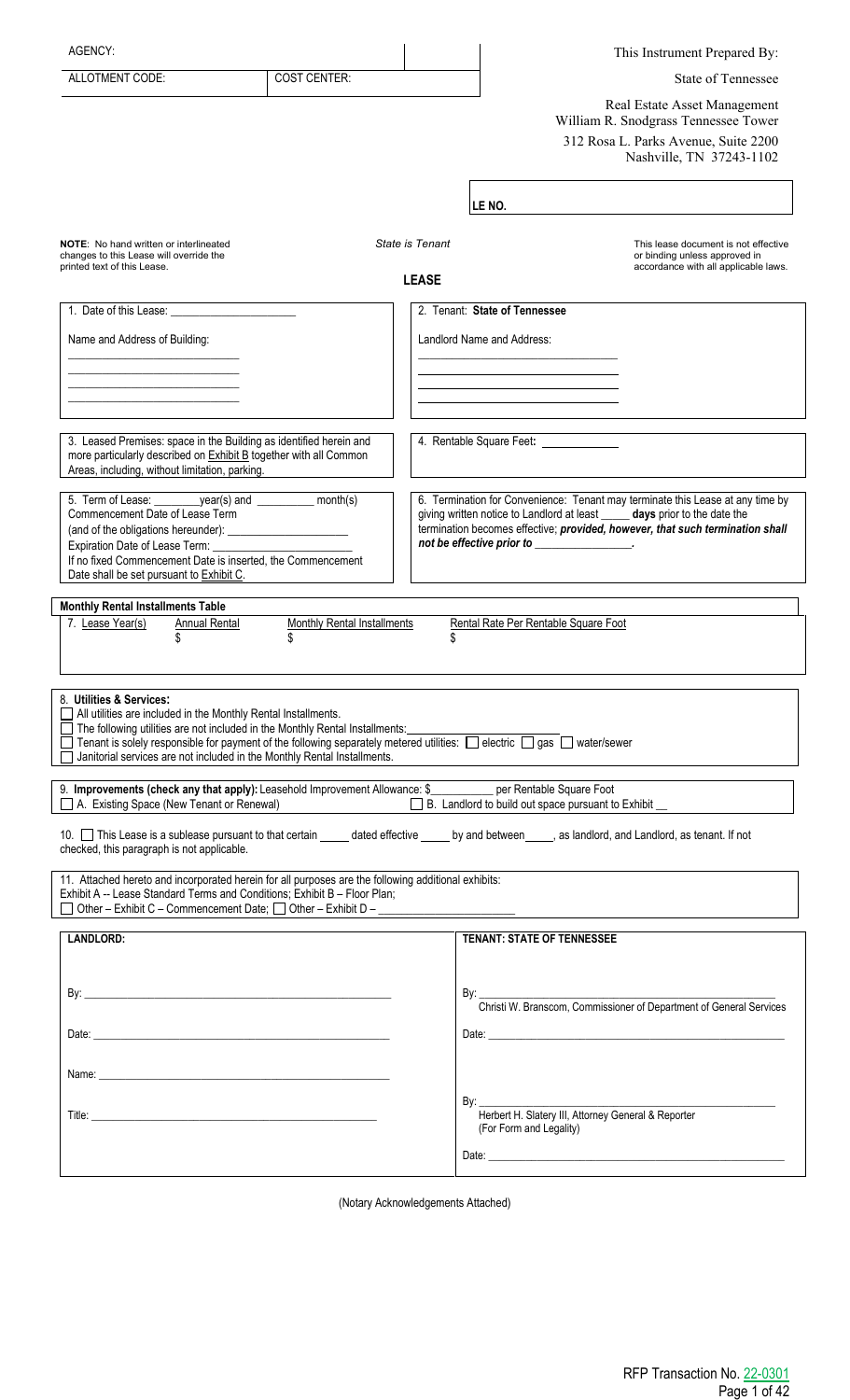## **LANDLORD NOTARY**

| STATE OF TENNESSEE |  |
|--------------------|--|
| <b>COUNTY OF</b>   |  |

Before me, **\_\_\_\_\_\_\_\_\_\_\_\_\_\_\_\_\_\_\_\_\_\_\_\_\_\_**, Notary Public in and for the County and State aforesaid, personally appeared with whom I am personally acquainted (or proved to me on the basis of satisfactory evidence), and who upon oath acknowledged himself/herself to be, the within named Landlord, and that he/she, executed the foregoing instrument for the purposes therein contained

Witness my hand and seal, at office in \_\_\_\_\_\_\_\_\_\_\_\_\_\_\_\_, Tennessee, this the \_\_\_\_ day of \_\_\_\_\_\_\_\_\_\_\_\_\_\_\_\_, 2022.

Notary Public My Commission Expires:

## **TENANT NOTARY**

STATE OF TENNESSEE COUNTY OF

Before me, \_\_\_\_\_\_\_\_\_\_\_\_\_\_\_\_\_\_\_\_\_\_\_\_\_\_\_, Notary Public in and for the County and State aforesaid, personally appeared **\_\_\_\_\_\_\_\_\_\_\_\_\_\_\_\_\_\_\_\_\_\_\_\_\_\_\_\_\_\_**, with whom I am personally acquainted (or proved to me on the basis of satisfactory evidence), and who upon oath acknowledged himself/herself to be the **\_\_\_\_\_\_\_\_\_\_\_\_\_\_\_\_\_ of \_\_\_\_\_\_\_\_\_\_\_\_\_\_\_\_\_\_\_\_\_\_\_**, the within named Landlord, and that he/she as such executed the within instrument for the purposes therein contained by signing the name of the entity by himself/herself as such \_\_\_\_\_\_\_\_\_\_\_\_\_\_\_\_\_.

Witness my hand and seal at office in \_\_\_\_\_\_\_\_\_\_\_\_\_\_\_\_\_, Tennessee, on this the \_\_\_\_\_ day \_\_\_\_\_\_\_\_\_\_\_\_\_\_\_, 2022.

My Commission Expires:

Notary Public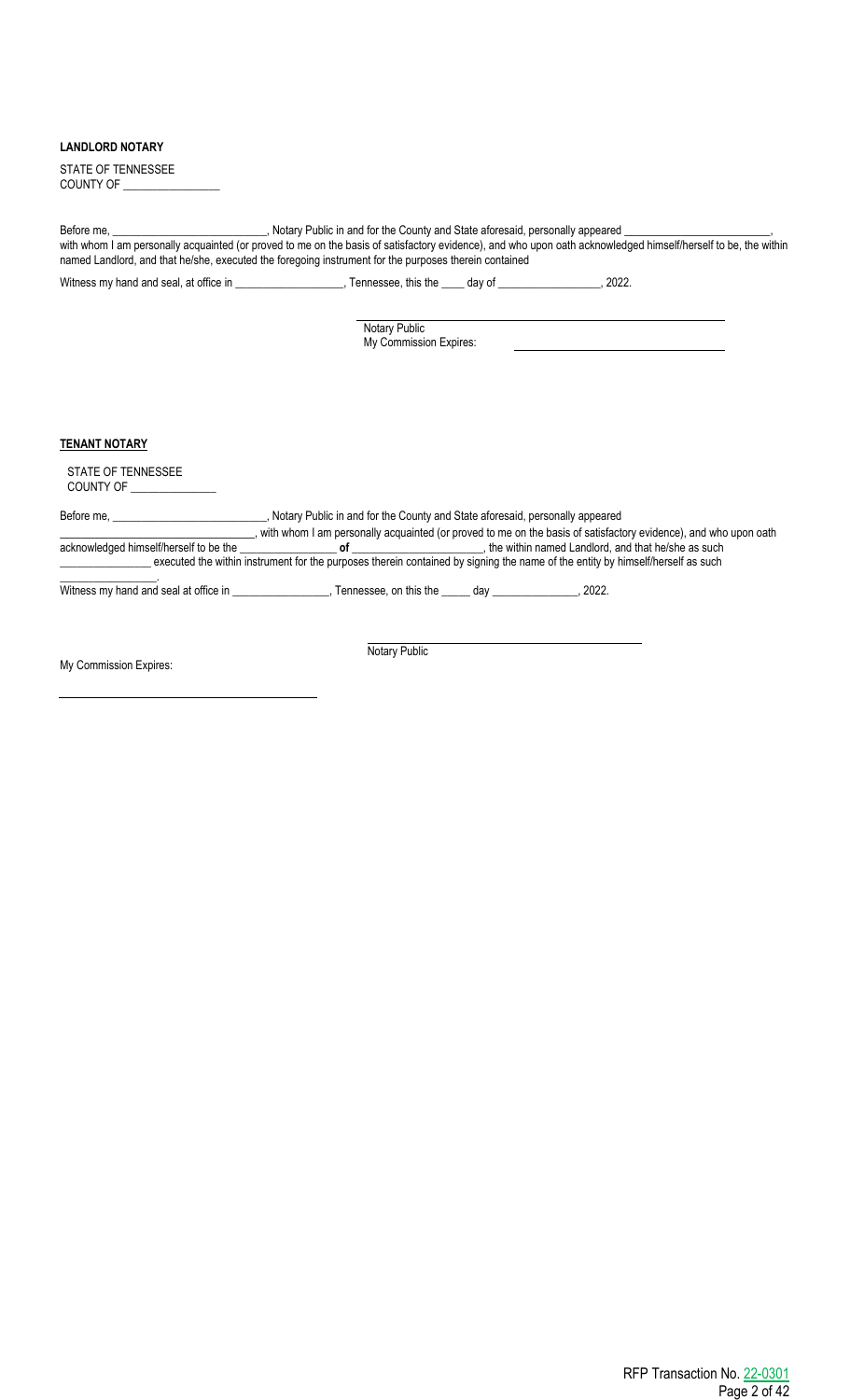#### **EXHIBIT A**

#### *State is Tenant NOTE: No hand written or interlineated changes to this Lease will override the printed text of this lease.*

In consideration of the mutual covenants and representations set forth in the Lease (the "Lease") and other good and valuable consideration, the receipt of which is hereby acknowledged, the parties do hereby agree as follows. The capitalized terms used in this <u>Exhibit A</u> shall have the meaning assigned to such terms in the Lease, unless another meaning is assigned to such terms in this Exhibit A.

DEMISE. Upon the terms and conditions hereinafter set forth and as set forth in the Lease, Landlord does hereby lease to Tenant, and Tenant does hereby lease from Landlord, the Leased Premises for the Term of the Lease. Landlord represents and warrants to Tenant that Landlord is the fee simple owner of the Leased Premises and has the right to lease the Leased Premises to Tenant pursuant to the terms of the Lease. Landlord further represents and warrants to Tenant that there are no easements, covenants, restrictions or other agreements or instruments encumbering the Leased Premises that (i) contain any pre-approval rights relating to this Lease (including any lender approval rights) which have not been secured by Landlord, or (ii) would interfere with or restrict Tenant's ability to use the Leased Premises for office, storage and any other purpose permissible under applicable law (the "Permitted Use"). Landlord further represents and warrants to Tenant that (x) the use of the Leased Premises for the various purposes for which it is presently being used is permitted under all applicable zoning legal requirements and (y) all utilities necessary for the use of the Leased Premises for the various purposes for which it is presently being used are being supplied to the Building via publicly dedicated utility easement areas.

RENT. The Monthly Rental Installments for the Lease of the Leased Premises shall be payable in arrears on the last day of each and every month during the term hereof to Landlord at Landlord's address as set forth on the Lease, provided Landlord has submitted a completed the ACH Form (as defined below) to Tenant. Landlord shall not invoice Tenant for services until Landlord has completed this form and submitted it to Tenant. The Monthly Rental Installments shall be prorated for any partial calendar month during the Term.

No payment shall be made by Tenant under this Lease until Tenant has received the following documentation properly completed:

1. Landlord shall complete, sign and present to Tenant an "Authorization Agreement for Automatic Deposit (ACH Credits) Form" provided by Tenant. By doing so, Landlord acknowledges and agrees that, once said form is received by Tenant, all payments to Landlord, under this or any other contract Landlord has with Tenant shall be made by Automated Clearing House (ACH).

Landlord shall complete, sign and present to Tenant a "Substitute W-9 Form" provided by Tenant. The taxpayer identification number detailed by said form must agree with Landlord's Federal Employer Identification Number or Tennessee Edison Registration ID referenced in this Lease.

Landlord agrees that the Rent provided under the terms of this Section 2 is based in part upon the costs of the services, utilities, and supplies to be furnished by Landlord pursuant to Section 3 hereof and that should Tenant vacate the Leased Premises prior to the end of the term of this Lease, or, if after notice in writing from Tenant, all or any part of such services, utilities or supplies for any reason are not used by Tenant, then, in such event, the Monthly Rental Installments as to each month or portion thereof as to which such services, utilities or supplies are not used by Tenant shall be reduced by an amount equal to the average monthly costs of such unused services, utilities or supplies during the six-month period immediately preceding the first month in which such services, utilities or supplies are not used.

## 3. LANDLORD'S OBLIGATIONS.

A. Utilities:

If utilities are included in the Monthly Rental Installments, then Landlord shall, at Landlord's expense, furnish all utilities to the Leased Premises, including electrical, gas, water and sewer, heat, ventilation, and air conditioning in capacities sufficient for the Permitted Use; provided, however, Tenant shall be responsible for telephone and data services. Electrical, gas, water and sewer, if provided by Landlord, must be provided on a 24 hours per day, 7 days a week basis. Heat, ventilation and air conditioning must be provided at least during the hours of 6:00am-7:00pm, Monday through Friday; provided, however, that the temperature of the telecom closet on the Leased Premises at all times shall be maintained between 64 and 75 degrees with a relative humidity range of 30-55%. If utilities are included in the Monthly Rental Installments, then the Tenant shall reimburse the Landlord annually for the cost of utilities associated with and properly allocable to the Leased Premises in excess of \$1.75 per square foot. The Landlord shall provide the Tenant, on an annual basis at the end of each year of the term of this Lease, a detailed list of costs subject to reimbursement under this paragraph. In order for any expenses to be reimbursable hereunder by the Tenant, the costs incurred by the Landlord must have been reasonable and necessary. The Landlord shall maintain documentation for all charges against the Tenant under this Lease. The books, records and documentation of the Landlord, insofar as they relate to reimbursement by the Tenant for costs incurred, whether in whole or in part, shall be maintained in conformity with generally accepted accounting principles for a period of three (3) full years from the date of what amounts to the final payment under this Lease, and shall be subject to audit, at any reasonable time and upon reasonable notice by the Comptroller of the Treasury or his duly appointed representative or a licensed independent public accountant.

#### B. Maintenance

Landlord shall, at Landlord's expense, and as required to keep the Building and the Leased Premises in a good, attractive and safe condition, maintain and repair, in a good and workmanlike manner and in compliance with all replacement and maintenance schedules followed by prudent landlords of commercial buildings, (i) the Building, including, but not limited to, the repair, maintenance and replacement of the roof, foundation and exterior and load-bearing walls; (ii) the mechanical, plumbing and electrical systems, including, but not limited to, air conditioning, heating, plumbing, wiring and piping and all filters, valves and other components; (iii) the exterior of the Building and the land upon which the Building is located, including any landscaped areas, parking areas and driveways, including, but not be limited to the following: weekly lawn cutting during the growing season, debris pick-up, leaf removal, mulching of planting beds, maintain any landscaping, daily snow and ice removal from parking areas and entrances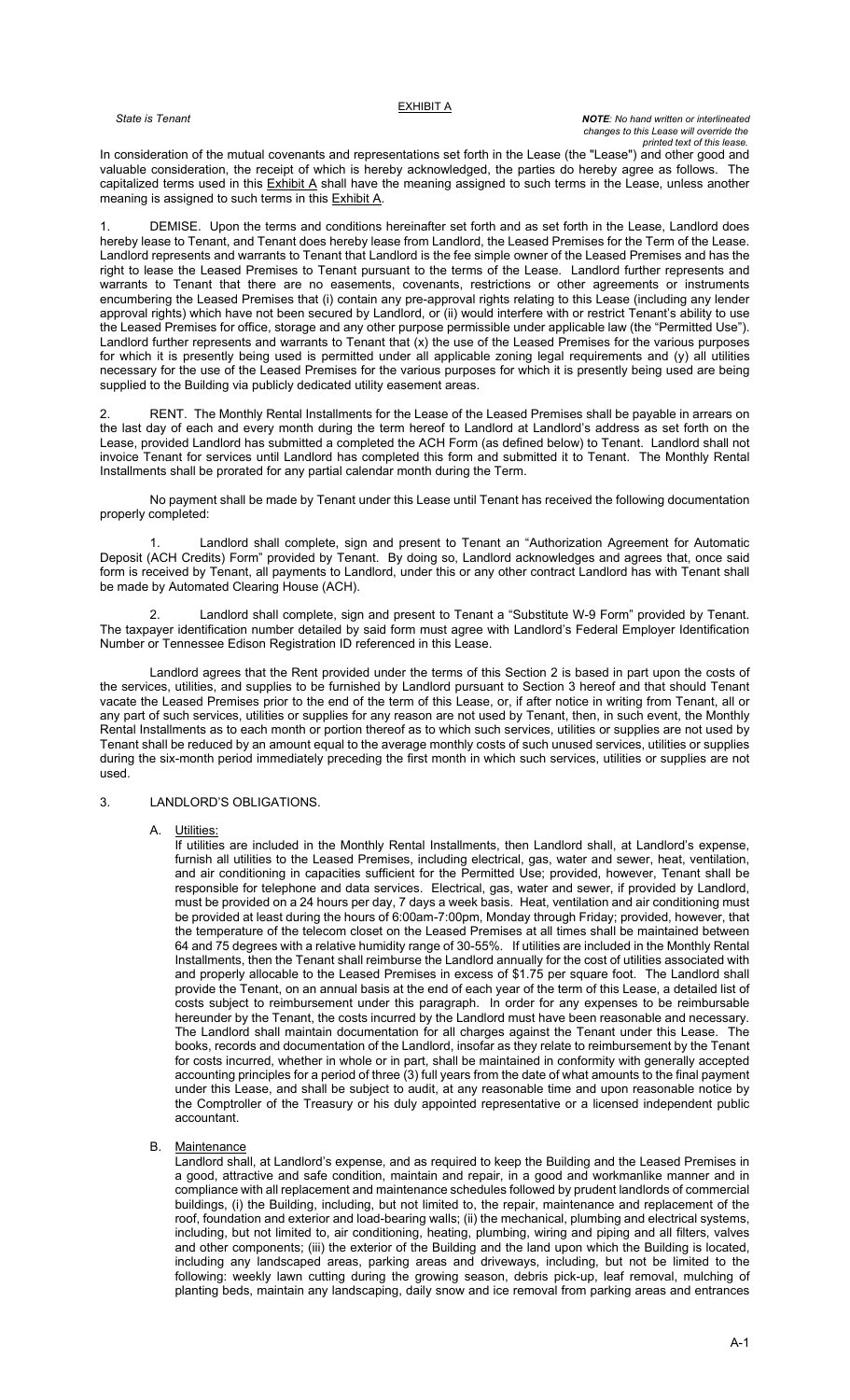to the Leased Premises; (iv) elevators, if any; (v) interior of the Building and the Leased Premises, including but not limited to repair, maintenance, patching, mold, mildew, and moisture removal, and painting of the walls, floors, ceilings, carpet and other surfaces; (vi) all lighting components, including but not limited to, furnishing and monthly replacement of electrical light bulbs, fluorescent tubes, ballasts and starters. Landlord shall also, at Landlord's expense, furnish and maintain appropriate outside trash and refuse receptacles for the disposal of trash and refuse from the Leased Premises. Furthermore, Landlord shall have maintenance personnel available to respond to routine calls within twenty four (24) hours and emergency calls within four (4) hours. "Emergency" repair or maintenance calls shall include, but not be limited to, situations involving HVAC, electrical, plumbing, roof leaks, utility disruptions, ingress and egress, and environmental issues. Tenant shall be permitted to maintain, inspect, repair and replace any equipment or fixtures installed by Tenant on the Leased Premises (the "Tenant Maintenance"), and Landlord shall hold Tenant harmless for any damage to the Leased Premises caused by the Tenant Maintenance.

C. Insurance

Landlord shall, at Landlord's expense, maintain fire and extended coverage insurance on Leased Premises, in an amount not less than the full replacement cost of the Building, and comprehensive general liability insurance coverage in the sum of One Million Dollars (\$1,000,000) per occurrence and Three Million Dollars (\$3,000,000) per annual aggregate against any and all liability, loss or damage arising from any injury or damage to any person or property occurring in or about the Leased Premises or the Building resulting from Landlord's negligence or matters arising for reasons beyond Tenant's control. The policies described in this Section shall name Tenant as an additional insured. Annually, Landlord shall furnish Tenant with a certificate of such coverage which shall provide that thirty (30) days' advance written notice shall be given to Tenant in the event of cancellation or material change in the insurance policies maintained as required herein.

#### D. Taxes

Landlord shall be responsible for payment of all real estate taxes assessed against the Building or land on which the Building is located, as well as all applicable local, state and federal income taxes which are or may be payable by Landlord. Landlord, by virtue of leasing property to Tenant, does not become a State of Tennessee agency, entity, or employee and is not entitled to any rights, privileges or immunities pertaining to the State or its agencies and instrumentalities.

#### E. <u>Janitorial</u>

If janitorial services are included in the Monthly Rental Installments, Landlord shall, at Landlord's expense, provide janitorial services to the Leased Premises in accordance with the following schedule:

- Daily: Dust all furniture, counters, cabinets and window sills; sweep and/or vacuum all floors; empty all wastebaskets and ashtrays; dispose of all rubbish; clean and maintain in sanitary condition all restrooms and plumbing fixtures; sweep sidewalks, stairways and halls; and stock supplies.
- ii. Weekly: Mop all floors and dust all Venetian blinds; and vacuum carpets, if any.
- Quarterly: Strip and wax all floors, if not carpeted.
- iv. Semi-Annually: Wash all windows, venetian blinds, light fixtures, walls and painted surfaces and clean all carpeted areas via commercial hot water extraction or commercial chemical dry cleaning.

## F. Pest Control

Landlord shall, at Landlord's expense, provide monthly interior and quarterly exterior pest extermination services. All such services shall be performed after normal business hours.

TENANT'S OBLIGATIONS. In addition to the said rent to be paid, Tenant also agrees to pay directly during the term of the Lease, commencing on the Commencement Date, the following items of expense as the same become due and payable:

- *A. [Optional] The cost and expense to keep the interior clean, maintaining suitable receptacles for trash and refuse, and removing from the interior all accumulations of trash and refuse.*
- *B. [Optional] The cost to service, keep and maintain the interior, including fixtures, doors, interior walls and appurtenances in good condition, repair and working order.*
- C. The cost of all separately metered utilities supplied to the Leased Premises.
- D. All service costs and installations of all telephone or data services.

IMPROVEMENTS. Tenant shall have the right during the existence of the Lease to make alterations, attach fixtures and erect additions, structures or signs in or upon the Leased Premises. Such fixtures, additions, structures or signs so placed in or upon or attached to the Leased Premises under the Lease or any prior lease of the Leased Premises by Tenant shall be and remain the property of Tenant and may be removed therefrom by Tenant prior to the termination or expiration of this Lease or any renewal or extension thereof, or within a reasonable time thereafter.

6. TERMINATION FOR CAUSE. Tenant may in its sole discretion terminate this Lease at any time for any of the following causes: (a) Landlord's failure to disclose any conflict or potential conflict of interest existing at the date of this Lease or hereafter created; (b) termination or consolidation of Tenant's operations or programs housed in the Leased Premises because of loss of funding; (c) lack of funding by the appropriate Legislative Body for obligations required of Tenant under this Lease; (d) misrepresentations contained in the response to the request for proposal or committed during the negotiation, execution or term of this Lease; (e) failure to comply with the assertions and promises set forth in the response to the request for proposals; (f)the availability of space in Tenant-owned property, provided that no cancellation for this reason may take place until the Lease has been in effect for one year; and (g) any default by Landlord which is not adequately remedied in accordance with *Section 8* hereof. Notwithstanding the foregoing, all terms and conditions of the Lease are made subject to the continued appropriations by the appropriate Legislative Body.

ENVIRONMENTAL PROVISIONS. Following due inquiry, Landlord represents that there are no hazardous substances or hazardous wastes as defined by the Comprehensive Environmental Response and Liability Act or any hazardous wastes as defined by the Resource Conservation and Recovery Act, or any mold, PCB's, radon or asbestos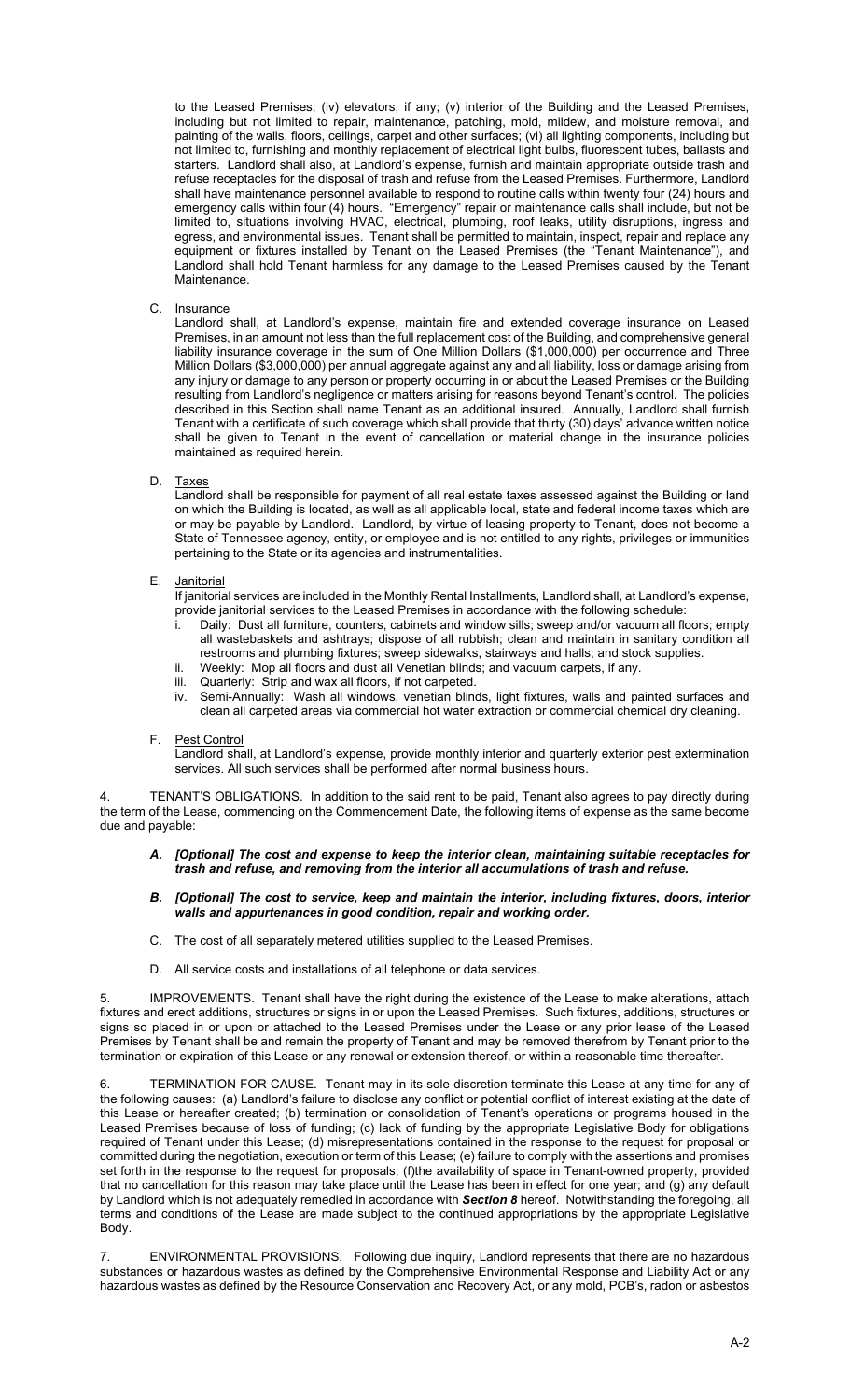containing materials, located on, in or about the Leased Premises to be occupied by Tenant. Landlord agrees that should any hazardous wastes, hazardous substances, mold, PCB's, radon or asbestos containing materials be determined to be present as a result of the acts or omissions or negligence of any person or legal entity, other than Tenant, Landlord shall indemnify, hold harmless and defend Tenant from all claims, damages, expenses or litigation resulting from the presence of such materials. If Tenant reasonably believes that hazardous substances may be present in the Leased Premises or the Building, Landlord will engage, at its expense, a qualified third party engineer to conduct an appropriate environmental survey. If hazardous substances are found or such survey indicates a risk of such hazardous substances being present in the Leased Premises or Building, then Landlord, at its expense, will make all necessary changes and/or corrections so that the Building and/or the Leased Premises are in compliance with all environmental laws and regulations. In the event Landlord discovers hazardous materials on the Leased Premises during the Term of this Lease, Landlord shall promptly notify Tenant.

DEFAULT. Tenant shall be in default of the terms of the Lease if Tenant shall fail to make a payment of any rent or additional rent, and such rent or additional rent is not paid within ten (10) days of written notice by Landlord to Tenant of non-payment of same, or in the event that Tenant shall otherwise commit an act of default under the terms hereof, and shall not cure such default within thirty (30) days of written notice by Landlord to Tenant of such default, or, if it is not possible to complete the cure by such time, Tenant has not commenced the cure within such 30 day period and does not thereafter diligently pursue the same to completion within a reasonable time thereafter. In the event of default by Tenant hereunder:

- A. Landlord may continue the Lease in full force and effect and shall have the right to collect rent when due. During the term Tenant is in default, Landlord may re-enter the Leased Premises with legal process and relet same, or any part thereof, to third parties for Tenant's account. Tenant shall pay to Landlord the rent due under the Lease on the date such rent is due, less the rent Landlord receives from any reletting. Landlord shall make its best efforts to relet the Leased Premises at a reasonable price. Under this paragraph, Tenant's obligations shall not exceed the total rent due for the remainder of the term.
- B. Landlord may terminate the Lease pursuant to the terms of this Section. Upon termination, Landlord shall have the right to collect an amount equal to all expenses, if any, not including attorneys' fees, incurred by Landlord in recovering possession of the Leased Premises and all reasonable costs and charges for the care of the Leased Premises while vacated by Tenant.

Except as specifically set forth herein, Landlord shall be in default of the terms of the Lease if Landlord shall commit an act of default under the terms hereof, and shall not cure such default within twenty (20) days of written notice by Tenant to Landlord of such default, or, if it is not possible to complete the cure by such time, Landlord has not commenced the cure within such 20 day period and does not thereafter diligently pursue the same to completion within a reasonable time thereafter. In the event of a default by Landlord hereunder, Tenant may, in addition to all rights and remedies available at law or in equity, (i) cure such default and deduct any reasonable and necessary amounts incurred by Tenant in connection therewith from the rent next due by Tenant hereunder with the presentment of receipts for such reasonable and necessary actions, or (ii) terminate the Lease. Notwithstanding the foregoing, in the event that Tenant is unable, in its reasonable judgment, to operate in the Leased Premises as a result of the failure by Landlord to satisfy its obligations pursuant to Section 3 hereof (A) for a period of more than forty eight (48) consecutive hours, then the rent shall abate during the entire period of the disruption and Tenant shall have the right to terminate the Lease in the event Landlord remains unable to satisfy its obligations pursuant to Section 3 hereof for a period of more than ten (10) consecutive days; or (B) more than ten (10) days during any twelve (12) month period, then Tenant shall have the right to terminate the Lease.

9. END OF TERM. At the termination of this Lease, Tenant shall surrender its interest in the Leased Premises to Landlord in as good condition and repair as reasonable use thereof will permit, ordinary wear and tear excepted, and will leave the Leased Premises broom clean. Tenant shall have the right, prior to said termination, to remove any equipment, furniture, trade fixtures or other personal property in the Leased Premises owned by Tenant, provided that Tenant promptly repairs any damage to the Leased Premises caused by such removal. In the event of holding over by Tenant after the expiration or termination of the Term of this Lease, Tenant shall pay rent at the then-current rate for rent as set forth in the Lease, on a monthly basis and the Term of this Lease shall be automatically extended for successive periods of one (1) year each; provided that during any automatically extended period following the expiration of the Term of this Lease, Landlord and Tenant shall each have the right to terminate this Lease by delivering written notice to the other at least ninety (90) days prior to the desired expiration date.

10. MISCELLANEOUS. The article captions contained in the Lease are for the convenience of the parties only and shall not be considered in the construction or interpretation of any provision hereof. Landlord and its agents shall have reasonable access to the Leased Premises during all reasonable business hours for the purpose of examining same to ascertain if they are in good repair and to make reasonable repairs which Landlord may be required to make hereunder. The making of repairs by Landlord or its agents shall be coordinated with Tenant to minimize disruptions of Tenant's conduct of business in the Leased Premises. The Lease contains the entire agreement between the parties and supersedes any and all other prior oral and written agreements between the parties regarding the subject matter contained herein and may not be changed or terminated orally but only by agreement in writing and signed by all parties. Landlord and Tenant acknowledge and agree that (i) all exhibits referenced in the Lease (or in any of its exhibits) are incorporated into the Lease by reference, and (ii) any reference to "the Lease," "this Lease," "hereunder," "herein" or words of like import shall mean and be a reference to the Lease including such exhibits. No waiver by either party shall be deemed to be a waiver of any other provision hereof or of any subsequent breach by either party of the same or any other provision. The Lease shall be binding upon and inure to the benefit of the parties hereto, their heirs, successors, assigns, executors and administrators. Landlord has provided to Tenant a list of names and addresses of persons, associations, or corporations who hold any financial interest in the Leased Premises; such list shall be immediately revised in the event of a transfer of any such interest. The Lease Proposal Package from which this lease originated and the Landlord's response to the Lease Proposal Package (collectively, the "Proposal Package") is hereby incorporated in the Lease; provided, however, that in the event of any conflict between the terms of the Proposal Package and the Lease, the terms of the Lease shall control.

DAMAGE OR DESTRUCTION. If the Leased Premises are damaged by fire or other casualty, the damage shall be repaired by and at the expense of Landlord (excluding any personal property which is owned by Tenant), provided that such repairs can, in Landlord's opinion, be made within sixty (60) days after the occurrence of such damage. Landlord shall notify Tenant within fifteen (15) days of the event of casualty of its determination. Until such repairs are completed, the rent shall be abated in proportion to the part of the Leased Premises rendered unusable,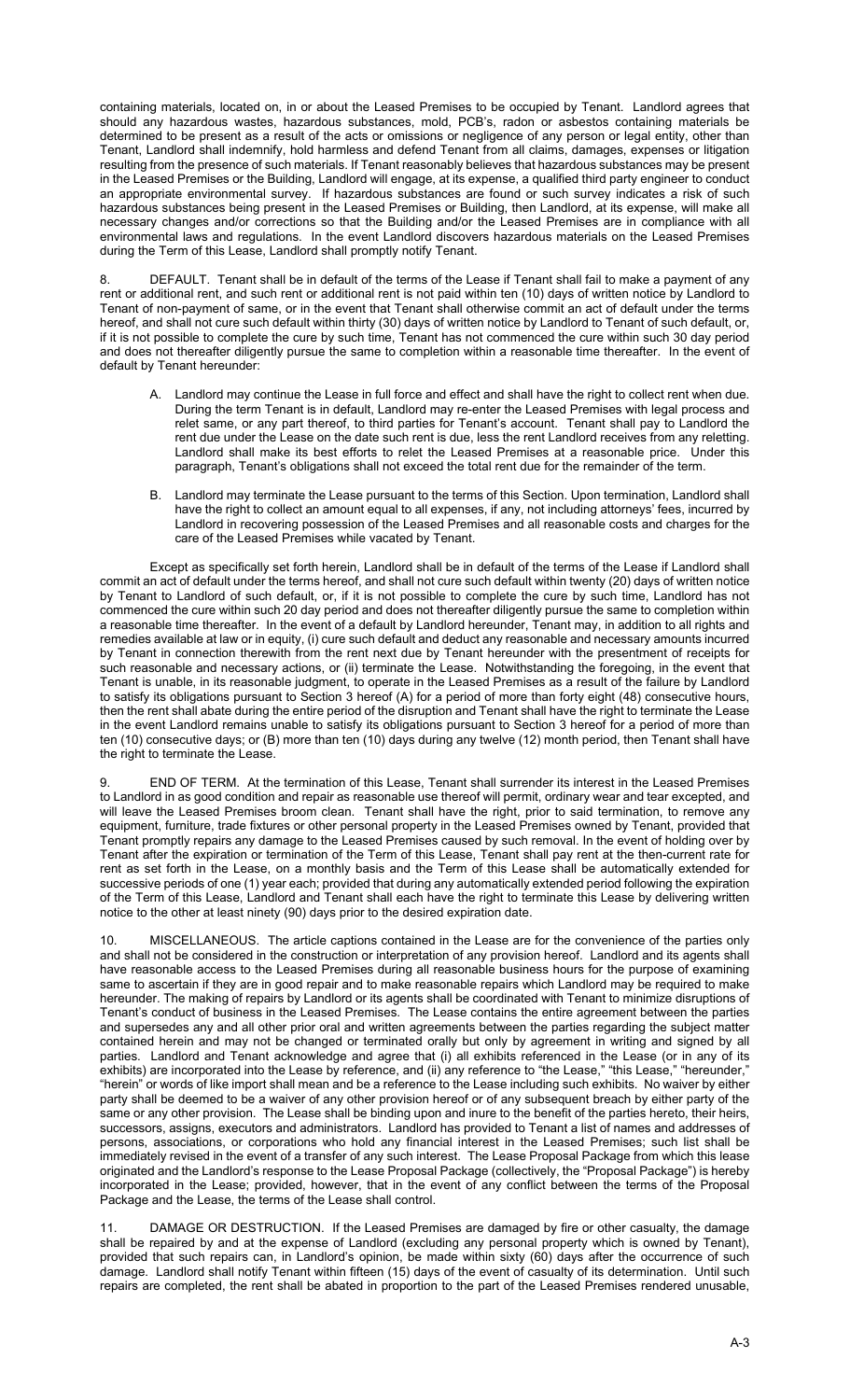but there shall be no abatement of rent for a period equal to one (1) day or less. If such repairs cannot, in Landlord's opinion, be made within sixty (60) days and Landlord nonetheless chooses to repair, then Tenant may, at its option, continue as Tenant under the Lease until such repairs are completed, during which time all rent shall abate, or Tenant may terminate the Lease. A total destruction of the Building in which the Leased Premises are located shall automatically terminate the Lease. Total destruction of the Building shall be defined as damage greater than fifty percent (50%) of the then replacement value thereof.

12. NOTICES. Any notice required or permitted to be given hereunder shall be sufficiently given if personally served, sent by registered or certified mail, or by reputable overnight courier, addressed to the relevant party at the addresses specified in the Lease, for Landlord, and for Tenant to: Real Estate Asset Management, 312 Rosa L. Parks Avenue, 22nd Floor, Nashville, Tennessee 37243.

13. QUIET ENJOYMENT. Landlord warrants and shall defend Tenant in the quiet enjoyment and possession of the Leased Premises during the term and any extension or renewal thereof.

14. SUBORDINATION, ATTORNMENT AND NON-DISTURBANCE. Tenant agrees that the Lease and all rights of Tenant hereunder are and shall be subject and subordinate to any ground or underlying lease which may now or hereafter be in effect regarding the Building or any component thereof, to any mortgage now or hereafter encumbering the Leased Premises or the Building or any component thereof, to all advances made or hereafter to be made upon the security of such mortgage, to all amendments, modifications, renewals, consolidations, extensions and restatements of such mortgage, and to any replacements and substitutions for such mortgage (collectively, "Mortgages"); provided as a condition to such subordination, any holder of the Mortgage must enter into a Subordination, Non-Disturbance and Attornment Agreement with Tenant in form reasonably acceptable to Tenant. In the event any proceedings are brought for the foreclosure of, or in the event of exercise of the power of sale under, or in the event of a deed in lieu of foreclosure with respect to any Mortgage covering the Leased Premises or the Building, or in the event of termination of any Lease under which Landlord may hold title, Tenant shall, at the option of transferee, attorn to such transferee and shall recognize and be bound and obligated hereunder to such person as Landlord under the Lease, unless the Lease is terminated. Notwithstanding anything contained herein to the contrary, so long as Tenant is not in default in the payment of rent, or in the performance of any of the other terms, covenants or conditions of the Lease beyond any applicable cure periods, no mortgagee or similar person shall disturb Tenant in its occupancy of the Leased Premises during the original or any renewal term of the Lease notwithstanding any event or proceedings described in this section.

15. APPROVALS. Neither this Lease nor any amendment or modification hereto shall be effective or legally binding upon Tenant, unless and until a fully executed, original Lease has been returned to Tenant and the review and approval by all appropriate State officials and the State Building Commission, if applicable has been obtained.

16. COMPLIANCE WITH LAWS. Landlord represents and warrants to Tenant that as of the date of execution of this Lease, the Building complies with the provisions of the Americans with Disabilities Act (ADA) in all material respects. Landlord hereby indemnifies and holds harmless Tenant from and against all costs, liabilities, and causes of action occurring or arising as a result of Landlord's failure to comply with any of the requirements of the ADA or similar laws or as a result of any violation of any of the requirements of the ADA or similar laws by Landlord or its agents. Landlord shall provide all life safety equipment, including but not limited to, fire extinguishers and smoke alarms, in compliance with applicable municipal building codes.

17. FORCE MAJEURE. With the exception of the obligation of Tenant to pay rent and all other amounts that may be due from time to time under this Lease, if either party shall be delayed or hindered in or prevented from doing or performing any act or thing required hereunder by reason of any matters beyond the reasonable control of such party, then such party shall not be liable or responsible for any such delays and the doing or performing of such act or thing shall be extended for a period equivalent to the period of such delay. In such event, this Lease and the obligations of both parties to perform and comply with all of the other terms and provisions of this Lease shall in no way be affected, impaired, or excused.

18. RECORDS RETENTION. Landlord shall maintain documentation for all charges against Tenant under the Lease. The books, records and documentation of Landlord, insofar as they relate to reimbursement by Tenant for costs incurred, whether in whole or in part, shall be maintained in conformity with generally accepted accounting principles for a period of three (3) full years from the date of what amounts to the final payment under this Lease, and shall be subject to audit, at any reasonable time and upon reasonable notice by the Comptroller of the Treasury or his duly appointed representative or a licensed independent public accountant.

19. SPACE AUDIT. Landlord certifies that the rentable square feet set forth in the Lease is accurate to the best of its knowledge. Tenant reserves the right to perform physical measurements of the Leased Premises and adjust the Monthly Rental Installments proportionally based upon such measurements. Tenant shall use the current Building Owner's and Manager's Association standards of measurements for either single or multi-tenant occupancy, whichever is applicable.

20. COMMON AREAS. During the Term of the Lease, Landlord agrees that Tenant and its employees, agents, invitees and visitors shall have the non-exclusive right to use the Common Areas for their intended purpose. Except for repairs, maintenance and replacements required under this Lease, Landlord shall not materially alter (or permit the material alteration of) any entrances, exits, corridors, sidewalks or hallways providing access to or from the Leased Premises. Landlord represents and warrants to Tenant that the Common Areas include all areas which are necessary for the use of the Leased Premises for its current use. As used herein, "Common Areas" means all portions of the Building intended for the general use or benefit of tenants or owners of the Building, and their employees, agents, and visitors, including, without limitation, all entrances, common corridors, parking areas, loading and unloading areas, trash areas, roadways, walkways, sidewalks and driveways.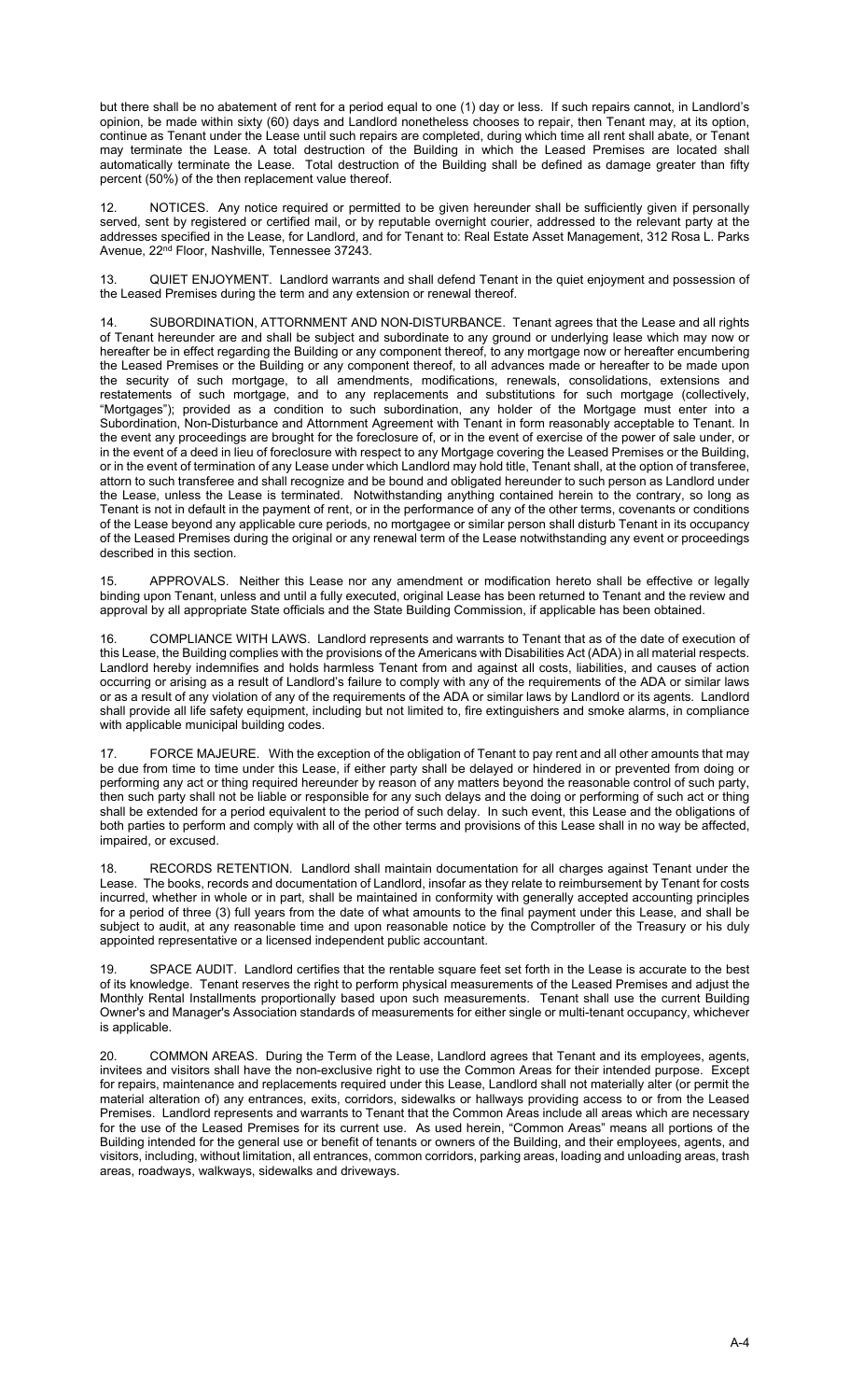## **EXHIBIT B FLOOR PLAN**

See attached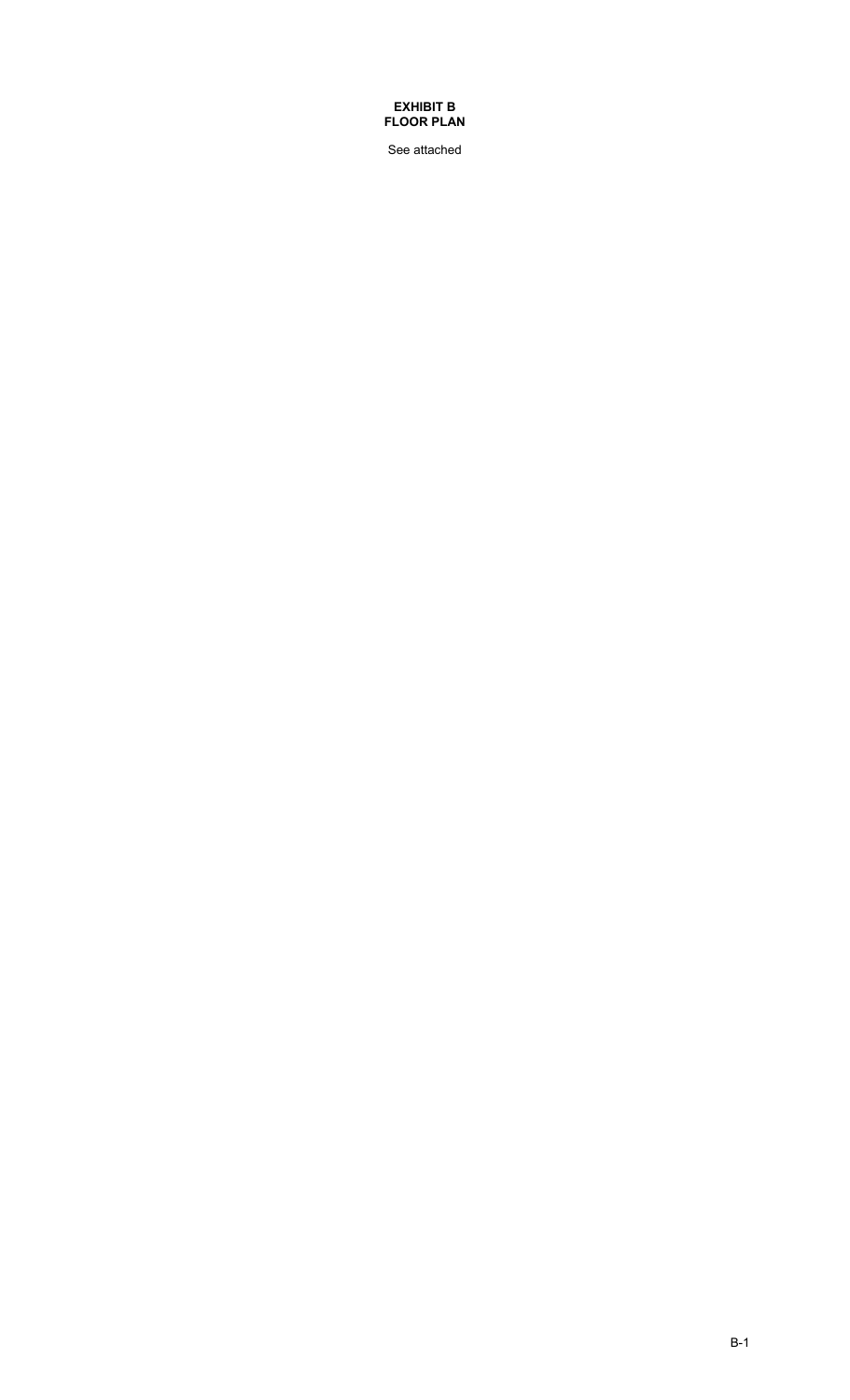#### EXHIBIT C COMMENCEMENT DATE

## Commencement Date Agreement

RE: Lease dated as of \_\_\_\_\_\_\_\_\_\_\_\_\_\_\_\_\_\_\_\_\_\_, by and between \_\_\_\_\_\_\_\_\_\_\_\_\_\_\_\_\_\_\_\_\_\_\_\_, as Landlord, and the State of Tennessee, as Tenant.

## Dear Sirs:

Pursuant to the terms of the above captioned Lease, please be advised as follows: 1. The Commencement Date of the Lease Term is the \_\_\_\_\_day of \_\_\_\_\_\_\_\_\_\_\_\_, 201\_\_, and the Expiration Date of the Lease Term is the \_\_\_\_ day of \_\_\_\_\_\_\_\_\_\_\_\_\_\_\_\_, \_\_\_\_\_, subject however to the terms and provisions of the Lease.

2. Terms denoted herein by initial capitalization shall have the meanings ascribed thereto in the Lease.

## LANDLORD

By: \_\_\_\_\_\_\_\_\_\_\_\_\_\_\_\_\_\_\_\_\_\_\_\_\_\_\_\_\_\_\_\_\_\_

Title:  $\Box$ 

ACKNOWLEDGED AND AGREED:

\_\_\_\_\_\_\_\_\_\_\_\_\_\_\_\_\_\_\_\_\_\_\_\_\_\_\_\_

State of Tennessee

By:\_\_\_\_\_\_\_\_\_\_\_\_\_\_\_\_\_\_\_\_\_\_\_\_\_\_\_\_\_\_\_\_\_\_

Title: \_\_\_\_\_\_\_\_\_\_\_\_\_\_\_\_\_\_\_\_\_\_\_\_\_\_\_\_\_\_\_\_\_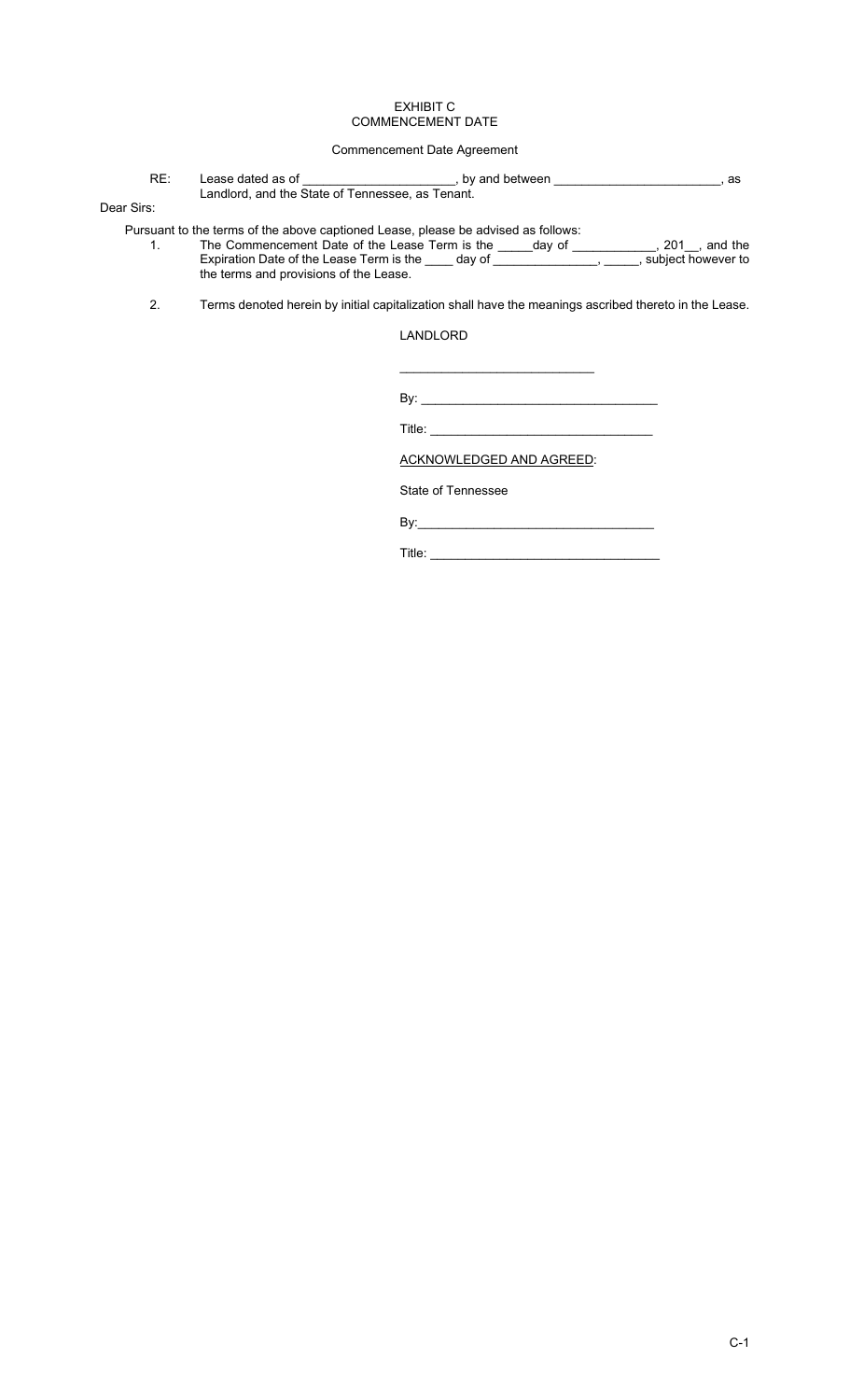#### EXHIBIT D BUILD OUT TERMS

1. Landlord, at Landlord's sole cost and expense, shall cause to be prepared by Landlord's architect or engineer the following:

(a) Detailed working drawings and specifications, including mechanical and electrical plans and specifications where necessary for the installation of air conditioning system and ductwork, heating, electrical, plumbing and other engineering plans (collectively, the "Plans"), for Landlord's build-out of the Leased Premises (the "Landlord's Work"); and

(b) Any subsequent modifications to the construction documents and specifications required by Landlord or requested by Tenant and agreed to by Landlord.

- 2. Landlord shall submit for Tenant's approval the Plans within \_\_\_ (\_\_\_\_) days of the date of this Lease. If Tenant has not approved the Plans within fifteen (15) days of receipt, then the Plans shall be deemed disapproved. If Tenant disapproves the Plans, Landlord shall revise and resubmit the same to Tenant for approval within ten (10) business days following receipt of Tenant's disapproval, which process shall continue until the Plans are approved. A copy of the Plans shall be attached to the Lease as Exhibit B.
- 3. Any approval by Tenant of or consent by Tenant to any plans, specifications or other items to be submitted to and/or reviewed by Tenant pursuant to this Lease shall be deemed to be strictly limited to an acknowledgment of approval or consent by Tenant thereto and such approval or consent shall not constitute the assumption by Tenant of any responsibility for the accuracy, sufficiency or feasibility of any plans, specifications or other such items and shall not imply any acknowledgment, representation or warranty by Tenant that the design is safe, feasible, structurally sound or will comply with any legal or governmental requirements, and Landlord shall be responsible for all of the same.
- 4. Landlord's Work requested by Tenant and approved by Landlord shall be performed (i) by Landlord's contractor or another contractor approved by Landlord, (ii) in a good and workmanlike manner, and (iii) in accordance with all applicable laws, ordinances, rules and regulations of governmental authorities having jurisdiction over the Leased Premises.
- 5. In the event the Landlord's Work is unreasonably delayed for any reason not attributable to Tenant, Tenant shall notify Landlord, and Landlord shall have days to cure such failure. If the failure is not capable of being cured within a caread are day period, Landlord shall be afforded a reasonable period of time to cure the failure, provided that Landlord promptly commences curing the failure after the notice and brings the cure to completion with due diligence. If Landlord fails to commence a cure during such time period or does not diligently pursue the cure to completion, then Tenant, in its sole discretion, shall have the right to terminate the Lease. Any delay due to the action or inaction of Tenant shall not be considered attributable to Tenant unless Landlord has previously notified Tenant of Tenant's role in such delay.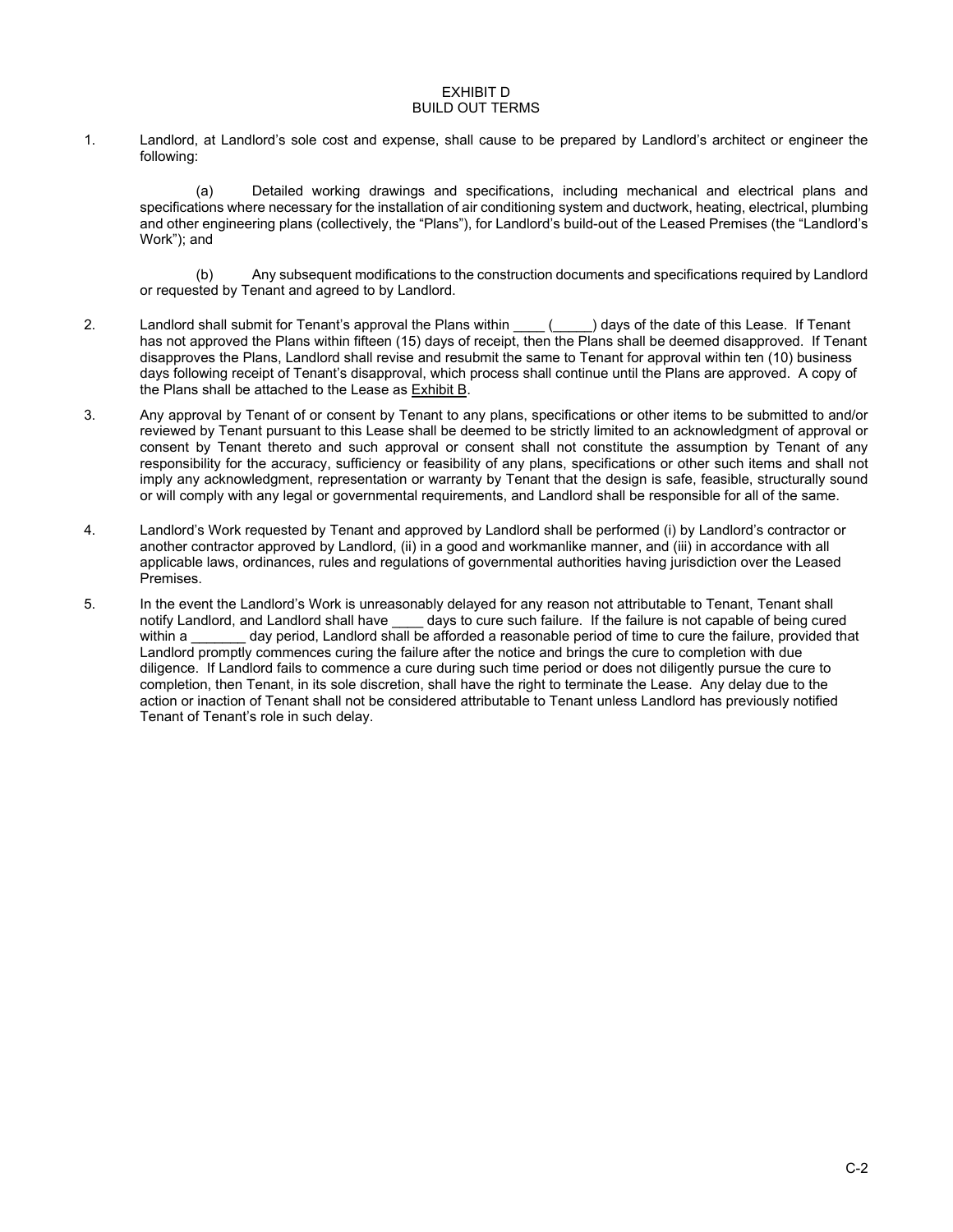## 1. LOCATION

**Within Madison County in Jackson, Tennessee and within the following geographical boundaries: The Lease location parameters shall be bounded by Passmore Lane to the north, Hwy 70 to the south, Pleasant Plains Road to the west, and Highland Avenue to the east.**

## 2. TYPE of SPACE

**Contiguous, ground-floor office, classroom and related space for up to 40 personnel.**

## 3. AMOUNT OF NET USABLE SPACE

**The space is summarized as less than 20,000+/- total square feet described as follows:**

- **1. 2000+/- sq. ft. for twelve (12) offices;**
- **2. 4000+/- sq. ft. for eight (8) distance learning classrooms;**
- **3. 3600+/- sq. ft. for four (6) classrooms;**
- **4. 700+/- sq. ft. for one (1) science lab classroom;**
- **5. 700+/- sq. ft. for one (1) computer lab;**
- **6. 1800+/- sq. ft. for one (1) community room;**
- **7. 300+/- sq. ft. room for copier, file cabinets, shredder, etc.;**
- **8. 600+/- sq. ft. conference room/classroom;**
- **9. 2000+/- sq. ft. for two (2) common areas;**
- **10. 600+/- sq. ft. for four (4) study rooms;**
- **11. 1850+/- sq. ft. for four (4) accessibility learning rooms;**
- **12. 250+/- sq. ft. for one (1) faculty lounge;**
- **13. 550+/- sq. ft. for one (1) Snack bar and student lounge;**
- **14. 1000+/- sq. ft. for one (1) kitchen and laundry;**
- **15. Four (4) Male and Female restrooms.**